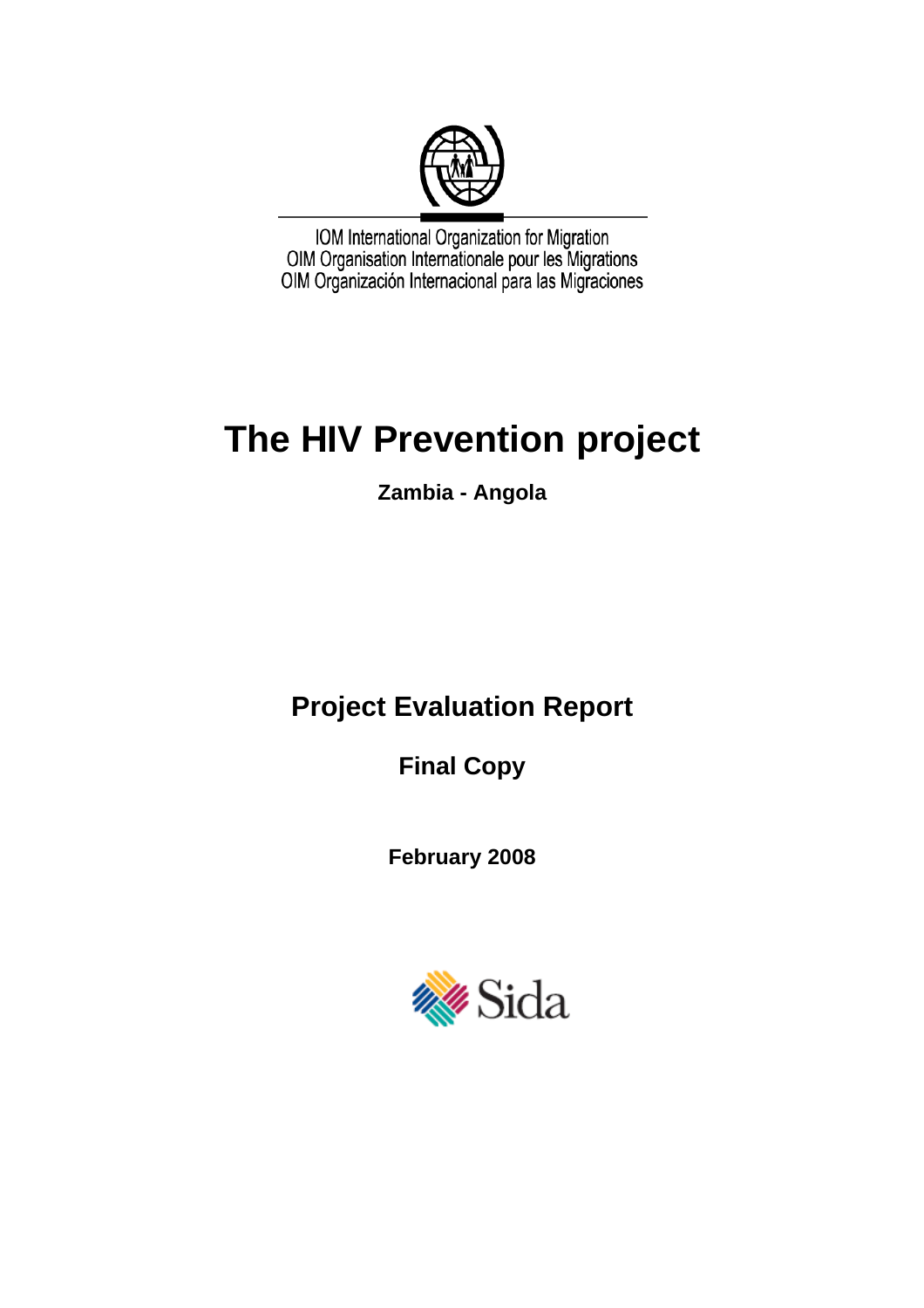# **Acknowledgements**

<span id="page-1-0"></span>This document was made possible by the support from the Swedish International Development Cooperation Agency (Sida).

This report was written by John Chris Lukwago who was commissioned through the Technical Support Facility (TSF) Southern Africa

We wish to acknowledge the contributions and support of IOM staff in Lusaka, Luanda and Huambo who shared information with the evaluator.

Thanks also to informants in Mayukwayukwa Refugee Camp and Huambo Province in Zambia and Angola respectively.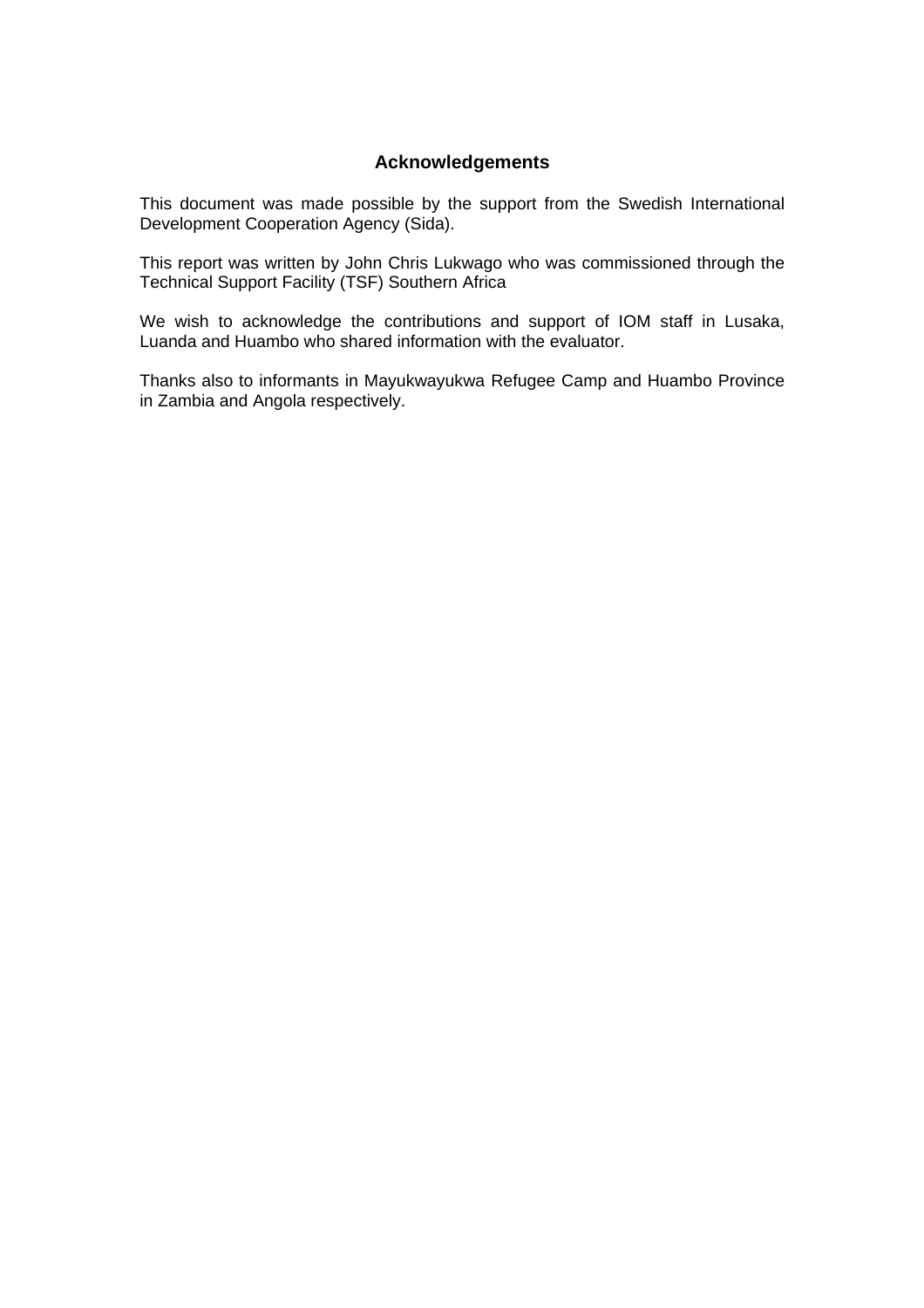# **Table of contents**

<span id="page-2-0"></span>

| 1.1                                                           |    |
|---------------------------------------------------------------|----|
|                                                               |    |
|                                                               |    |
|                                                               |    |
|                                                               |    |
|                                                               |    |
|                                                               |    |
|                                                               |    |
| 4.1                                                           |    |
| 4.2                                                           |    |
| 4.3                                                           |    |
| Major outputs and immediate outcomes of the Project 19<br>4.4 |    |
| 4.4.1                                                         |    |
| 4.4.2                                                         |    |
| 4.4.3                                                         |    |
| SECTION FIVE: CONCLUSIONS, LESSONS LEARNED AND                |    |
|                                                               |    |
| <b>ANNEXES</b>                                                |    |
|                                                               |    |
|                                                               | 33 |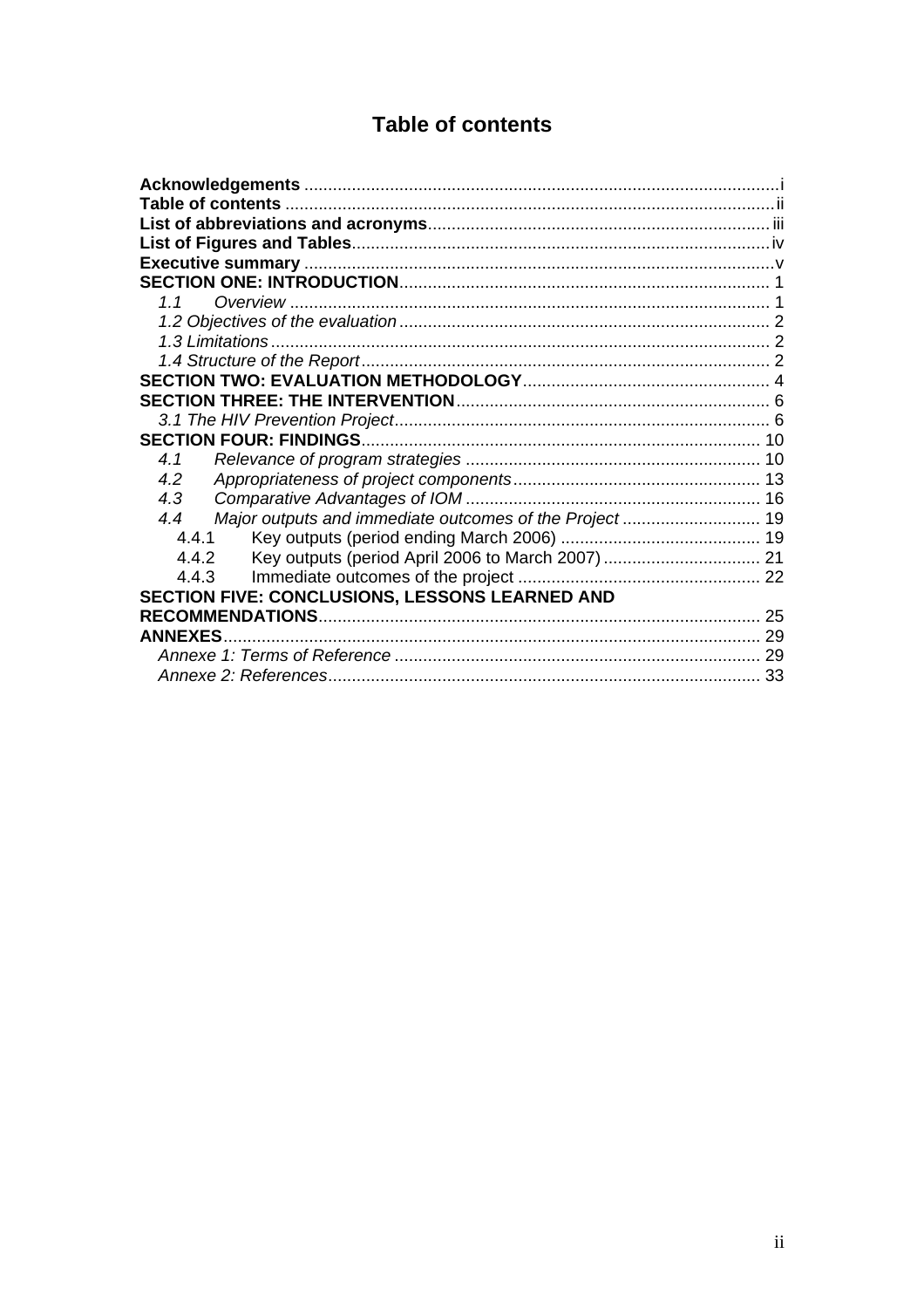# **List of abbreviations and acronyms**

<span id="page-3-0"></span>

| <b>AIDS</b>   | <b>Acquired Immune Deficiency Syndrome</b>           |
|---------------|------------------------------------------------------|
| <b>AHA</b>    | Africa Humanitarian Assistance                       |
| CDC           | Centre for Disease Control and Prevention            |
| <b>CVA</b>    | Angola Red Cross                                     |
| <b>DRC</b>    | Democratic Republic of Congo                         |
| <b>HIV</b>    | Human Immune Deficiency Syndrome                     |
| IDP           | <b>Internally Displaced Persons</b>                  |
| <b>IGA</b>    | <b>Income Generating Activities</b>                  |
| <b>IOM</b>    | International Organization for Migration             |
| <b>LWF</b>    | <b>Lutheran World Federation</b>                     |
| <b>NGO</b>    | Non Government Organizations                         |
| <b>OVC</b>    | Orphans and Venerable Children                       |
| <b>RRR</b>    | Return, Reinsertion and Reintegration Program        |
| <b>SGBV</b>   | Sexual and gender-based violence                     |
| <b>SIDA</b>   | Swedish International Development Agency             |
| <b>STIs</b>   | <b>Sexually Transmitted Infections</b>               |
| TSF           | <b>Technical Support Facility</b>                    |
| <b>UNAIDS</b> | United Nations Programme on HIV/AIDS                 |
| <b>UNHCR</b>  | United Nations High Commissioner for Refugees        |
| <b>VCT</b>    | <b>Voluntary Counselling and Testing</b>             |
| <b>VOLREP</b> | Voluntary Repatriation to Angola of Angolan refugees |
| <b>WHO</b>    | <b>World Health Organization</b>                     |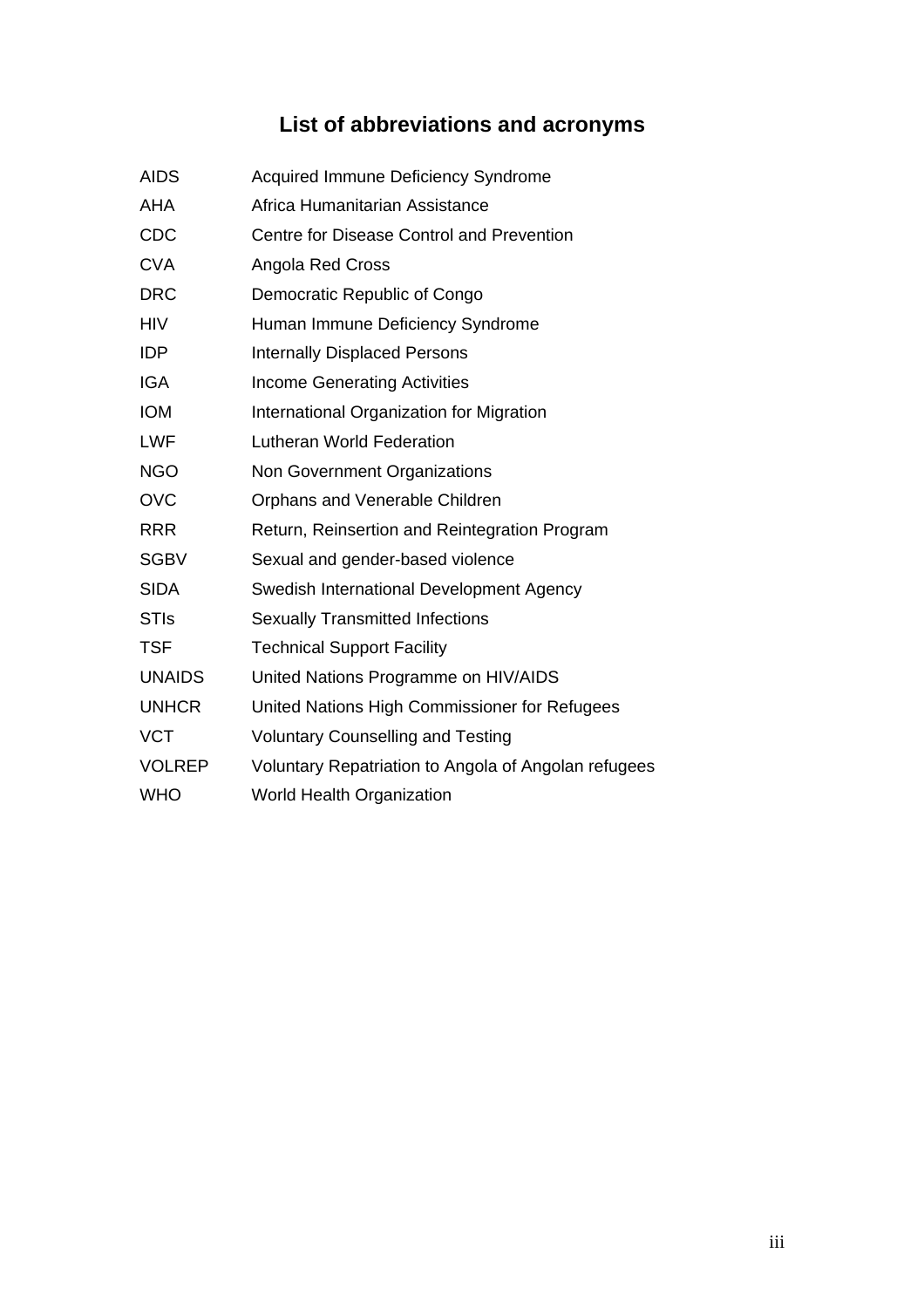# **List of Figures and Tables**

# <span id="page-4-0"></span>**Figures**

| Figure 1: Age distribution at first sexual intercourse among Angolan refugees 11       |  |
|----------------------------------------------------------------------------------------|--|
| Figure 2: Conceptual framework causes of vulnerability in mobile populations and post- |  |
|                                                                                        |  |
| Figure 3: Agriculture/farming training Mayukwayukwa Refugee Camp  15                   |  |
| Figure 4: Illustration of different points at which awareness campaigns were carried   |  |
| out……156                                                                               |  |

# **Tables**

| Table 4: Numbers of health care workers trained in Mayukwayukwa and Nangweshi 20      |  |
|---------------------------------------------------------------------------------------|--|
| Table 5: Number of trainings on food security programs Mayukwayukwa and Nangweshi  21 |  |
| Table 6: Number of trainings on life skills programs in Mayukwayukwa and Nangweshi21  |  |
|                                                                                       |  |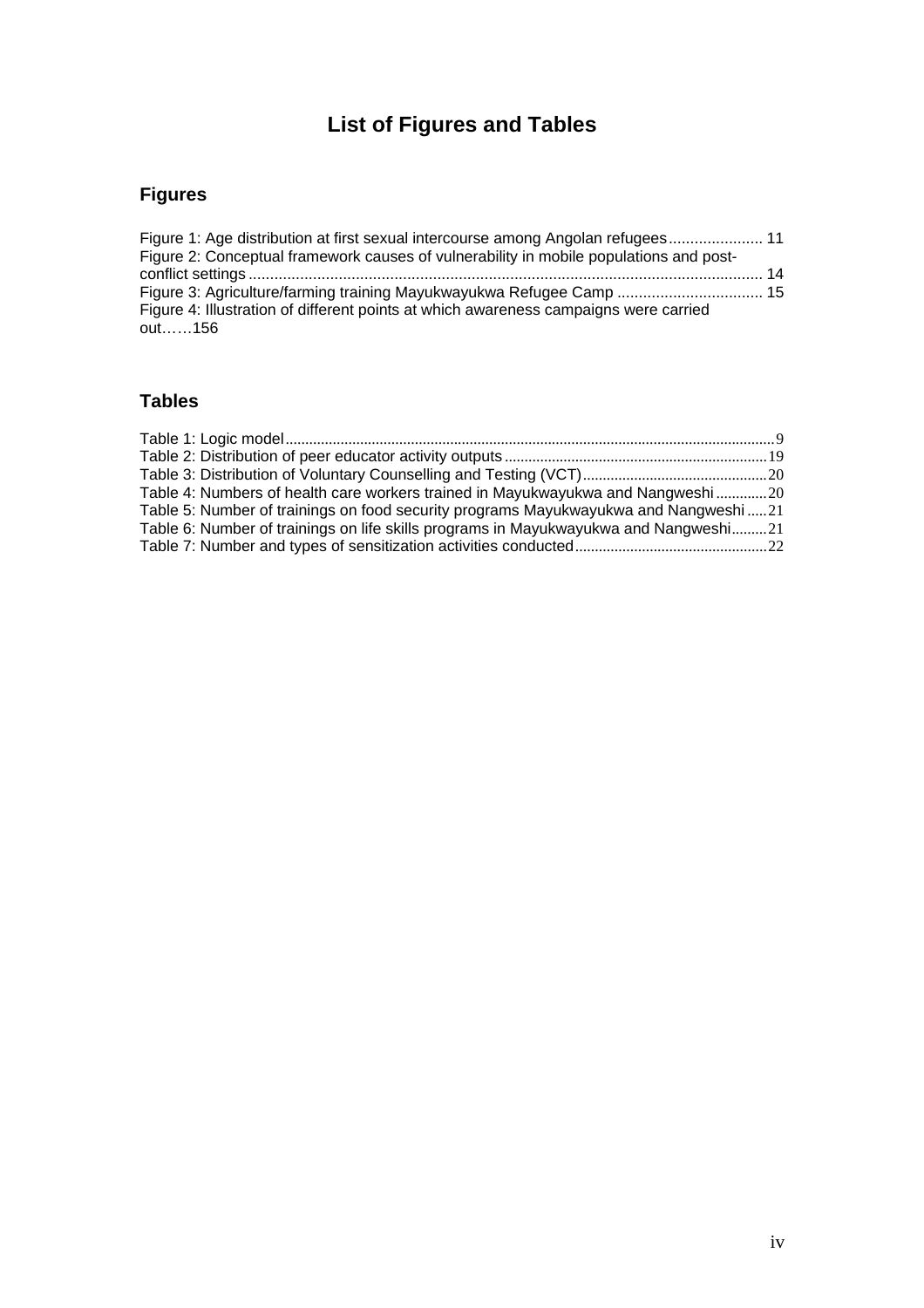# **Executive summary**

<span id="page-5-0"></span>A Multiple Indicator Cluster Survey (MICS) conducted by UNICEF in 2001 confirmed increasing levels of HIV infection in Angola. The survey also found low levels of HIV and AIDS awareness especially in border areas with the Democratic Republic of Congo (DRC), Zambia and Namibia, where adult prevalence rates were higher than in Angola ([1](#page-41-1)6.5% in Zambia, 21.3 % in Namibia).<sup>1</sup>

Alongside the Angolan Government, a number of international and local organisations have been engaged in HIV and AIDS related preventive and remedial activities, including prevention campaigns, the provision of voluntary counselling and testing (VCT) and anti-retroviral drugs, and capacity building of peer educators and other activists. One such organization was the International Organization for Migration (IOM) which planned to improve the level of knowledge and reduce vulnerability to HIV and AIDS among residents, Internally Displaced Persons (IDPs) and returnees, especially youth.

IOM recognises that many of the same inequalities that drive migration also drive the spread of HIV making mobile populations some of the world's most vulnerable populations at risk of HIV infection. The mandate of IOM deals with the entire spectrum of migrant and mobile populations at all phases of mobility hence addressing HIV and AIDS issues fits well into its mandate.

In 2004, IOM in Zambia began mainstreaming HIV and AIDS activities within its programmes in response to the high prevalence of HIV and the realization that HIV and AIDS needs had to be addressed jointly with other issues. One such program was the Voluntary Repatriation ('VolRep') to Angola of Angolan refugees. IOM in Angola, which had since 2003 been implementing the Return, Reinsertion and Reintegration ('RRR') Program in the Huambo and Kuanza Sul provinces, carried out a demographic and socio-economic survey among vulnerable populations, including IDPs, in the target area. Survey results revealed very low levels of HIV and AIDS awareness in the destination populations, hence the designing of the "*High-Impact Awareness Raising on HIV and AIDS through Community-based High-visibility Activities Targeting Returning Angolan Populations*" Project, and its continuation project the "*HIV and AIDS Prevention and Vulnerability Reduction for Angolan Returnees in Zambia and Angola*" (hereafter known as the *HIV Prevention project*).[2](#page-41-2)

#### *Objectives of the evaluation*

The overall objective of the review was to determine the appropriateness and performance of the project within the current environment and changing factors in Angola's situation by looking at all components of the project. Specifically, the review would:

- a) Evaluate the relevance and validity of the strategies and activities for achieving the main outcomes and objective of the project;
- b) Appraise the appropriateness of the project to the needs of the refugees;
- c) Analyse comparative advantages that IOM has demonstrated in this project;
- d) Assess the main lessons learnt from the project and formulate recommendations;
- e) Analyse the institutional impact of the implementation of the project on IOM as the first agency to implement this type of project; and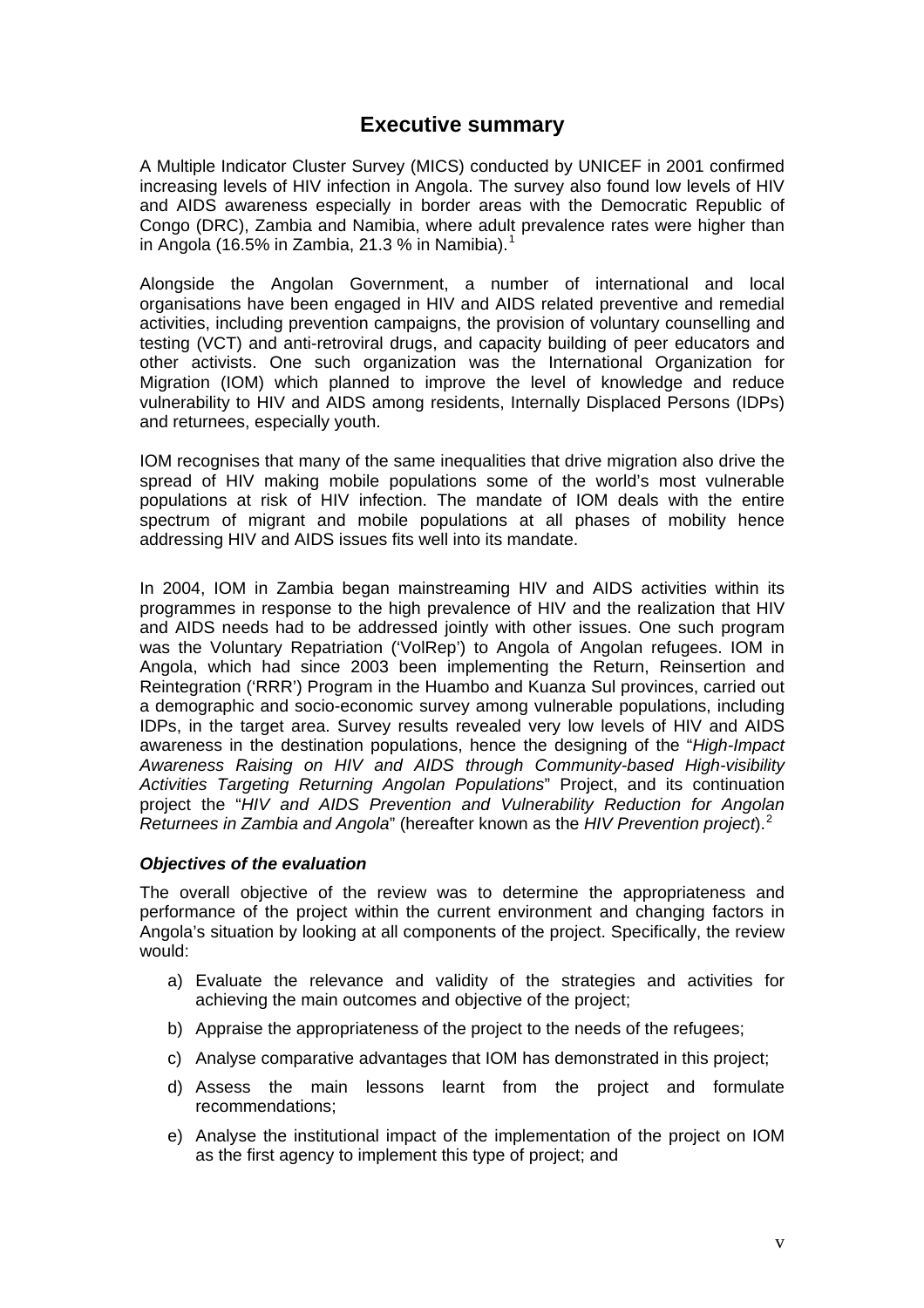f) To the extent possible, analyse the impact of the assistance on the target beneficiaries.

#### *Methododology*

This was a rapid descriptive assessment employing review of secondary data and participatory techniques.

Participatory methods allowed refugees and returnees to identify changes resulting from the project, and to express views on the project's strengths and weaknesses. Triangulation was used to compare information from the target population with the opinions of key informants and information from secondary sources.

#### *Limitations*

The limitations of the evaluation include the following:

- a) Short time frames and long distances that constrained the review as there was no time for primary data collection and analysis to fill information gaps. They also created problems in reaching key informants, particularly from partner organizations.
- b) Reliance on program reports; this data was not triangulated with more rigorous evaluation techniques.
- c) The review was not designed to measure impact nor show causal effect of the IOM on the vulnerability of the migrant population.

#### *Summary findings*

The program provided intervention strategies and activities that were relevant to achieving the main objectives of the project (Reduction in vulnerability of Angolan returnees, local Zambian populations, and returnee committees in Angola to HIV). The interventions are consistent with practice in many other HIV prevention programs, as are the observations noted about them in later sections.

As noted above the Multiple Indicator Cluster Survey (MICS) conducted by UNICEF in 2001 found low levels of HIV and AIDS awareness especially in border areas with the DRC, Zambia and Namibia.<sup>1</sup> This meant that communication of information in refugee camps and returnee destination sites was essential in assisting people to maintain or adopt behaviours which minimized the risk of contracting HIV and in accessing services and assistance for those who were living with or affected by HIV and AIDS.

The 2005 KAPB study conducted by IOM – Angola demonstrated that at least half of the interviewees had had their first sexual encounter before the age of 15. This justified the special focus on specific prevention programs aimed at youth between the ages of 10-15 years. The 2005 KAPB study also found that 87% of the respondents reported that 'they did not use a condom every time they had a sexual encounter.' .

Sexual and gender based violence (SGBV) infringes upon the fundamental human rights of adults and children, affecting individual and community development. SGBV intensifies in conflict and post-conflict situations, adding to the risks faced by refugees, returnees and internally displaced persons. In emergency situations, rape and exchange of sex for survival are the most visible manifestations of sexual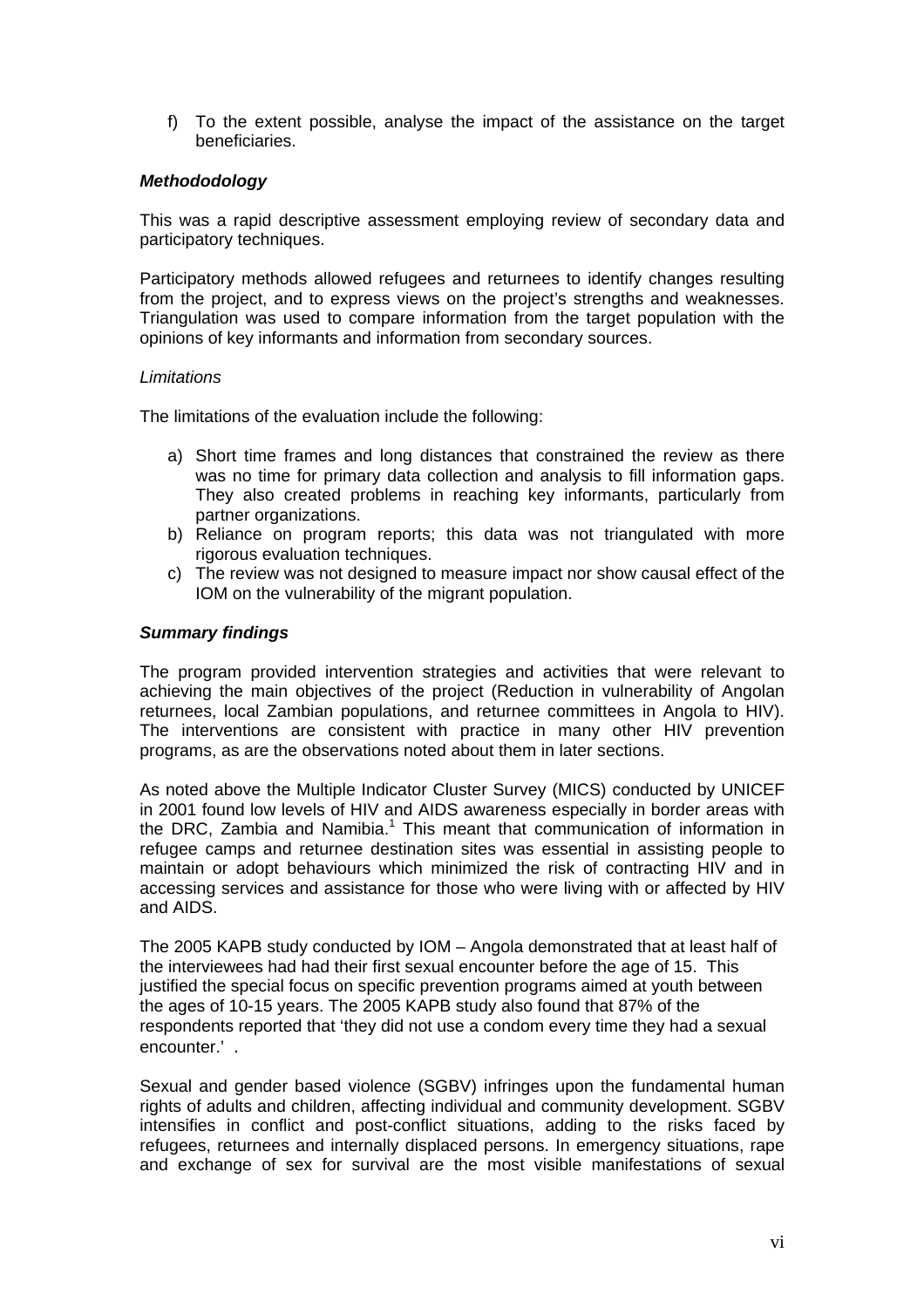violence. This intervention was selected to enable advocacy against violence and exploitation of vulnerable women.

A local AIDS network consisting of 20 organisations/associations working on HIV was created in Angola. The purpose of this was to enable the identification the different actors, and to ensure appropriate coordination; to raise the awareness and motivation of decision-makers to improve projects, programmes and policies; and to strengthen the capacity of institutions working in affected areas.

Due to the deterioration of livelihood security skills throughout years of conflict and prolonged dependence on relief food, there was an increase in the vulnerability of these returnees to poverty, food insecurity and ultimately to HIV and AIDS. Hence the need for income generation and food security programmes to promote sustainable livelihoods of the refugees on return to Angola

There are indications that that the programme has resulted in changes in levels of knowledge, and in attitudes, practices and empowerment of women and vulnerable households. Interviews revealed that while some refugees and returnees felt that general sexual practices in their respective communities had not changed over the time of the program, there was also a general sense that at the individual level some people were practicing abstinence, faithfulness and having protected sex. However further evaluation would be required to confirm outcomes in terms of behaviour change or impact on HIV risk, as well as direct links of these to the intervention.

Community participation had limitations as a sustainable strategy. Interviews revealed that the network of community volunteers trained over the years was still viewed as belonging to IOM and its partners and not the community. Some volunteers had been weakened by a lack of incentives and regular training; others have simply given up their responsibilities

The following are the key lessons learnt over the duration of the project:

- a) There is need for constant reassessment/mapping of needs and service delivery points to suit the mobile population.
- b) Ongoing monitoring and operational research of interventions is useful to allow adaptation when certain program strategies and activities are not achieving the output they are intended to and to allow adaptation
- c) Integrating Livelihood security programs (Income Generating Activities) in HIV prevention programs increases participation by adults.
- d) Involving partner organizations in assessments and in implementation helps to avoid duplication and deal with capacity constraints, but can create monitoring and evaluation challenges.
- e) Because of the organization implementing the cross-border program may not have presence in all parts of the destination country it is important to integrate refugee challenges into destination country HIV policies and programmes. There must be realistic strategies around feasibility of using returnees in particular areas.
- f) Evaluation of outcomes and impact of HIV programmes targeting mobile populations are inherently difficult and this should be recognised in defining expectations of future programmes and their M&E.

The review has demonstrated IOM best practice as it shows that it is possible to integrate a range of activities that deal with many aspects of vulnerability and reinforce each other e.g. livelihoods interventions reinforce ability to change behaviour and interest in HIV and AIDS programmes. These interventions can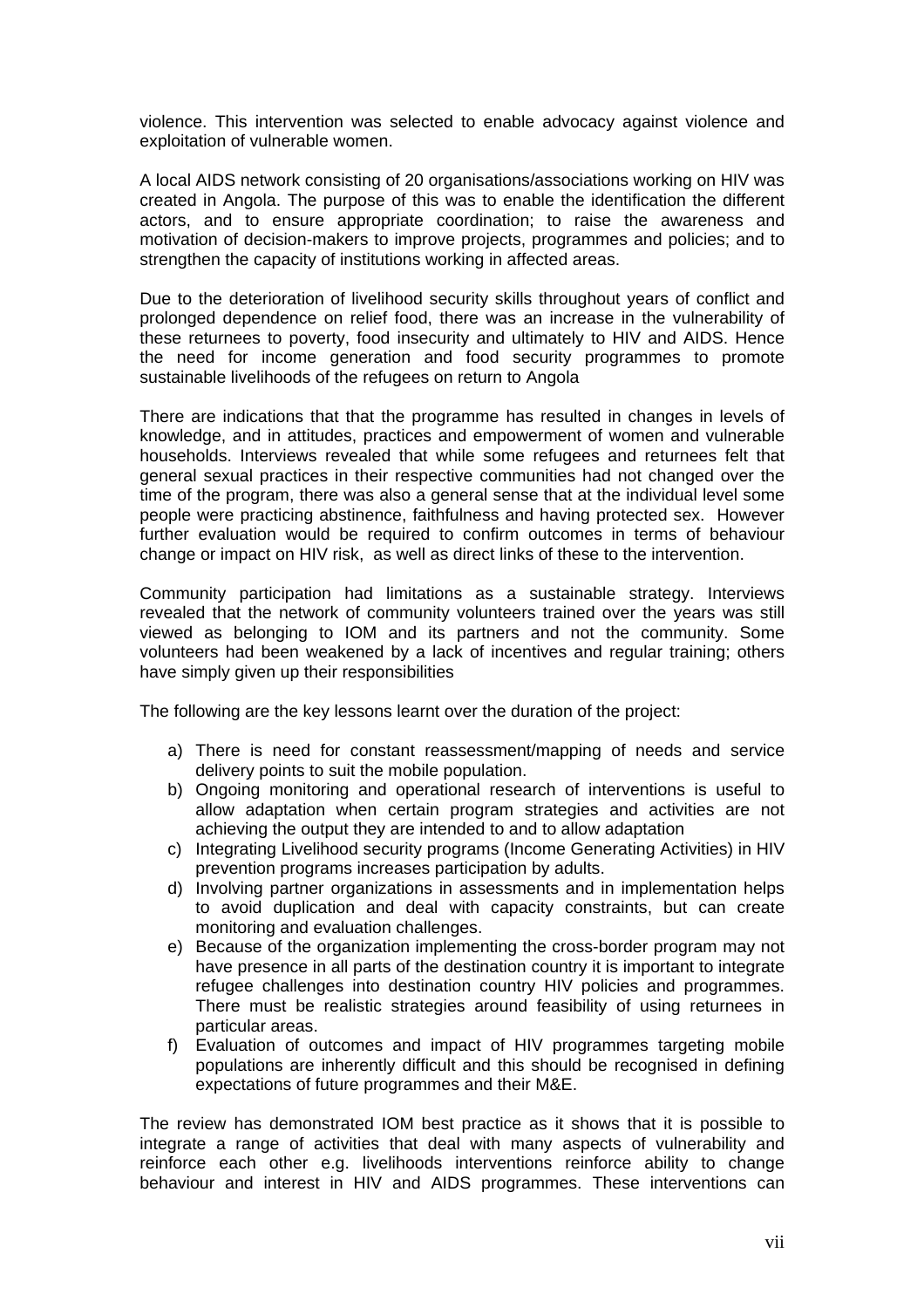achieve significant "reach" in the target population and could be important contributions to HIV and AIDS responses in those groups and the communities around them.

IOM's comparative advantage in relation to other players could not be explored in depth, However, it is clear that its traditional areas of work create substantial opportunities for it to address HIV and AIDS vulnerability of displaced people. IOM's roles in the areas of HIV and AIDS demonstrated in this project were: mainstreaming, advocacy and policy development, capacity building, research and information dissemination.

#### *Recommendations*

Recommendations for this project include;

- 1. The interventions and lessons learned that are highlighted above, can be replicated in other programs in similar circumstances. Further, more in-depth evaluations would however be desirable to measure the program outcome and impact, and to refine interventions where necessary.
- 2. IOM should concentrate on implementing HIV and AIDS programs in the areas in which it has a clear comparative advantage. It should continue to forge partnerships with other organizations that have proven records in areas such as behaviour change communication
- 3. Duration of interventions should be carefully considered in planning as it influences the types of interventions that can feasibly be integrated into the humanitarian response, and the ability to reinforce them to improve potential to achieve behaviour change.
- 4. Sustainability of interventions should be reinforced. Issues include ownership of programmes by communities and incentives to continue participation
- 5. Improving the capacity of local indigenous organizations should be made a priority in the Community Revitalization Programme (CRP) in Angola, to strengthen the local response as well as address issues of sustainability
- 6. The program in Zambia among the Angolan refugees should be continued, with an emphasis on integrating the activities into those of the Government of Zambia. The population in the camp continues to integrate into the local Zambia community and are not about to return voluntarily to Angola.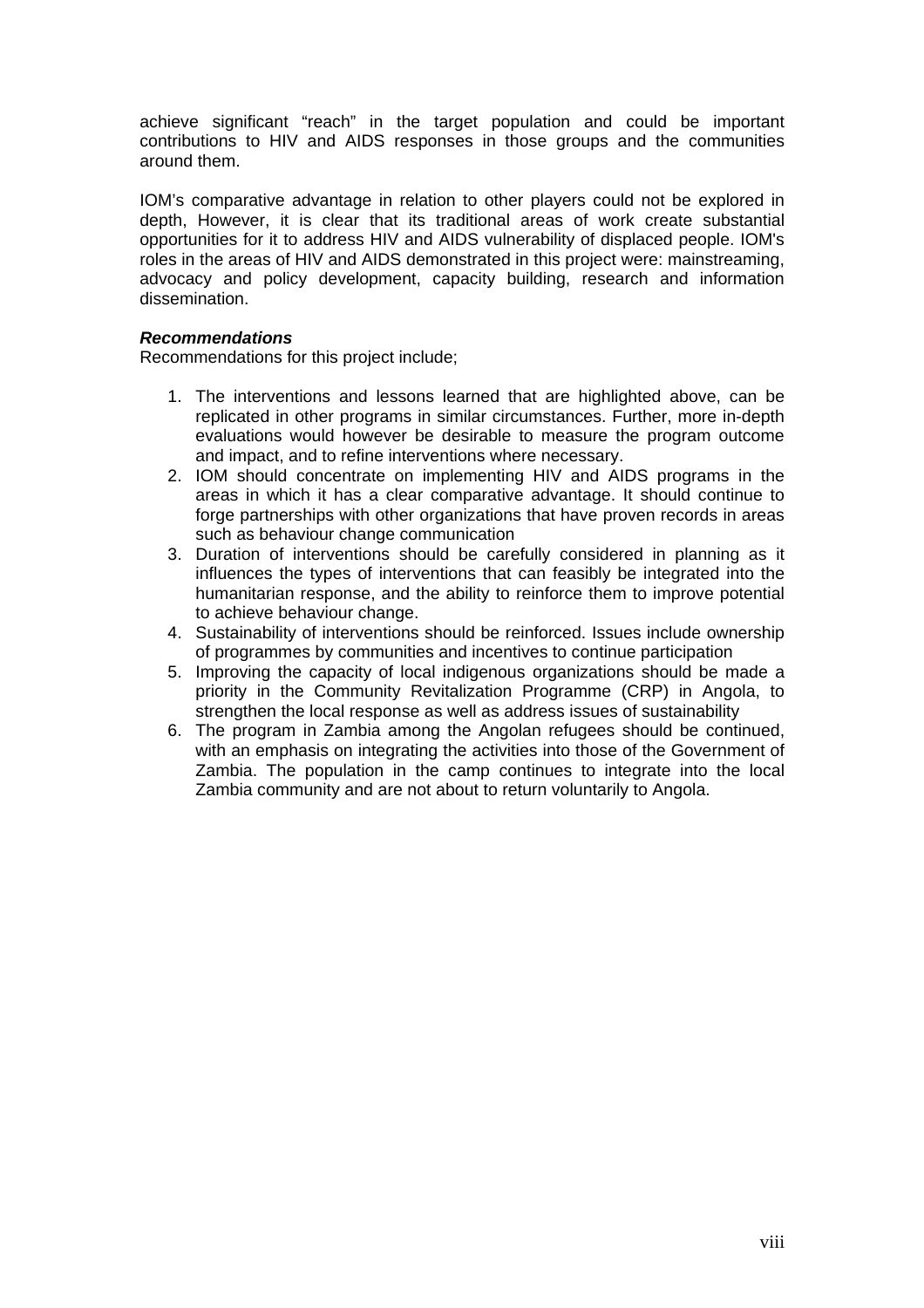# **SECTION ONE: INTRODUCTION**

#### <span id="page-9-0"></span>*1.1 Overview*

This section presents the background and overall purpose of the review, including how and by whom it is intended to be used, as well as the review criteria employed and the key questions addressed. It also outlines the structure of the report.

#### *The HIV Epidemic in Angola*

A Multiple Indicator Cluster Survey (MICS) conducted by UNICEF in 2001 confirmed increasing levels of HIV infection in Angola. The survey found that HIV was most prevalent among commercial sex workers (33%). Syphilis among the total population which may be a proxy indicator for HIV vulnerability was found to be alarmingly high in major urban centres in Angola (19% in Luanda, 18.5% in Benguela, 14% in Huila). Sexually transmitted infections (STIs) were also widespread in areas with a high concentration of military and demobilised former combatants. The survey also found low levels of HIV and AIDS awareness especially in border areas with the DRC, Zambia and Namibia, where adult prevalence rates were higher than in Angola (16.5% in Zambia, 21.3 % in Namibia).<sup>1</sup>

#### *The HIV Epidemic in Zambia*

Zambia had an estimated 920,000 people living with HIV as of the end of 2003.<sup>1</sup> The HIV prevalence rate in Zambia is 16.5%<sup>3</sup>, significantly higher than the prevalence rate of the sub-Saharan African region  $(7.5%)$  and the global rate  $(1.1%)$ .<sup>1</sup> In 2003, an estimated 89,000 Zambians died of AIDS, and life expectancy at birth in Zambia had fallen below [4](#page-41-2)0 years in large part due to HIV and AIDS. $1,3,4$  $1,3,4$  $1,3,4$  Studies have found that general awareness of HIV and AIDS in Zambia is relatively high.<sup>[5](#page-41-2)</sup> For example, among young people ages 15-24, almost three fourths (74%) young women and 73% of young men knew that a healthy looking person could be infected with HIV.<sup>1</sup>

#### *The response in Angola*

Alongside the Angolan Government, a number of international and local organisations have been engaged in HIV and AIDS related preventive and remedial activities, including prevention campaigns, the provision of voluntary counselling and testing (VCT) and anti-retroviral drugs, and capacity building of peer educators and other activists. One such organization was the International Organization for Migration (IOM) which planed to improve the level of knowledge among residents, IDPs and returnees, especially youth, which constitute a large proportion of the Angolan population.

#### *HIV and AIDS in IOM's Mandate*

IOM recognises that many of the same inequalities that drive migration also drive the spread of HIV making mobile populations some of the world's most vulnerable populations at risk of HIV infection. The mandate of IOM deals with the entire spectrum of migrant and mobile populations at all phases of mobility hence addressing HIV and AIDS issues fits well into its mandate.

IOM's global HIV and AIDS-related efforts include an array of activities ranging from baseline assessments, capacity building interventions through information, education campaigns, and outreach, voluntary counselling, testing and treatment of STIs, training of peer educators/activities and health professionals. These have done in partnerships with UNAIDS, Swedish International Development Agency (Sida), International NGOs, European Union, Indigenous NGO, UNHCR and respective country Governments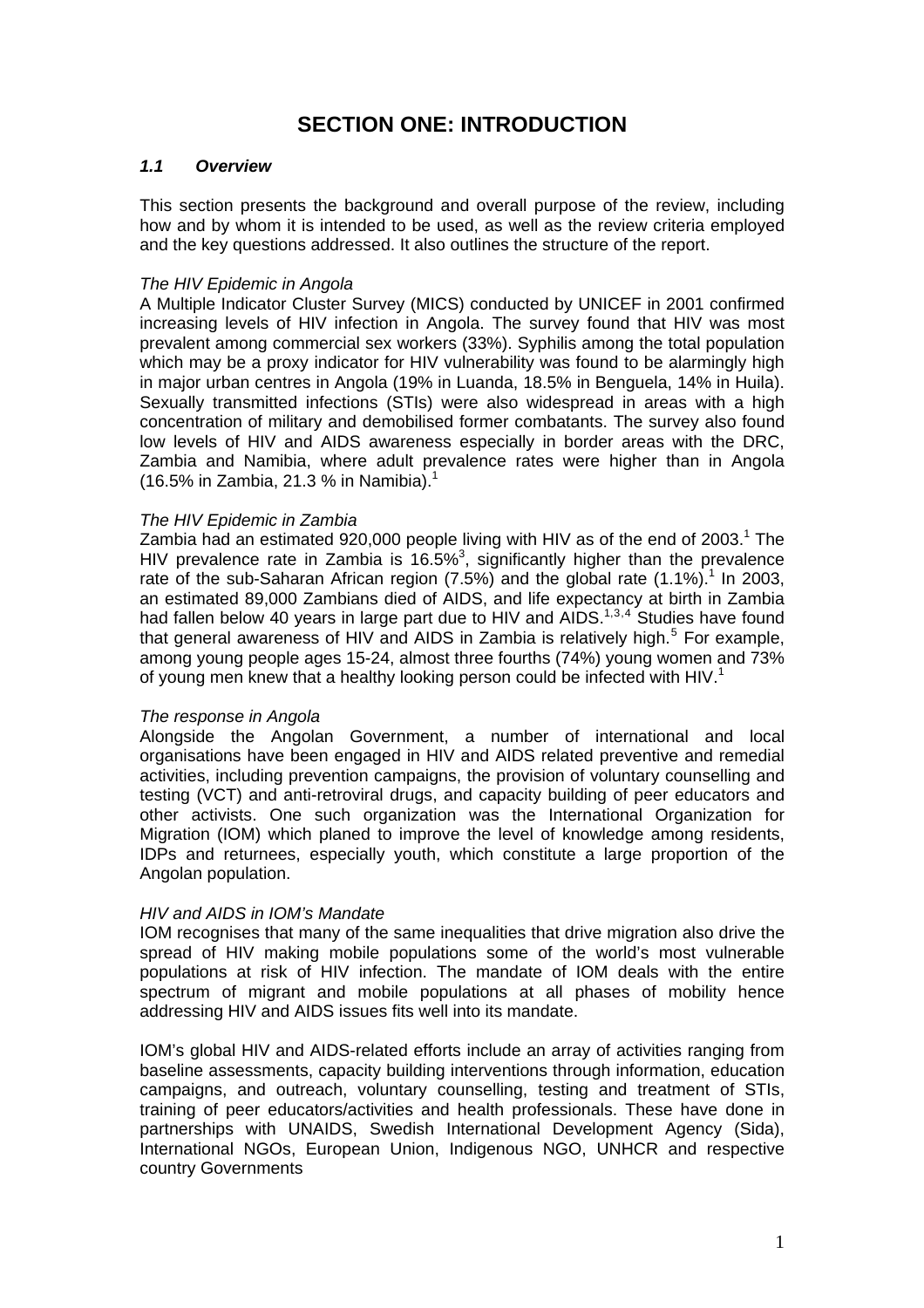<span id="page-10-0"></span>In 2004, IOM in Zambia began mainstreaming HIV and AIDS activities within its programmes in response to the high prevalence of HIV and the realization that HIV and AIDS needs had to be addressed jointly with other issues. One such program was the Voluntary Repatriation ('VolRep') to Angola of Angolan refugees. IOM in Angola which had since 2003 been implementing the Return, Reinsertion and Reintegration ('RRR') Program in the Huambo and Kuanza Sul provinces carried out a demographic and socio-economic survey among vulnerable populations, including IDPs, in the target area. Survey results revealed very low levels of HIV and AIDS awareness in the destination populations, hence the designing of the "*High-Impact Awareness Raising on HIV and AIDS through Community-based High-visibility Activities Targeting Returning Angolan Populations*" Project, and its continuation project the "*HIV and AIDS Prevention and Vulnerability Reduction for Angolan Returnees in Zambia and Angola*" (hereafter known as the *HIV Prevention project*).2

# *1.2 Objectives of the evaluation*

The overall objective of the assignment was to review the performance of the project within the current environment and changing factors in Angola's situation by looking at all components of the project. Specifically, the assignment would:

- a) Evaluate the relevance and validity of the strategies and activities created and selected to achieve the main outcomes of the project and its ability to contribute to the overall objective;
- b) Appraise the appropriateness of the project (all its components) with regards to the needs of the refugees;
- c) Analyse comparative advantages that IOM has demonstrated in this project;
- d) Assess the main lessons learnt from the project and formulate recommendations that may be incorporated into this project or potential projects of the same nature, stating strengths and weaknesses of the project;
- e) Analyse the institutional impact of the implementation of the project on IOM as the first agency to implement this type of project; and
- f) To the extent possible, analyse the impact of the assistance on the target beneficiaries.

# *1.3 Limitations*

The limitations of the evaluation include the following:

- a) Short time frames and long distances. This constrained the exercise as there was no time for primary and secondary data collection and analysis to fill up information gaps. These factors also created problems in reaching key informants, particularly from partner organizations.
- b) Heavy reliance on program reports. This data was not triangulated with more rigorous evaluation techniques.
- c) The review was not designed to measure impact nor show causal effect of the IOM on the vulnerability of the migrant population.

These limitations meant that the evaluation could, technically, be considered to be a review rather than a full evaluation.

#### *1.4 Structure of the Report*

This report is presented in four main chapters as shown below: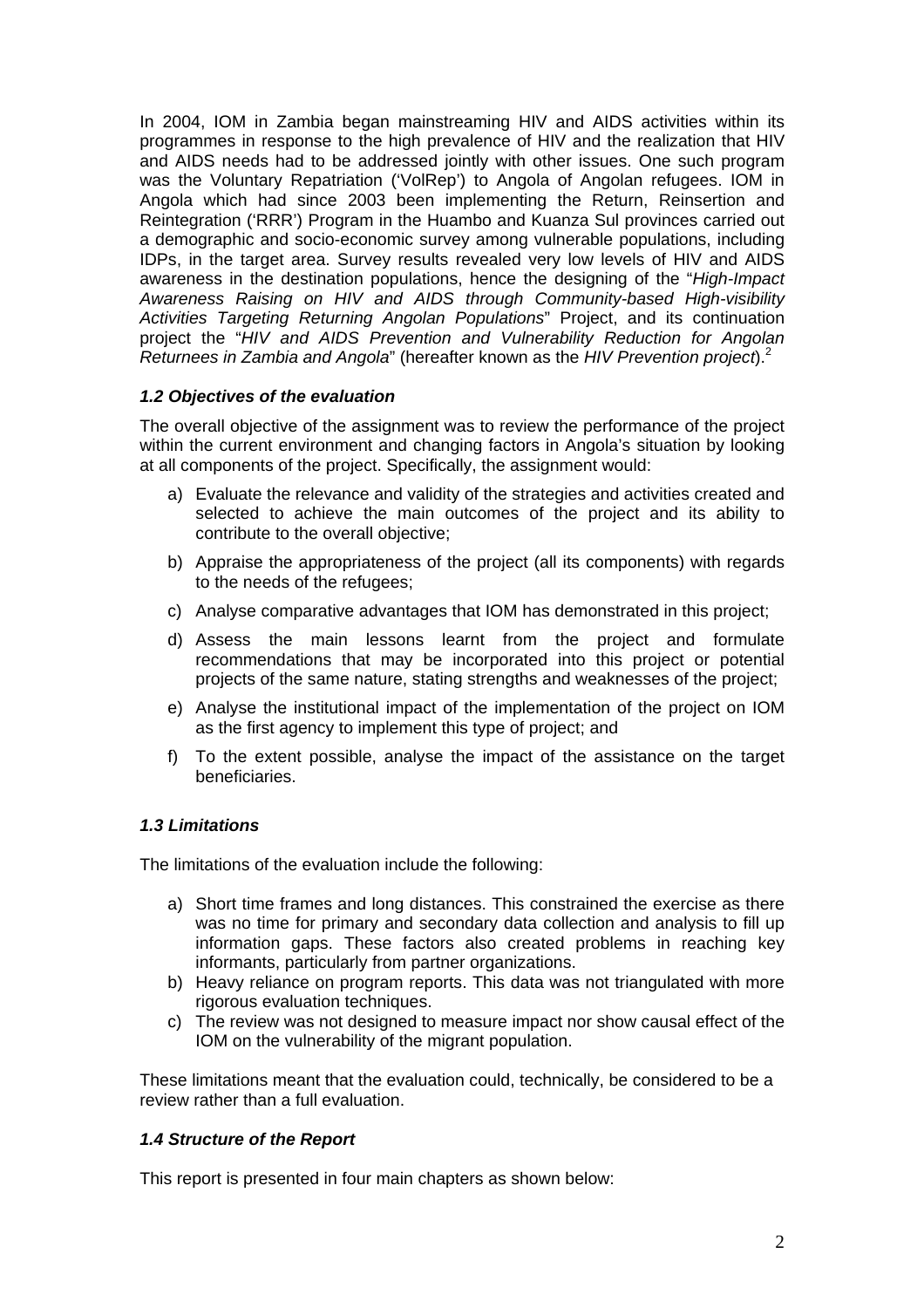Section One: Contains the background to the review including a description of IOM and HIV and AIDS, program design and review objectives.

Section Two: The review (project) and its purpose, logic, history, organization and stakeholders.

Section Three: Lays out the review findings in accordance with the objectives.

Section Four: Presents the review conclusions, lessons learned and recommendations. Annexes attached to this report including the review Terms of Reference (ToR) methodology for data gathering and analysis and the bibliography.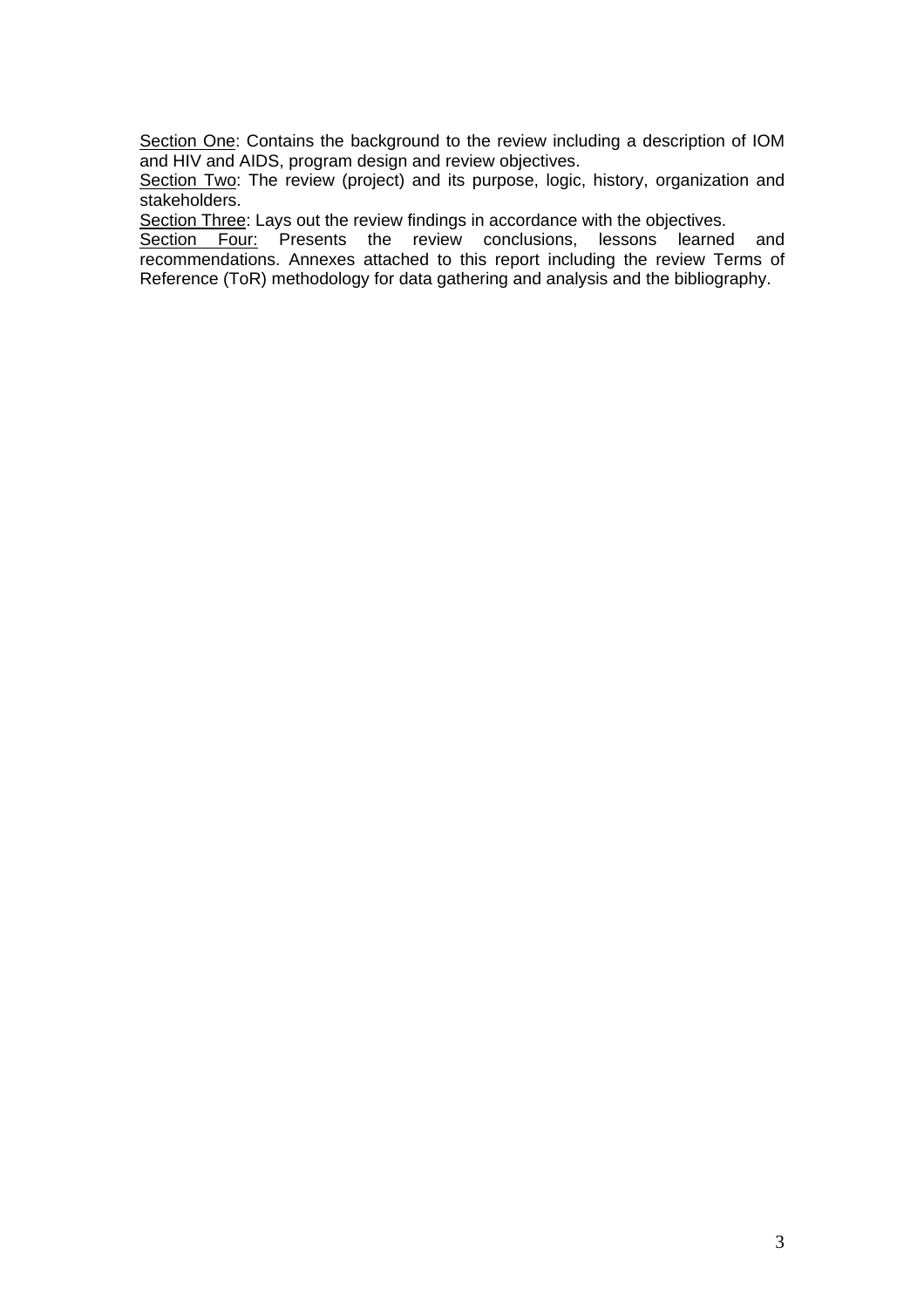# **SECTION TWO: EVALUATION METHODOLOGY**

# <span id="page-12-0"></span>*2.1 Overview*

The assignment provides a detailed review and synthesis of principal documents and other relevant literature to the project since its inception; extensive informal and formal discussions with the key implementers and partner organizations, and discussions with the refugees and returnee communities. To the extent possible, the review methods used focused on analyzing the process involved in implementing the project and documenting the lessons learned and good practices.

# *2.2 Evaluation Design*

This was a rapid descriptive assessment employing review of secondary data and participatory techniques. Community HIV and AIDS interventions such as the "**HIV Prevention project"** have a results chain - from the intervention's inputs, leading to its immediate outputs, and then to outcomes and final impacts. This review largely focused on part of this results chain (inputs, outputs and to a lesser extent outcomes) It focused on an analysis of the strategies that were chosen to transform the inputs into outputs and the program outcomes. This design was intended to identify and document good practices demonstrated by this project.

Participatory methods were used to allow the refugees and returnees to identify changes resulting from the project and what were the project's strengths and weaknesses. Triangulation was used to 'compare' the information from the target population with the opinions of key informants and information available from secondary sources.

# *2.3 Study Area and Population*

This review was carried out in Mayukwayukwa Refugee Camp and the province of Huambo in Zambia and Angola respectively. The informants consisted of IOM project staff, refugees still in Mayukwayukwa Refugee Camp, returnees in Huambo, partner organization staff and the respective government officials.

# *2.4 Sampling and Selection of Cases for Qualitative Interviews*

This review involved largely qualitative data collection. Any quantitative data in this report was obtained from project documents. For in-depth interviews, purposive sampling of key informants was used. The number of respondents was determined by time and logistical constraints. Informants were mainly personnel involved in the inception and implementation of the program, including community leaders and refugees, who could give articulate responses to complex questions.

# *2.5 Data Collection*

A range of data collection techniques were used to ensure comprehensiveness, validity and reliability through triangulation. Among the techniques employed on this assignment were the following:

# *2.5.1 Review of program documents*

The consultant reviewed all existing literature that was provided by the program offices in Lusaka and Luanda. These included the Nangweshi refugee camp focus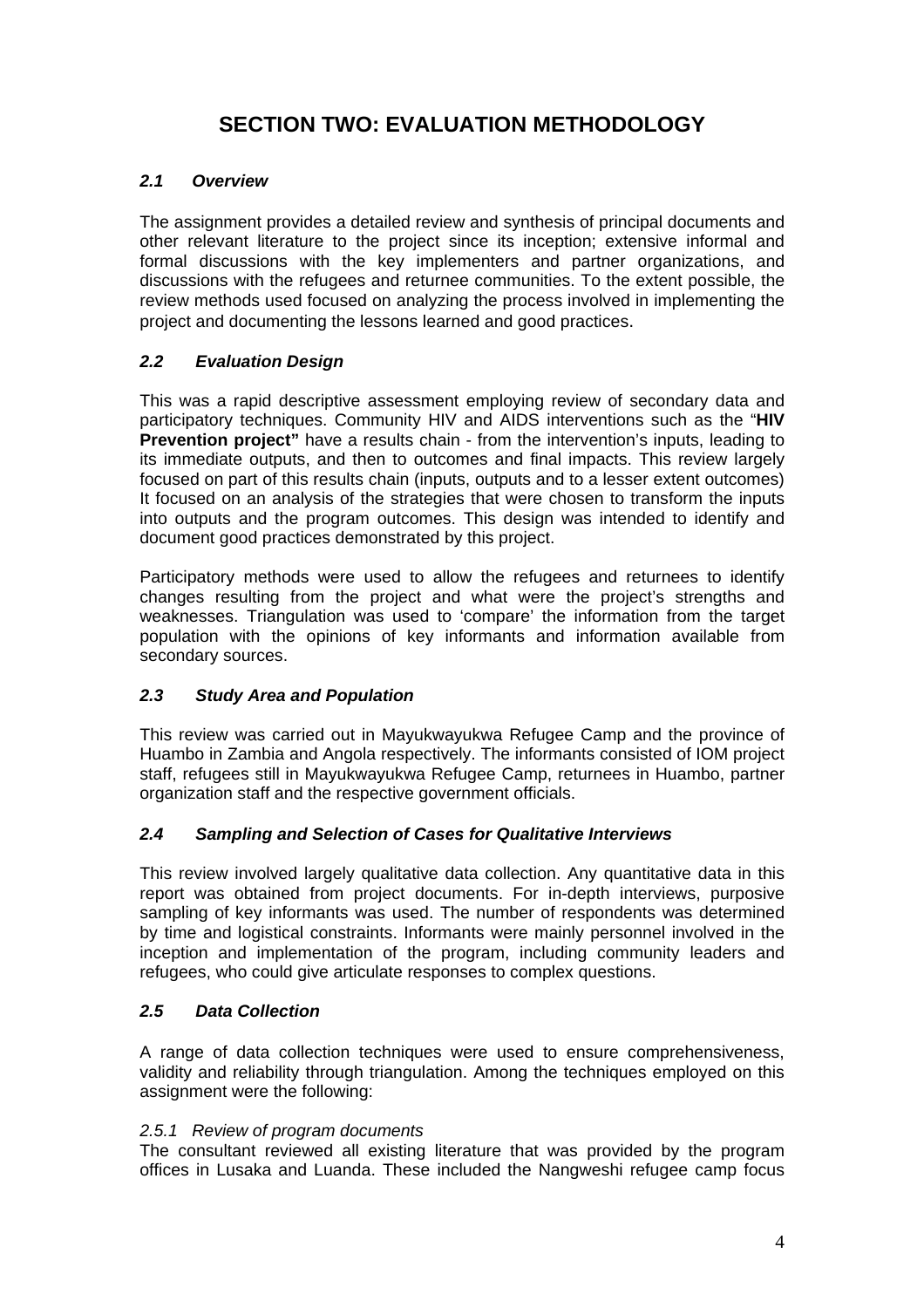group evaluation report, the two project proposals (phase I and II), the first year final Report, the mid year report of year 2, the M&E plan for phase II, the KABP survey reports, IOM Angola progress reports (quarter  $1 - 4$ ) of 2006, and 1st quarter report of 2007. This helped the consultant capture and isolate key issues and components of the program on which to focus during review.

### *2.5.2 Preparatory Meetings*

There was one preparatory meeting between the consultant and the program officials from IOM Zambia to discuss terms of reference, harmonise the understanding of the task, and refine the methodology and work plan. These meetings plus online discussions with IOM Angola were also used to define co-ordination mechanisms during the assignment, and to other levels of the project, like returnees and refugees.

#### *2.5.3 Interviews*

Key informant interviews were held with informants that included IOM staff in Lusaka, Luanda and Huambo (Senior Programme Officer, HIV and AIDS coordinator Huambo, Health and Development Officer, Finance officer and Chief of Mission Angola), Beneficiaries and Migration officials from Zambia.

# *2.5.4 Group Discussions*

Group discussions were held mainly at the beneficiary level. Four group discussions were held with the refugees still in Zambia and returnees in Angola who included: A group of HIV and AIDS peer educators and a farmers group and literacy group; all these Mayukwayukwa Refugee Camp. In Huambo province, group discussions were held with returnees and community members.

#### *2.5.5 Observation/ Field visits*

The consultant carried out an on-site observation of activities in progress. These included: In Mayukwayukwa Refugee Camp; tilling and watering their gardens, maintaining the community fish pond, a football training session of a youth team. This helped to establish what activities have continued even although the program had finalized its activities in three months prior to this review.

# **2.6 Data Analysis**

Data analysis and field reports were progressively compiled with a view to the overall purpose of the review. This ensured that information gaps were identified and dealt with while still in the field where possible. Most of the information collected was qualitative in nature.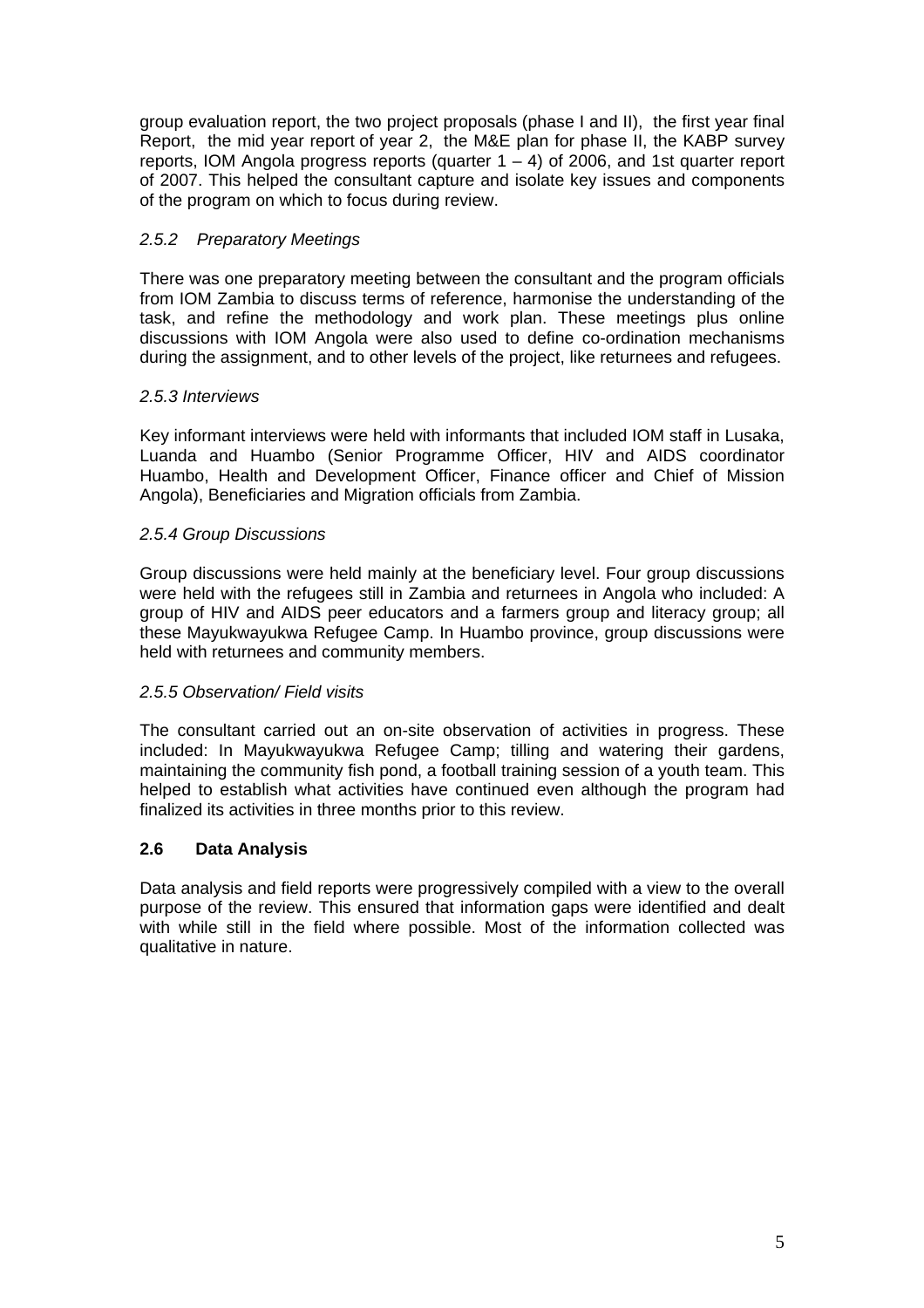# **SECTION THREE: THE INTERVENTION**

#### <span id="page-14-0"></span>*Overview*

This section describes the main characteristics of the evaluated intervention and its location, history, organization and stakeholders. The section covers the focal problem addressed by the HIV Prevention Project, the objectives of the project and its logic of cause and effect. A description of activities carried out and key outputs delivered are included.

#### *3.1 The HIV Prevention Project*

Angolan refugees have been living in Zambia for more than 30 years as a result of the prolonged civil war that began in the mid 1970s. The first wave of refugees, who identified mainly with the Angolan government, fled the fighting in eastern Angola and settled in Meheba and Mayukwayukwa refugee camps in the North-western and Western provinces in Zambia. In the later years of the civil war, rebel UNITA forces were forced to flee their stronghold of Jamba, and were settled in Nangweshi refugee camp in Zambia's Western province in 2000.<sup>2</sup>

The civil war ended in 2002, and over the next three years, IOM repatriated more than 63,000 Angolan refugees from Zambia. The number of people who were being repatriated had fallen to 2,434 people in 2006. But the UNHCR (Dec 2007) estimated that there were still 8,474 Angolans in Meheba and 10 230 in Mayukwayukwa, leaving more than 18,700 registered Angolan refugees in Zambia.<sup>2</sup>

The Multiple Indicator Cluster Survey (MICS) conducted by UNICEF in 2001 revealed low levels of HIV and AIDS awareness especially in border areas with Zambia where similar studies had shown that general awareness of HIV and AIDS was relatively high. For example, among young people ages 15-24, almost three fourths (74%) young women and 73% of young men knew that a healthy looking person could be infected with HIV.<sup>[6](#page-41-2)</sup>

A disrupted economy, internally displaced populations, returning refugees from high epidemic countries, low levels of HIV and AIDS awareness, and a lack of income generating and farming opportunities in the rural areas created an environment for the increased spread of HIV among the people of Angola. At the time, the government's attention was focused on government stabilization, peaceful transition, and resettlement. Efforts to address the HIV epidemic seen raging in neighbouring countries had been given a lower priority.

This project aimed to develop an HIV knowledge base among Angolan refugees living in Zambia, and teach crucial skills that would assist refugee families upon repatriation. It was designed to see those skills and knowledge transferred to Angolan communities in order to strengthen both the individual resilience to migration, as well as the capacity of the communities of return. The HIV Prevention project provided direct training (including training of trainers) in HIV peer education, gender based programs, agriculture, income generation, continuing clinical health training, life skills and drama. In addition, IOM provided information campaigns designed to teach messages on HIV prevention and awareness.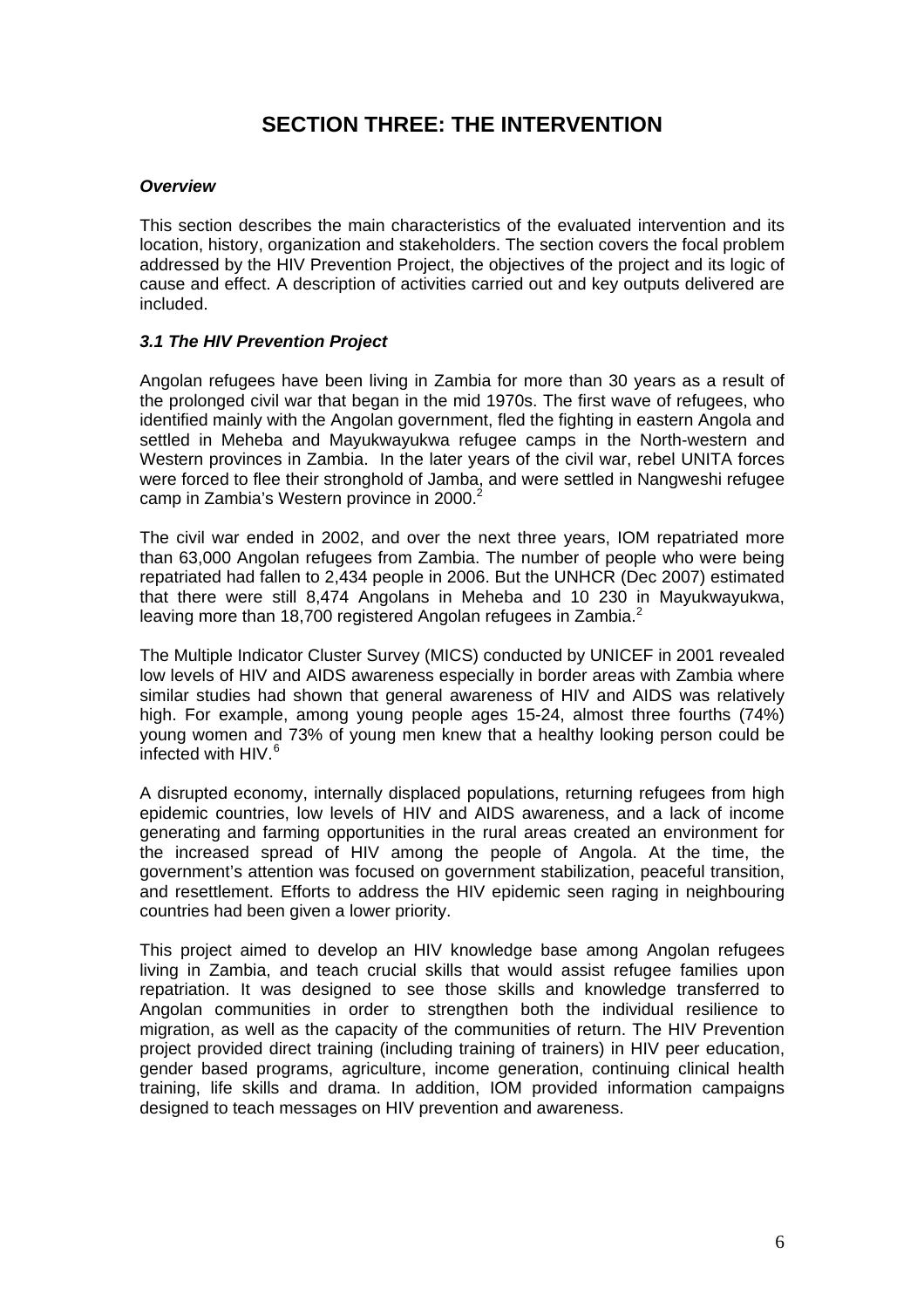### *Project Title*

During the first phases of the project (August 1 2004 to March 30 2006) it was called the "*High-Impact Awareness Raising on HIV and AIDS through Community-based High-visibility Activities Targeting Returning Angolan Populations*" and its continuation, the second phase (1 April 2006 to 31 March 2007) was called the "*HIV and AIDS Prevention and Vulnerability Reduction for Angolan Returnees in Zambia and Angola*" (hereafter known as the *HIV Prevention project*).

# *Program Goal*

The overall Goal of the project is to contribute to a reduction in vulnerability of Angolan returnees, local Zambian populations, and returnee committees in Angola to HIV and AIDS. $2, 7$  $2, 7$ 

#### *Target Group*

The primary target group for the project consisted of Angolan refugees in the camps of Nangweshi, Mayukwayukwa, and Maheba that were to be repatriated from Zambia to Angola. The secondary beneficiaries of the project included community members that lived in areas of refugee resettlements in Angola.<sup>2</sup> Rural communities would benefit from the knowledge and skills brought by refugees that were gained in the Zambian camps. Additionally, community members living near the refugee camps in Zambia would benefit both economically and socially from the program.<sup>8</sup> Secondary target groups also included Angolan returnees from Botswana, Namibia, and DRC and Rwandan, Burundian, and Congolese refugees living in Zambian refugee camps.

# *Program Objective (Phase 1)*

To raise the levels of HIV and AIDS awareness among refugee and returnee communities in Zambia and Angola

#### *Expected results (Phase 1)*

The results expected were;

- a) Increased knowledge and awareness on HIV and AIDS and other STIs;
- b) Increased capacity of peer educators/community information disseminators, community leaders (chiefs, priests), health workers at health posts, hospitals, traditional birth attendants and local administrations;
- c) Increased use of condoms among communities of transit and return;
- d) Enhanced local/regional HIV and AIDS response networks combining individual initiative with efforts by governmental and non-governmental entities;
- e) Increased co-ordination across borders between partners working with HIV and AIDS; and
- f) Prevention of sexual and gender-based violence.

#### *Key interventions and Strategies during phase 1*

The project was to achieve these results through the use of the following strategies:

- a) Community Outreach and Information Dissemination
- b) Sports Activities
- c) Training of Peer Educators
- d) Voluntary Counselling and Testing (VCT) and Training of Health Workers within Zambia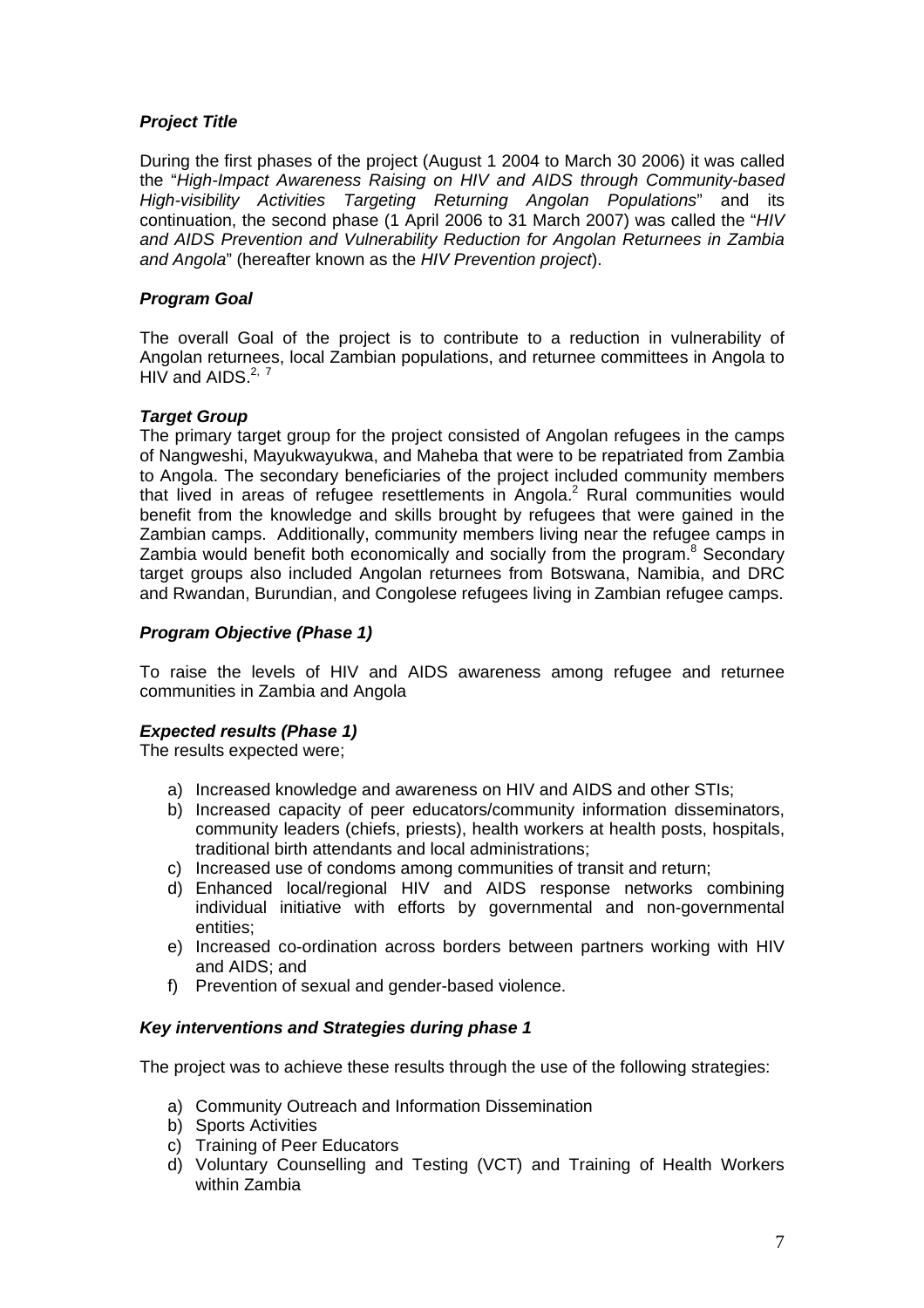- e) Condom distribution
- f) Sexual and Gender Based Violence campaigns
- g) Departure, Transit and Reception centres; these were to be used to provide HIV and AIDS information to returnees
- h) Use of returning refugees in community programs
- i) Formation of an HIV and AIDS Network of local and international organizations so as to enhance the local (Angola) HIV and AIDS response.

#### *Partnerships and collaboration*

In order to achieve the project goal and results, IOM collaborated with Indigenous NGOs, UNHCR, NGOs (Grassroots Soccer, LWF, Africa Humanitarian Assistance (AHA), CORD, Angola Red Cross (CVA), Save the Children UK, CARITAS and Handicap International France) plus the respective Country Government agencies.<sup>2</sup>

Towards the end of phase one of the project, it was noted that it was desirable to continue the program through 2006. This was due to the fact that there had been low participation in the 2005 repatriation, meaning that there still was a large presence of Angolan nationals (many of whom were expected to return in 2006) within the camps in Zambia.

#### *Program Objectives (phase 2)8*

- a) To raise the levels of HIV and AIDS awareness among refugee and returnee communities in Zambia and Angola
- b) To build community capacity for the provision of HIV education and health services in return areas in Angola
- c) To provide income-generating activities to Angolan refugees who will be returning to Angola

#### *Key interventions and Strategies during phase 2*

In addition to the interventions used in phase 1, the following interventions were used in phase  $2.^8$ 

- a) Income Generation and Food Security Programmes; these included agricultural and Income Generation Activities to promote sustainable livelihoods,
- b) Life Skills Programmes; these included literacy training, life skills and nutrition. These were aimed at building personal and individual skills to avoid risky coping strategies, and improve decision-making abilities.

Table 1 (The Logic Model); below shows principle of reasoning that was used in selecting the program strategies and activities in achieving the program outcomes. It highlights how the program inputs translated into the selected process (activities) and outputs. It demonstrates how these outputs can over time relate to the program outcomes and impact (Reduction in vulnerability of Angolan returnees, local Zambian populations, and returnee committees in Angola to HIV and AIDS)<sup>[8](#page-41-2)</sup>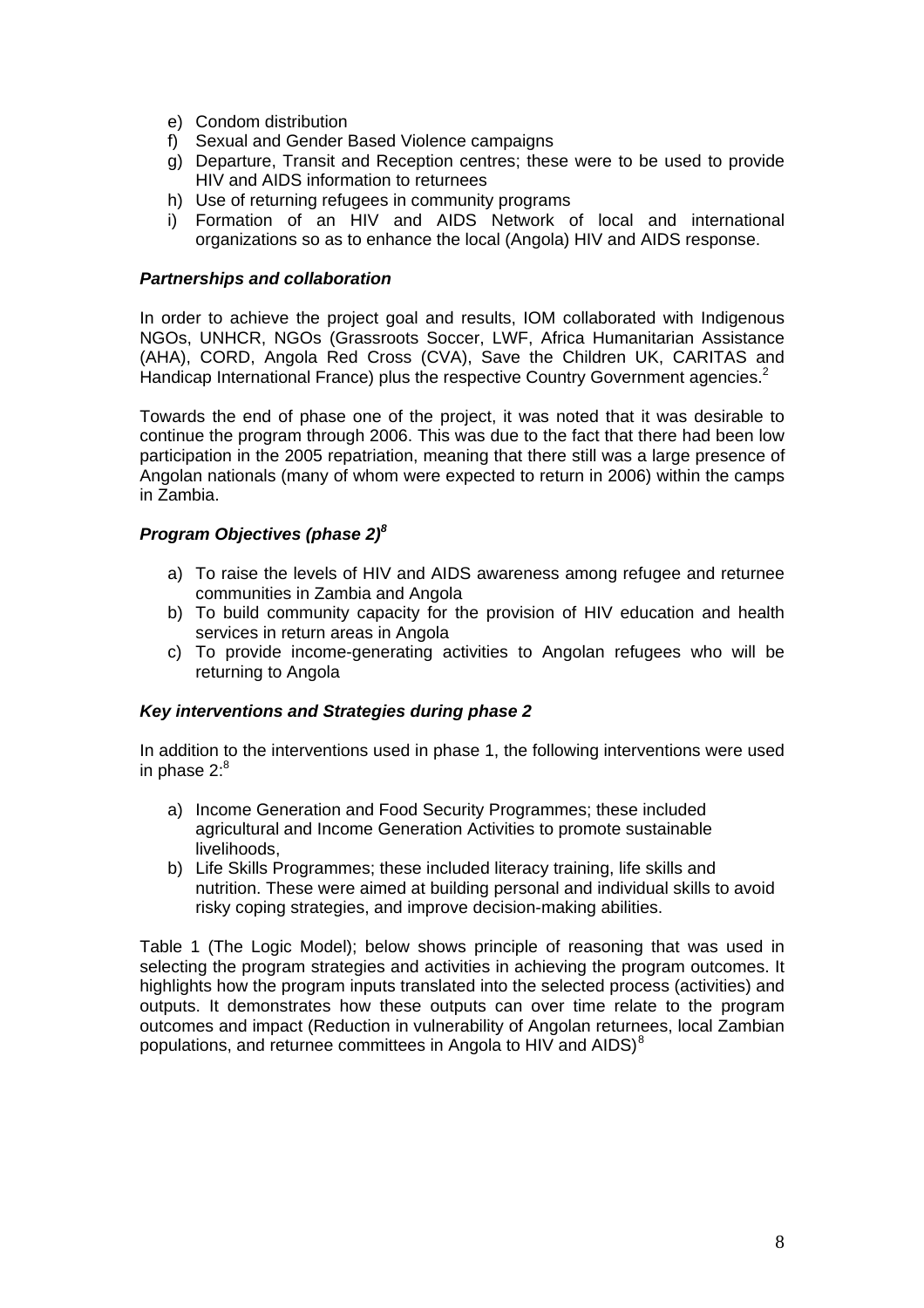# <span id="page-17-0"></span>**Table 1: Logic model**

| <b>Inputs</b>                                                                                                                                    | <b>Key</b><br><b>Activities</b>                   | <b>Outputs</b>                                                                                                                                                                                                                                             | <b>Outcomes</b>                                                                                                                                                                   |
|--------------------------------------------------------------------------------------------------------------------------------------------------|---------------------------------------------------|------------------------------------------------------------------------------------------------------------------------------------------------------------------------------------------------------------------------------------------------------------|-----------------------------------------------------------------------------------------------------------------------------------------------------------------------------------|
| - Sida funding<br>- Executing Agencies<br>IOM-Zambia<br>IOM-Angola<br>$\blacksquare$<br>- Project Partners                                       | Capacity-<br>building<br>trainings                | # peer educators<br>$\blacksquare$<br>trained<br># clinical workers<br>$\overline{\phantom{a}}$<br>trained<br># people trained in life<br>skills                                                                                                           | - Capacity of community<br>members to disseminate HIV<br>prevention messages<br>- Capacity of community<br>members to provide HIV-<br>related health services                     |
| Implementing<br>partners<br>(UNHCR;<br>CORD; Peace<br>Corps; Africa<br>Directions; GRS;<br>BSA; PSI; AHA;<br><b>UNFPA; FORGE</b>                 | Income<br>generating<br>activities                | baking class--# trained<br>$\overline{\phantom{a}}$<br>driving class--# trained<br>agriculture class--#<br>trained<br>drama TOT--# trained<br>coaches training--#<br>trained                                                                               | - Returnees have skills which<br>lead to employment<br>opportunities                                                                                                              |
| Angolan Red<br>Cross)<br>Government of<br>the Republic of<br>Zambia<br>Government of<br>the Republic of<br>Angola<br>Technical<br>$\blacksquare$ | HIV<br>awareness<br>activities                    | # HIV educational<br>$\overline{\phantom{a}}$<br>activities<br># people reached by<br><b>HIV</b> educational<br>activities<br># football games<br>played with HIV<br>messages<br>disseminated<br># drama performances<br>with HIV messages<br>disseminated | - Increase in HIV awareness<br>- Change in HIV attitudes<br>- Change in sexual practices                                                                                          |
| Expertise (CDC;<br>USAID; Health<br><b>Systems</b><br>Support Project)                                                                           | <b>Bi-national</b><br>meetings and<br>site visits | # meetings held<br>$\overline{a}$<br>between IOM-Zambia<br>and IOM-Angola<br># site visits                                                                                                                                                                 | - Increased coordination<br>between partners in Angola<br>and Zambia<br>- Improved services and<br>programmes provided to<br>refugees and returnees<br>- Employment opportunities |

# **Critical Assumptions**

Critical Assumptions made at the inception of the program included the following:

- a) That the prevailing security situation in the target areas would permit the activities to be carried out as planned
- b) Donor(s) would make financial contributions towards project implementation
- c) That NGO's and partner agencies would remain present / operational in the refugee camps in Zambia and Angola as well as in transit camps in Zambia and Angola.
- d) That the Governments and concerned Ministries would collaborate, support and prioritise HIV and AIDS prevention among refugees in Zambia and Angola
- e) That there would be full collaboration from the local Angolan authorities to access and implement project activities
- f) That there would be high level of collaboration and understanding from the local communities
- g) That the environmental/climatic conditions would be favourable to allow the successful implementation of agricultural programs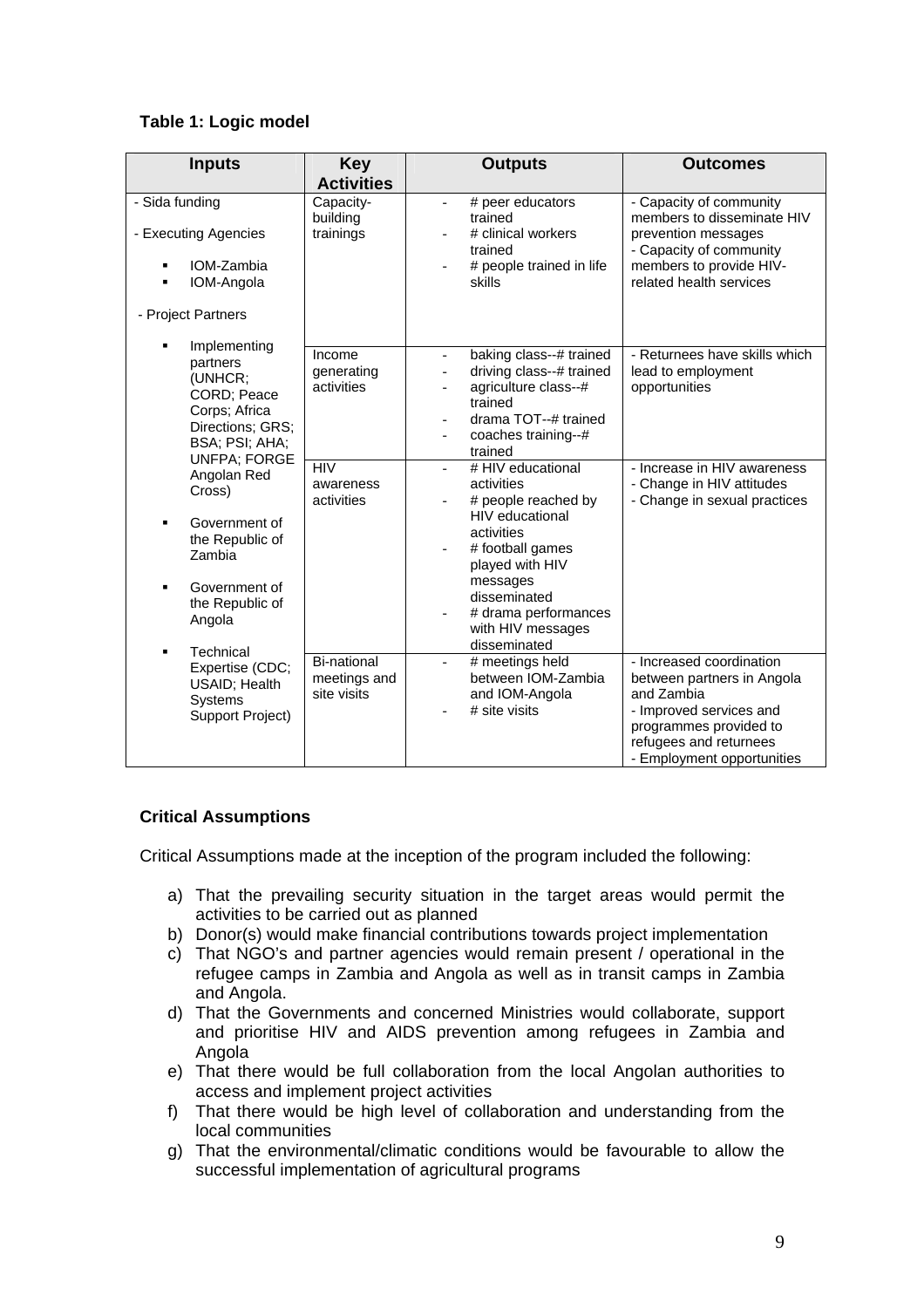# **SECTION FOUR: FINDINGS**

#### <span id="page-18-0"></span>*OVERVIEW*

This section reports on the major findings of the review exercise. The findings are divided into five sections representing the major themes of the exercise namely: the relevance of the strategies and activities in achieving the main program outcomes, the appropriateness of the project components with regards to the needs of the refugees, assessing the comparative advantage IOM exhibited in this program, assessing the major Impacts of the project and documenting the best practises and lessons learnt

# *4.1 Relevance of program strategies*

Relevance is the extent to which a development intervention conforms to the needs and priorities of target groups and the policies of recipient countries and donors. A review of program documents and interviews revealed a range of strategies and activities that were selected to achieve the program outcomes.

#### **a) Information Dissemination**

Communication of information in refugee camps and returnee destination communities was essential, if not sufficient in itself, to assist people in maintaining or adopting behaviours which minimized the risk of contracting HIV and in accessing services and assistance for those who were living with or affected by HIV and AIDS.

The Multiple Indicator Cluster Survey (MICS) conducted by UNICEF in 2001 revealed low levels of HIV and AIDS awareness especially in border areas with the DRC, Zambia and Namibia, where adult prevalence rates were both high and higher than in Angola.1 The KAPB study done by IOM in Angola (2005), shows that the low level of HIV and AIDS knowledge among Angolan community in the area of the program. When asked how if they new what the term AIDS stood for only 25% responded in the affirmative.<sup>7</sup>

Information dissemination was integrated into all activities that were carried out in the project. Information dissemination through drama and video shows was used. The drama was done by the refugees themselves after receiving training from a professional drama group from Lusaka, thus building on established good practice. Pamphlets and Magazines were used to disseminate information to those that can read. Finally, Departure, Transit and Reception centres were used as strategic points for continued dissemination of HIV and AIDS information to returnees.

Peer education is the approach whereby educational activities are offered by trained people to members of the same age, education or social group. Activities are aimed at developing knowledge, attitudes and skills, which will enable them to be responsible for and protect their own health and prevent HIV. This is generally considered to be an effective approach that is used in many HIV and AIDS programs.

This was done in Zambia to enable the transfer skills and knowledge about HIV and AIDS from Zambia to Angola. It provided refugee and Angolan communities with HIV and AIDS point persons to support community based HIV and AIDS information campaigns. $2, 8$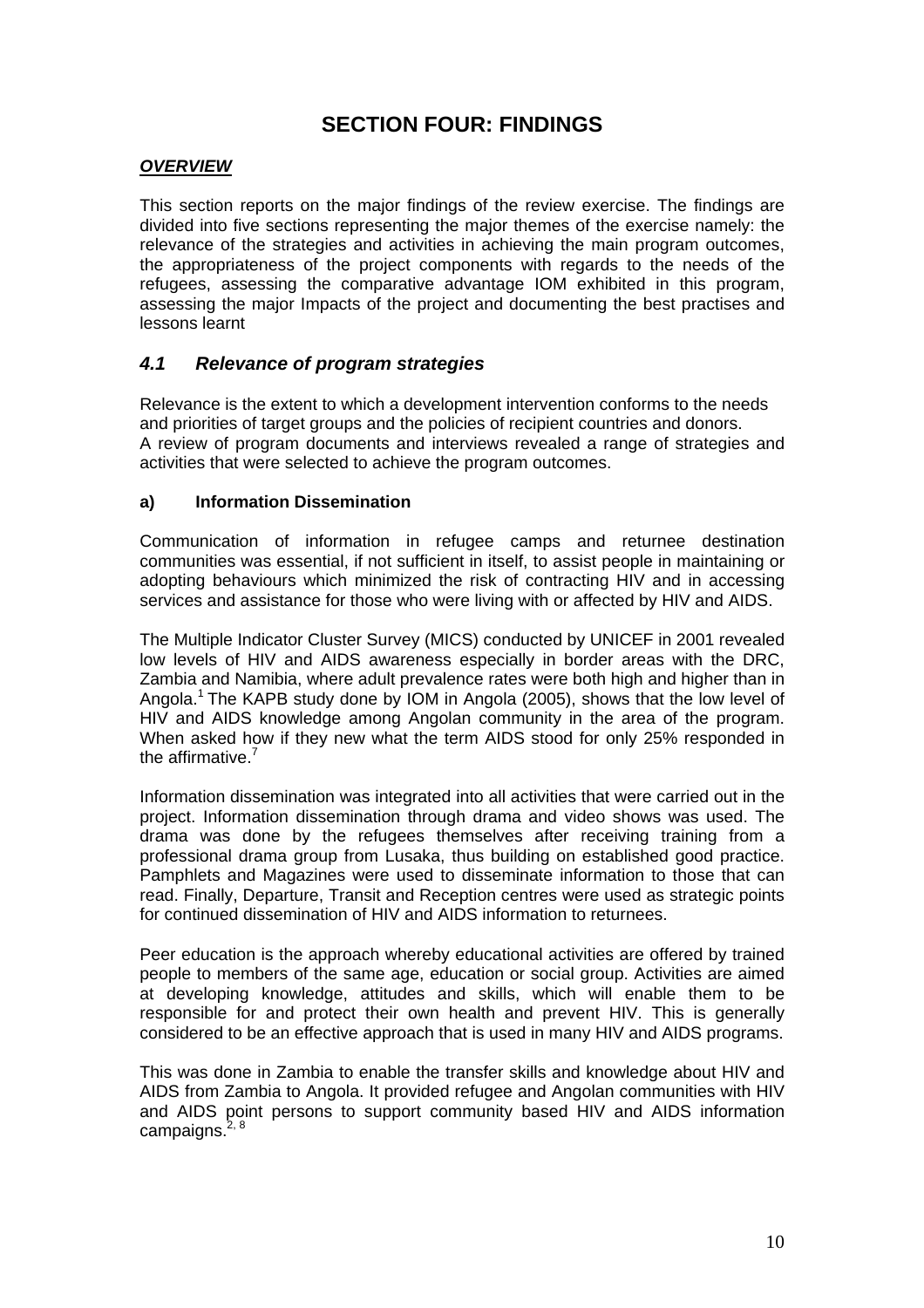# <span id="page-19-0"></span>**b) Youth Activities**

It was noted in the KAPB rapid assessment of 2005 that at least half of the interviewees had had their first sexual encounter before the age of 15 years (See figure 1 below).

This was related to cultural factors and associated with the war, which had caused, amongst many other things, structural changes within families and communities. The family degradation caused a vacuum in the formal and informal education and values of adolescents.

In this regard, it was important to focus on specific prevention programs aimed at youth between the ages of 10-15 years, on sexuality, physiologic consequences due to precocious initiation of sexual life, STIs and HIV and AIDS. Collaboration with the provincial directorate of education, the schools and the community seems relevant for efficient use of resources, as well as reinforcement and consistency of approaches.



**Figure 1: Age distribution at first sexual intercourse among Angolan refugees** 

Sports were used as a tool to break down cultural barriers, educate young people, and bring communities together. It was to be used to teach youths to adopt healthy behaviours and empower them to reach out to others in the community. The goal was to provide capacity within the community for healthy alternatives for youths. This strategy was adopted in both Zambia and Angola and sports seem to provide a useful, relevant entry point for awareness raising.

# **c) Condom distribution**

The 2005 KAPB rapid assessment revealed that 87% of the respondents reported that they did not use a condom every time they had a sexual encounter. This indicated a need to provide condoms in the refugee camp, transit and reception centres in Angola. Condoms offer effective protection against the transmission of STI, including HIV and AIDS, if correctly and consistently used. Condoms were distributed in the camps in Zambia as well as at departure, transit and reception centres in Angola.

Moreover, culturally appropriate instructions - for example, pictorial representations on how to use condoms and how to dispose of them safely were provided. The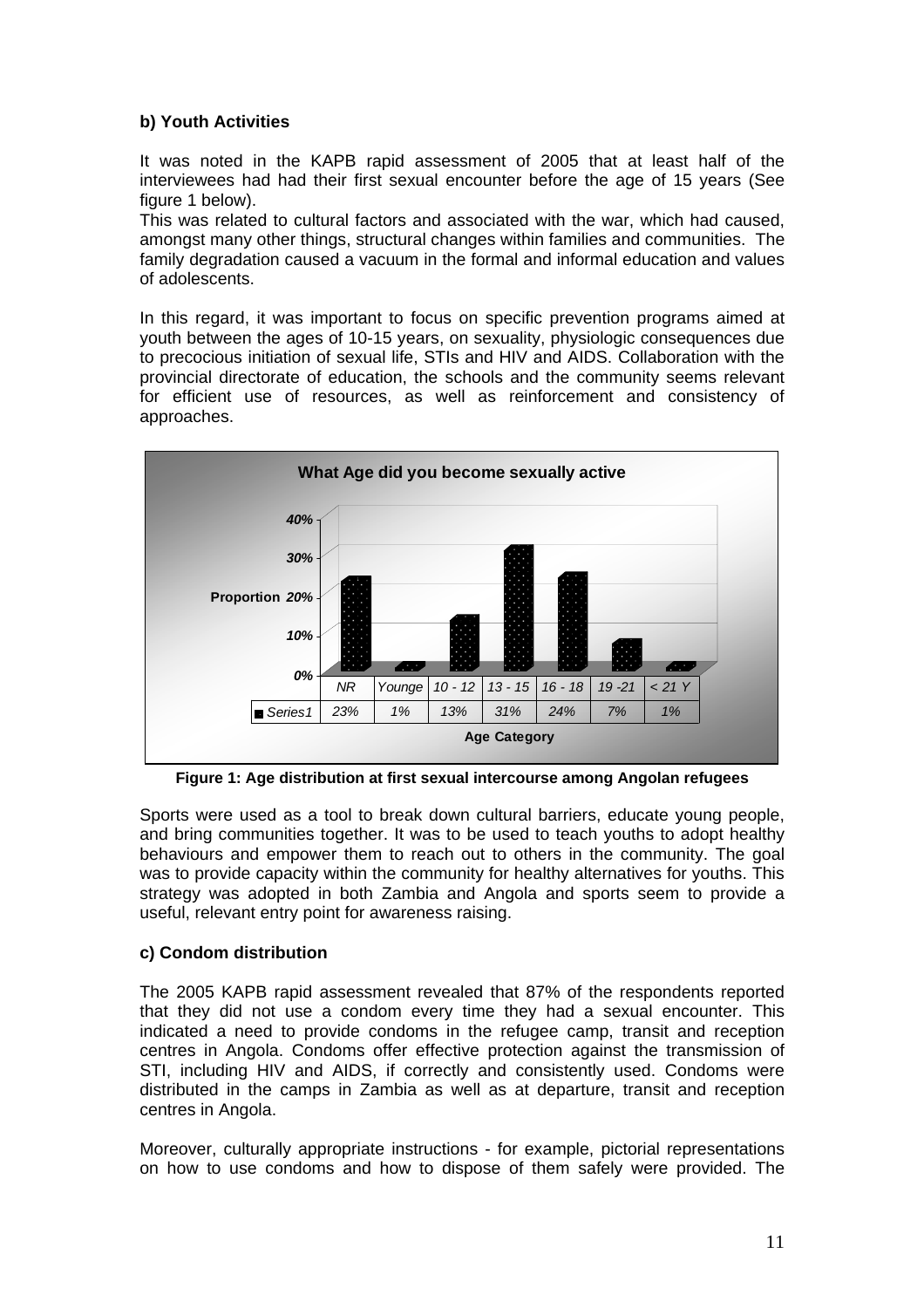refugees were informed of how and where to obtain condoms through posters, pamphlets and magazines.

#### **d) Sexual and Gender Based Violence campaigns**

Sexual and gender-based violence (SGBV) is violence committed against females and males because of the way a society assigns roles and expectations based on gender. Sexual and gender based violence infringes upon the fundamental human rights of adults and children, affecting individual and community development. SGBV intensifies in conflict and post-conflict situations, adding to the risks faced by refugees, returnees and internally displaced persons. SGBV increases the possibilities and the likelihood of spreading sexually transmitted infections and HIV. In emergency situations, rape and exchange of sex for survival are the most visible manifestations of sexual violence.

This intervention was selected to enable advocacy against violence and exploitation, an has clear relevance to preventing HIV, as well as having other benefits.<sup>2, 8</sup>

# **e) Formation of an HIV and AIDS Network**

The main goal of all humanitarian coordination efforts is to meet the needs of the affected populations in an effective and coherent manner. It is therefore essential to identify the different actors, and to ensure appropriate coordination; raise the awareness and motivation of decision-makers to improve projects, programmes and policies; and strengthen the capacity of institutions working in affected areas.

The local AIDS network in Angola consisted of 20 organisations/associations working on HIV.<sup>[9](#page-41-2)</sup> These have been meeting twice a month to discuss various topics like different ways to improve the dissemination of information on HIV and AIDS at the provincial level, as well as issues related to the reduction of stigmatization and the concrete support to people living with HIV. These meetings sought to encourage and provide support to HIV positive persons in the province, in order to enable them to set up their own association. This use of networking seems highly relevant and is consistent with best practice.

# **f) Income Generation and Food Security Trainings**

These interventions included agricultural and Income Generation Activities to promote sustainable livelihoods.<sup>8</sup> Lack of economic opportunities in rural areas in Angola forced most returnees to engage in some form of subsistence farming to provide food and other necessities for themselves and for their families. However, the deterioration of livelihood security skills throughout years of conflict and prolonged dependence on relief food lead to an increase in the vulnerability of these returnees to poverty, food insecurity and ultimately to HIV and AIDS. Hence the need for income generation and food security programmes to avoid high risk survival strategies seems clear.

#### **g) Life Skills trainings**

These included literacy training, life skills and nutrition<sup>8,[10](#page-41-2)</sup> and were aimed at building personal and individual skills to avoid risky coping strategies, and improve decisionmaking abilities.

Literacy courses were aimed at illiterate heads of households and mothers. As the primary health care giver in the family, this enabled them to read information on prescriptions, and learn about HIV and other health risks for general family health.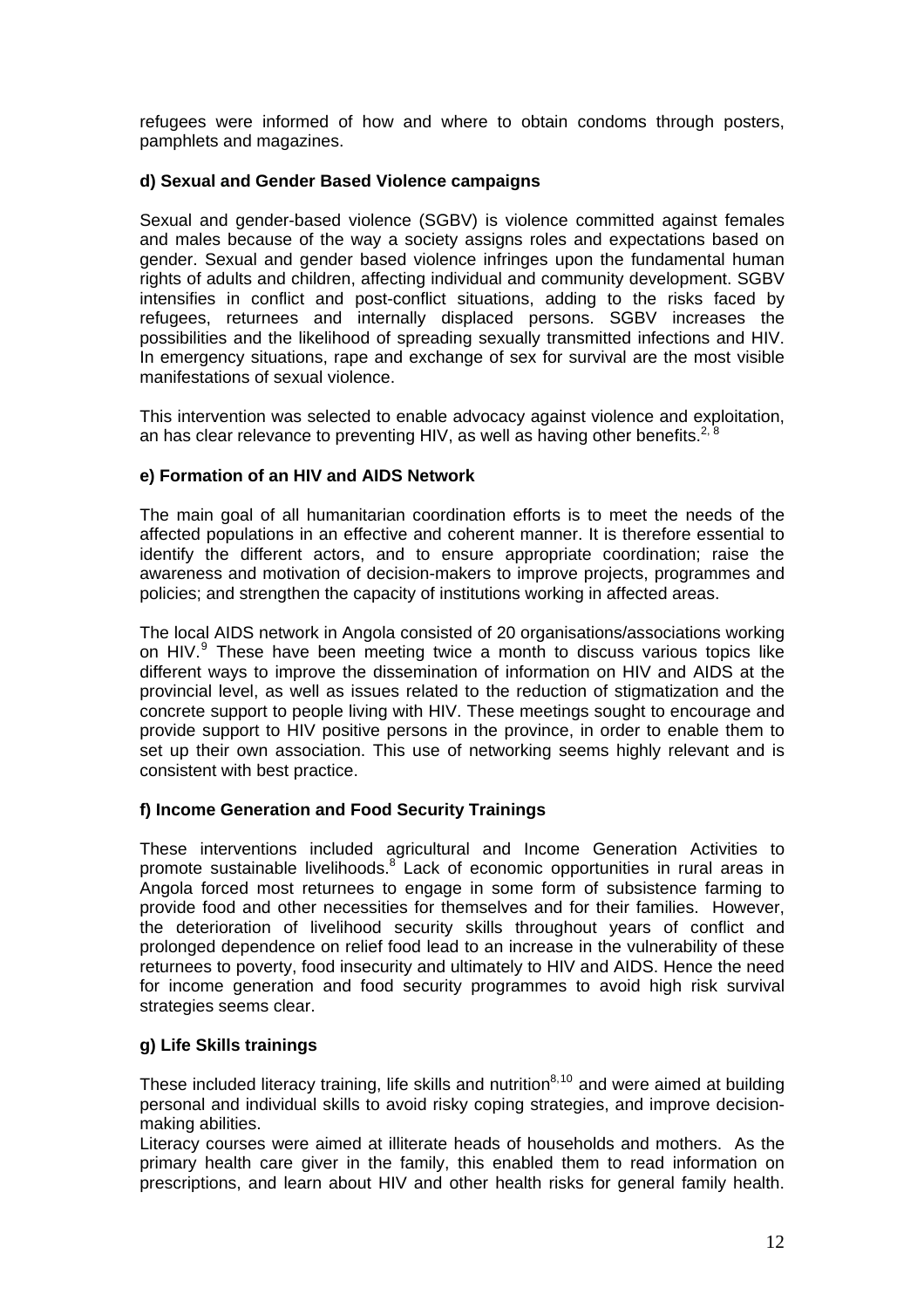<span id="page-21-0"></span>Life skills were given both to young adults and adults. These courses went through a series of skills building exercises, which allowed participants to examine their own life choices and help them make better long-term decisions. Development of life skills is recognised as a critical complement to information and awareness raising and thus this aspect of the programme was important to improve outcomes.

# *4.2 Appropriateness of project components*

Appropriateness refers to the extent to which development/humanitarian components are tailored to local needs, and the requirements of ownership and accountability. It seeks to explore how well do the humanitarian activities respond to the changing demands of the situation.

A review of program documents, published and unpublished information revealed the aptness of the project components with regards to the needs of the refugees.

Figure 2, below highlights the multi-sectoral nature of the causes of vulnerability in post-conflict settings hence the nature of program components that were used (Capacity building, Income generating, HIV and AIDS awareness and strengthening the local response in Angola). As noted in the previous section, the 2005 KAPB study revealed low level of knowledge, attitudes and practices/ coping strategies that indicated risk/ vulnerability to HIV.



**Figure 2: Conceptual framework causes of vulnerability in mobile populations and post-conflict settings**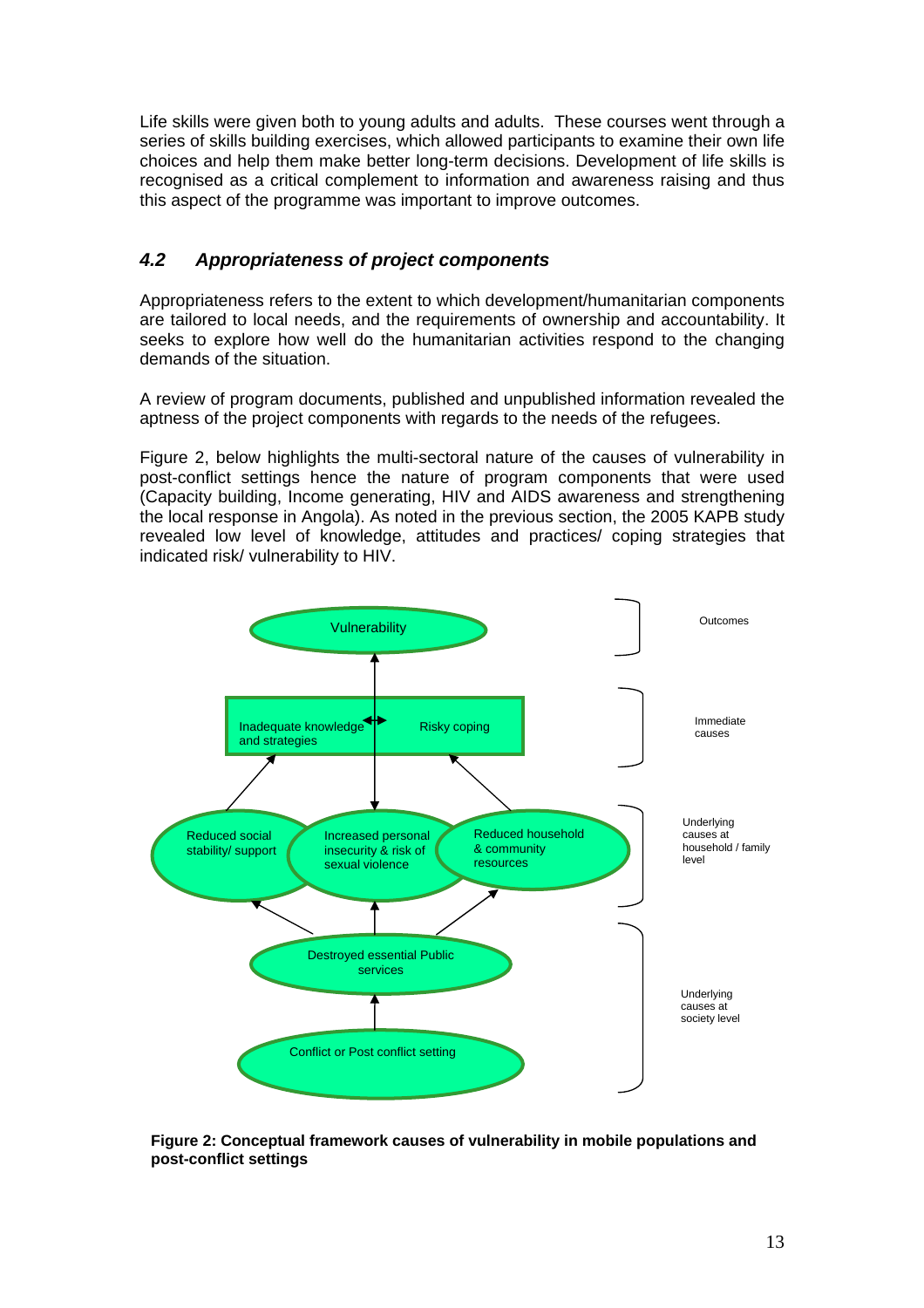Interviews with IOM program officers present at the time of inception of the program and with refugees in Mayukwayukwa Refugee Camp revealed that the needs of the refugees at the time of inception were: protection, food security, HIV and AIDS knowledge, shelter, health and assurance of non-discrimination and lack of livelihood security upon return to Angola.

# **a) Capacity building**

Capacity building as a component of the program was used to address several of the above determinants of vulnerability. Several interventions were means of addressing the inadequacy in knowledge among the refugees. Capacity building was tailored to improve refugees' ability to disseminate HIV prevention messages and enhance health services' ability to address the HIV-related needs of the refugees and surrounding communities

Low levels of HIV and AIDS knowledge were dealt with in part by training available health workers to address issues related to HIV and AIDS, VCT, tradition, beliefs and practices within the local communities surrounding the reception/transit centres and local communities.

Peer educators were trained so as to enable refugees have resource persons to which they can turn to for information. The peers were selected by the refugees themselves, thus improving the ownership of their work and likelihood that they could be influential in changing awareness and attitudes. At repatriation some peer educators where transferred to Angola to enable a transfer of knowledge across the boarder, and maintain continuity amid the shifting circumstances of the target population.

Life skills' training was incorporated into the program to enable refugees to acquire skills for decision-making, problem solving, communication, negotiation, and relationships.

With funding from IOM, a VCT centre was opened in Mayukwayukwa in May 2004. IOM provided test kits and salaries for counsellors. IOM funded the continuation of VCT services in Nangweshi camps. Funding for VCT was retracted from Maheba due to poor performance by LWF (the implementing partner tasked with providing the service in Maheba) during the second phase project. To support VCT programmes in Mayukwayukwa and Nangweshi IOM provided Africa Humanitarian Assistance (AHA) with funds for the purchase and distribution of HIV testing kits and supported the payment of salaries for counsellors and laboratory technicians who carried out the counselling and testing.<sup>[11](#page-41-2)</sup>

#### **b) Livelihood security**

During the initial phase of the program it was noted that whereas youth participation in Anti-Aids Clubs, Sports programs and entertainment programs was excellent, the adults were not participating in the program.<sup>12</sup> Livelihood security was introduced as a program component in the second phase of the program to connect HIV and AIDS awareness with income generation and skills development, to involve more heads of households and community leaders.<sup>8, 11</sup> In addition it would address vulnerability to HIV infection induced by food insecurity and poverty, and to improve the capacity of and returnees to provide home based care for people living with HIV as demonstrated in Figure 3 below. Activities involved training in farming, baking and motor vehicle driving.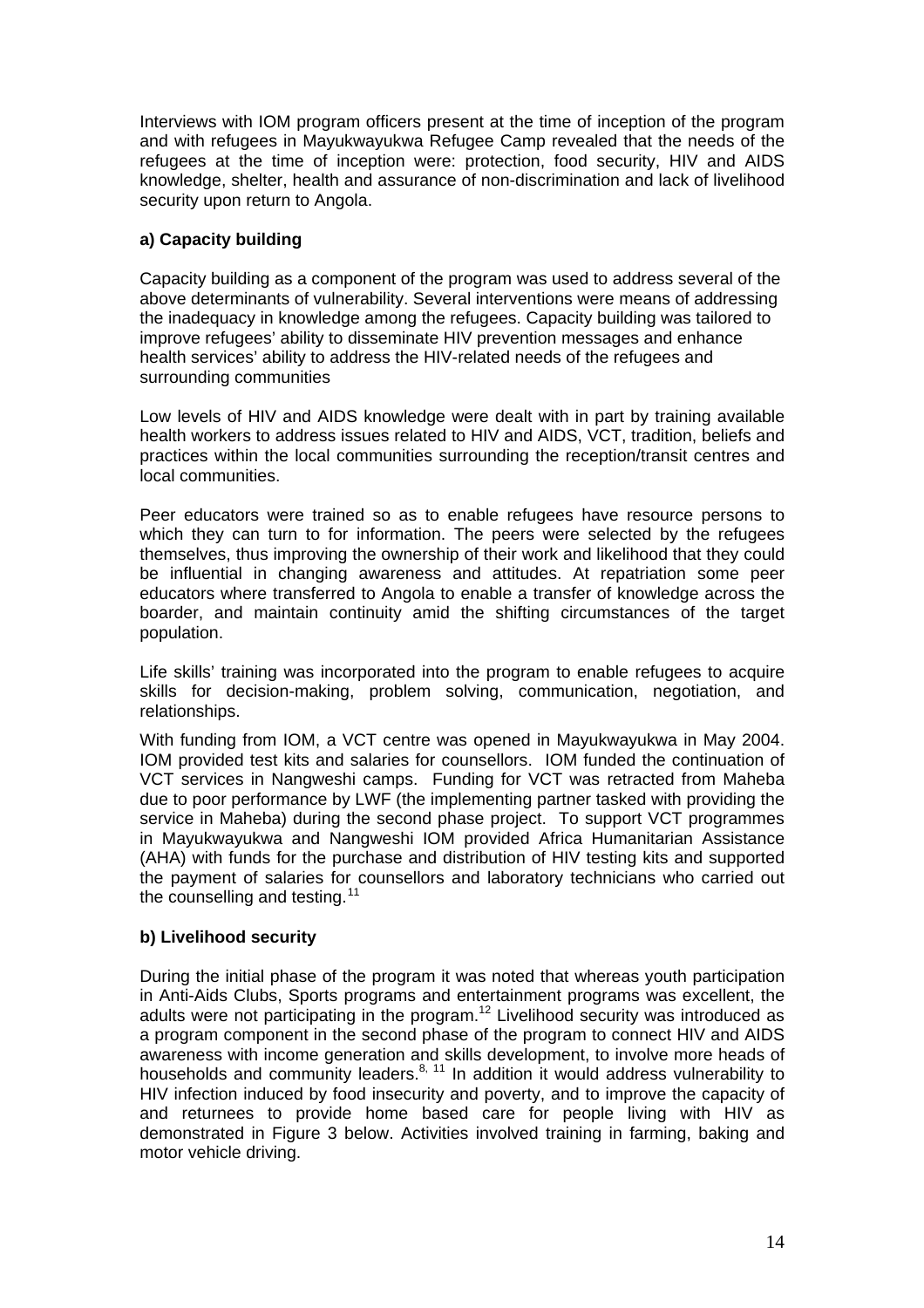<span id="page-23-0"></span>

Interviews with program officers from IOM`s partner organizations revealed that these trainings were done such that upon reintegrated into Angolan communities where food security and economic opportunities were severely limited by years of civil war, trainees could serve as point persons and educators for their communities. These activities therefore seem very appropriate to reinforce youth interventions by involving adults, as well as for their direct benefits to adults.

#### **Figure 3: Agriculture/farming training Mayukwayukwa Refugee Camp**

#### **c) HIV AND AIDS Awareness**

This was the main component of the program. The program was designed to improve awareness among Angolan returnees, who would then transfer their HIV and AIDS knowledge to the local Angolan populations<sup>2, 8, 11, 12</sup>. In doing such, the program was designed to mainstream HIV and AIDS information and vulnerability reduction into all phases of the repatriation exercise.

Awareness-raising activities such as debates, music, plays, videos and "car-stop operations" in the municipalities, communes, and villages were carried out. The program ensured local ownership by having activities carried out by local partners such as NGOs, local government and community leadership including health technicians, maternity homes, local churches, schools, military regiments, police stations and traditional leaders (i.e. sobas). During these sessions, different HIV and AIDS information materials would be distributed (condoms, pamphlets, posters, cards, etc). Community and peer involvement, as well as a variety of entry points and methods, seem likely to have reinforced effectiveness of awareness raising efforts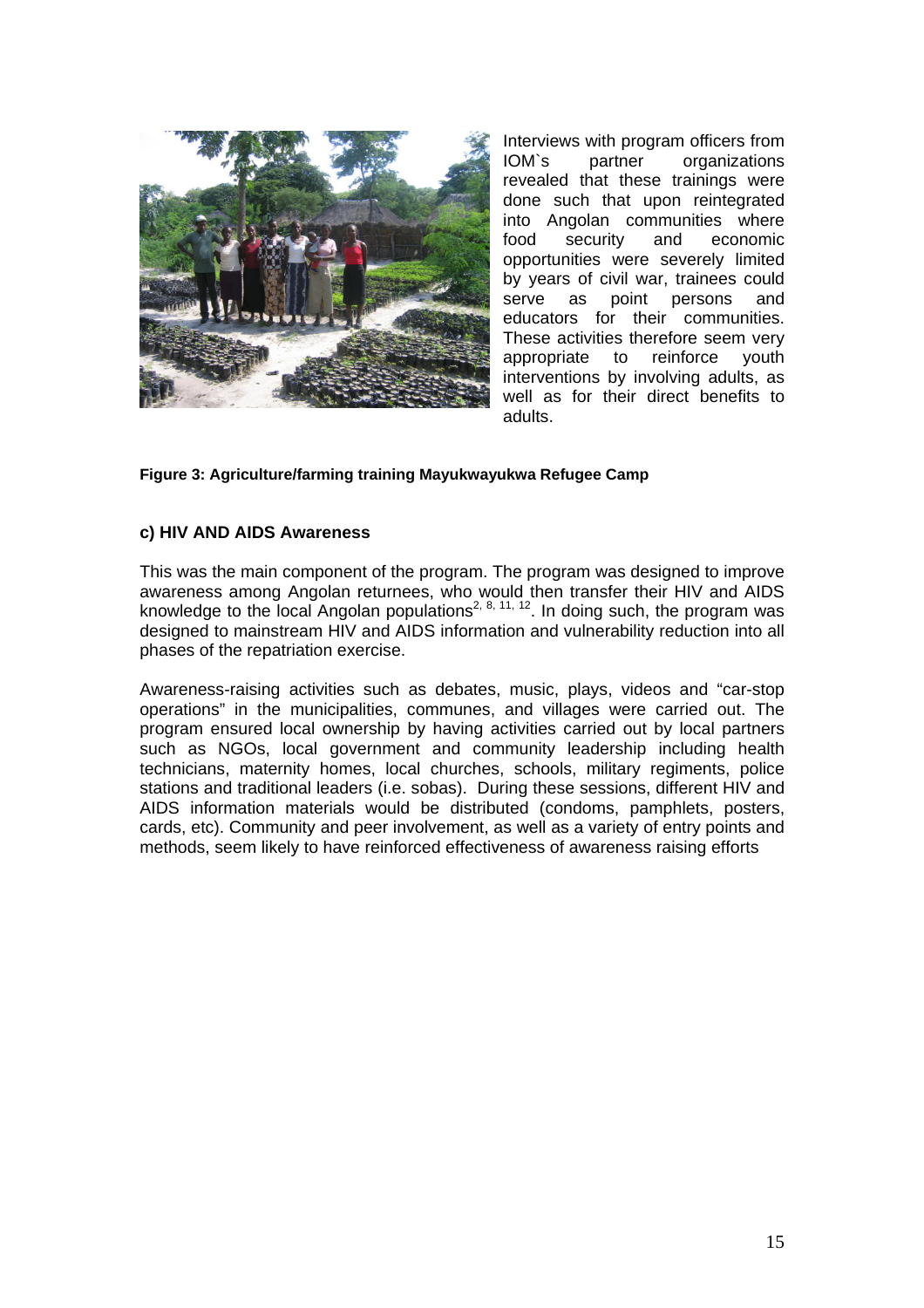<span id="page-24-0"></span>

**Figure 4: Points at which awareness campaigns were carried out** 

# **d) Strengthening Local Response in Angola**

In a continued effort to improve the capacity of Angolans to mitigate HIV and AIDS in their communities, and to ensure sustainability of activities, the program provided support to local government, NGOs, community based organizations, and other relevant stake holders in developing effective community responses to HIV and AIDS. By assisting these groups with coordination and training in HIV and AIDS information, leadership, project development, project management, fund raising and community outreach, Angolan communities would be more capable of developing effective responses to HIV and AIDS. Strengthening local response in Angola seems to have been appropriate to improve coordination between partners in Angola and Zambia to create synergy and avoid duplication of roles, and potential for better services and programmes to refugees and returnees.

# *4.3 Comparative Advantages of IOM*

IOM is the leading inter-governmental organization in the field of migration and works closely with governmental, intergovernmental and non-governmental partners. With 120 member states, a further 20 states holding observer status and offices in over 100 countries, IOM is dedicated to promoting humane and orderly migration for the benefit of all. It does so by providing services and advice to governments and migrants.

IOM works to help ensure the orderly and humane management of migration, to promote international cooperation on migration issues, to assist in the search for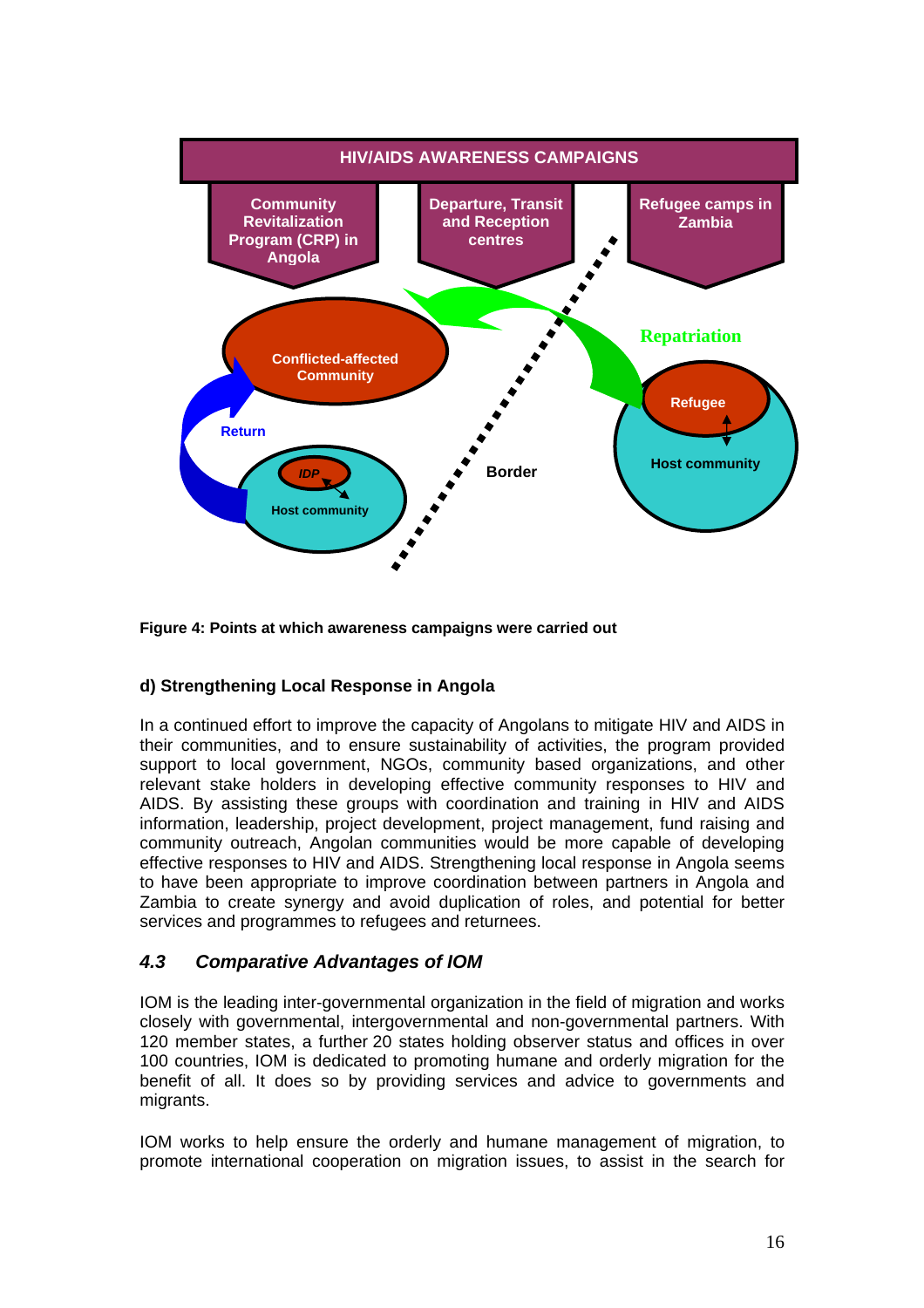practical solutions to migration problems and to provide humanitarian assistance to migrants in need, including refugees and internally displaced people.

The IOM Constitution recognizes the link between migration and economic, social and cultural development, as well as to the right of freedom of movement.

IOM works in the four broad areas of migration management:

- a) Migration and development
- b) Facilitating migration
- c) Regulating migration
- d) Forced migration

IOM activities that cut across these areas include the promotion of international migration law, policy debate and guidance, protection of migrants' rights, migration health and the gender dimension of migration.

All of IOM's traditional areas of work create substantial opportunities to address HIV and AIDS vulnerability through consideration of HIV and AIDS in areas of core IOM work. IOM has been working closely with UNAIDS since 1997. In November 2002 the cooperation framework between UNAIDS and IOM – first signed in 1999 – was strengthened and renewed. The organizations cooperate in the areas of advocacy; of capacity building and programmatic support; and of best practice and information dissemination. IOM projects are developed in partnership with other international agencies, with governments and with NGOs. IOM's HIV and AIDS-related projects are based on a multi-disciplinary approach. They address the specific vulnerabilities of mobile populations to HIV and AIDS, attempting to intervene in the factors – such as powerlessness and exploitation – that push them to engage in HIV risk behaviours

IOM's comparative advantages in relation to other players could not be explored in depth in this review, However, available information did support previous assessments of the comparative advantages of IOM in the several areas of HIV/  $AIDS<sup>.12</sup>$  $AIDS<sup>.12</sup>$  $AIDS<sup>.12</sup>$ 

In summary, the experience of this programme suggests that IOM has comparative advantages in the areas of mainstreaming, capacity building and research in particular. There also seems to be potential for comparative advantages in advocacy arising out of experience of the programme. Another comparative advantage of IOM seems to be its ability to network and facilitate inputs from other partners with expertise and influence, not purely in direct implementation by IOM.

#### *a) Mainstreaming*

IOM can assist governments and NGOs to integrate HIV and AIDS and population mobility into planning, policies and programmes. It also ensures that HIV and AIDS issues are appropriately addressed in other IOM activities, such as counter-trafficking and demobilization.

The programme under review is a strong example of mainstreaming of HIV and AIDS issues into the programmes of IOM. IOM took advantage of opportunities presented by its core work to incorporate HIV and AIDS prevention and care. In line with good mainstreaming practice it assessed (i) how the spread of HIV is caused or contributed to in their area of operation; (ii) how the epidemic is likely to affect IOM's goals, objectives and programmes; and (iii) where their sector has a comparative advantage to respond. Of note, IOM built on the comparative advantages of more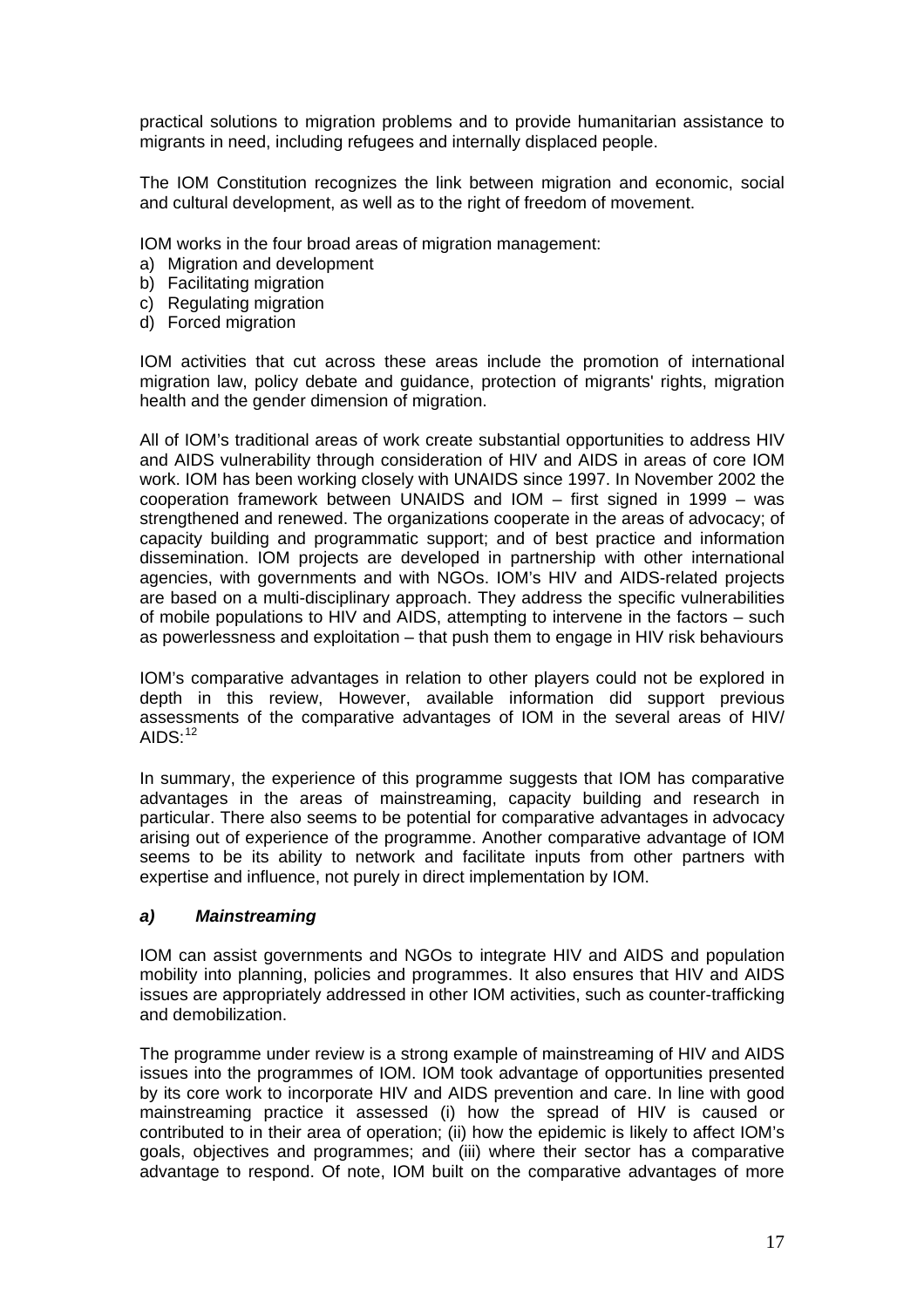experienced partners to provide various areas of its response, rather than assuming IOM itself should provide all aspects of the response directly, which would have increased the chances of being both less effective and inefficient .

Other examples of IOM's work in this aspect include IOM's work in drafting guidelines for HIV counselling and testing in the context of migration health assessments, training and supervising HIV and AIDS counsellors

# *b) Advocacy and policy development*

At local level IOM is in a position to advocate for, and support, responses to HIV and AIDS among partners that may otherwise be preoccupied with other aspects of unstable situations or reconstruction, as in the case of the Angolan government at various times.

IOM is also in a strong position to use experience from projects such as the one under review to engage in a variety of activities to increase international and national understanding and recognition of the vulnerability of migrant and mobile populations to HIV and AIDS and to promote their HIV and AIDS-related legal and human rights. It can support policy development that reduces the HIV vulnerability of mobile populations. IOM can also build networks and organizes events with a wide range of stakeholders to build consensus around priorities, policies and actions, as well as to promote access to adequate AIDS prevention, care and support services.

Examples of IOM's work in this aspect are producing joint IOM-UNAIDS best practice publications such as the Technical Update on Population Mobility and AIDS, Migrants' Right to Health and a UNAIDS/IOM statement on HIV AIDS related travel restrictions

# *c) Capacity building*

IOM can leverage its familiarity with mobile populations to assist in building the capacity of governments and NGOs to address HIV and AIDS vulnerability among mobile populations.

At a service level, IOM's core work gives it opportunities to build capacity of CSOs, peer educators, health workers, VCT services and government. It also indicated a particular potential to build capacity at various points to which vulnerable populations moved, often in situations where government capacity is very limited.

Other examples of IOM's work in this aspect include:

- $\triangleright$  Establishing a partnership on HIV and AIDS and Mobile Populations in the Southern African region bringing together sectors employing mobile workers, civil society and international organizations to create a more effective response to HIV and AIDS vulnerabilities of migrant and mobile populations;
- $\triangleright$  Providing VCT and STI treatment for mobile and resident populations in high risk zones along major trucking routes in Ethiopia; and improving access to HIV and AIDS information among linguistic minority groups in Ethiopia;

#### *d) Research and information dissemination*

IOM can commission research for advocacy purposes and to inform policy development. It can also identify and generate good practice information on AIDS prevention and access to care for migrants.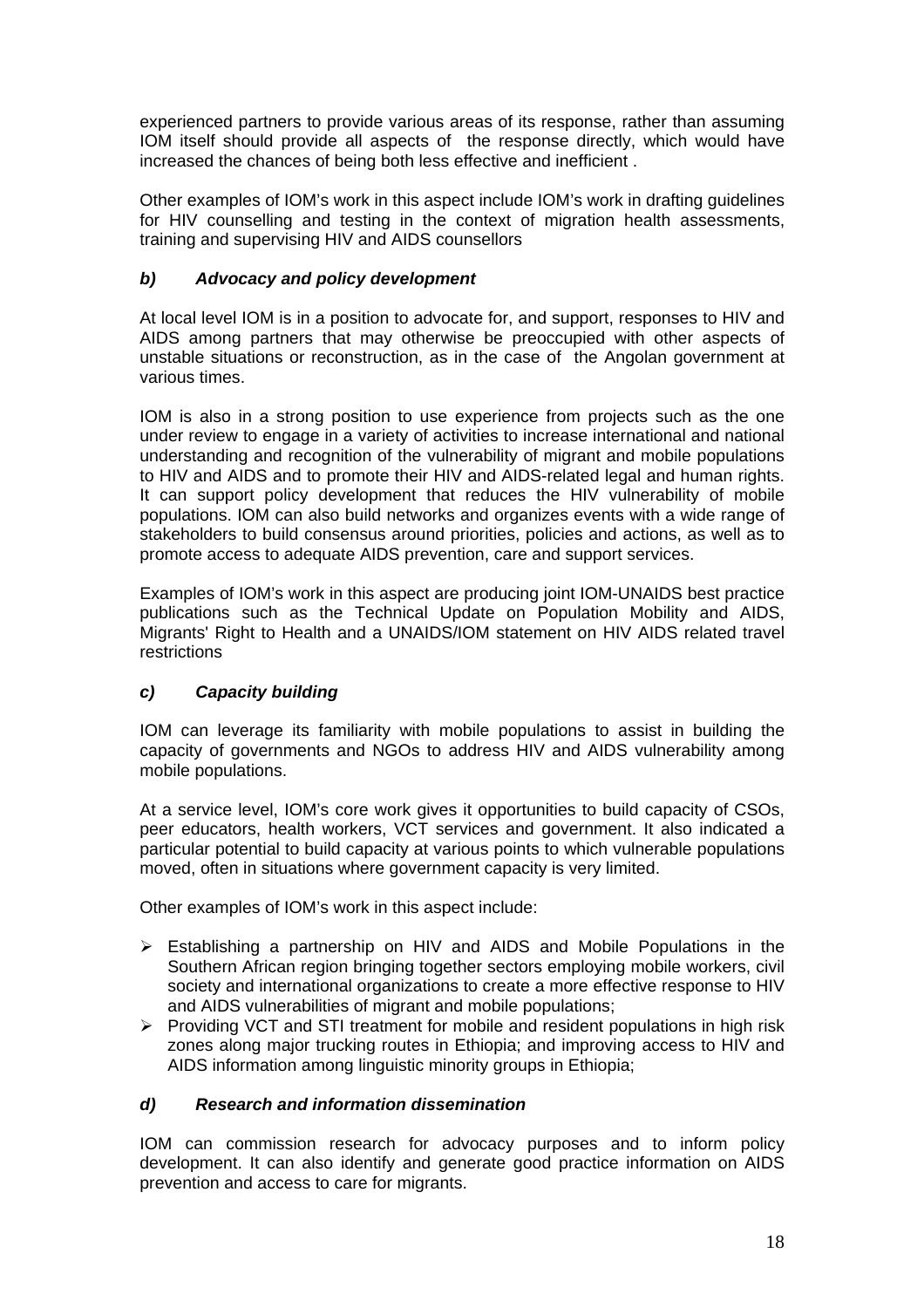<span id="page-27-0"></span>Examples from the programme under study are the KAPB surveys done among returnees and recipient communities in the provinces of Huambo, Kuando Kubango and Moxico in Angola. These could potentially be extended to include seroprevalence surveys to increase understanding of the HIV vulnerability and prevalence among particular populations, as well as improve targeting of interventions.

Other examples of IOM's work in research and information dissemination include:

- $\triangleright$  Research to quide action on HIV and AIDS and mobile populations in eight Southern African countries;
- $\triangleright$  Baseline assessments of the HIV and AIDS vulnerability of migrants in Algeria internally displaced young people in Uganda and migrant farm workers on the South African-Mozambican border.

# *4.4 Major outputs and immediate outcomes of the Project*

This section presents key achievements (outputs) of the project on selected interventions for which records were available. It groups them according to the two phases of the project. It then presents the immediate outcomes of these outputs on the target population. In assessing the effects the review used the findings from a community assessment (June 2007) by IOM-Zambia carried out among Angolan refugees in Mayukwayukwa Refugee Settlement, Western Province, Zambia enriched with interview findings and focus group findings by IOM-Zambia in August 2006.

# **4.4.1 Key outputs (period ending March 2006)**

#### **Community Outreach and Information Dissemination**

During this period IOM facilitated 18 drama and music programmes in departure centres, which served as a way to mobilize returnees en route to Angola and provide people with consistent and clear information about the transmission, prevention, treatment of HIV and AIDS. These programmes reached a total audience of more than 15,000 returnees in Makeni, Mongu, and Maheba departure centres and in Nangweshi, Mayukwayukwa, and Maheba refugee camps.<sup>12</sup>

During the repatriation IOM reached a total audience of 7228 returnees using interactive video presentations followed by question and answer sessions about videos from the "Scenarios from Africa" series of HIV and AIDS educational videos.

Indicators of capacity development of various HIV and AIDS human resources and services are reflected in the following tables.

| <b>Number of Peer Educators</b><br><b>Camp/Site</b> |                              | <b>Number of Peer Educators</b><br>Repatriated | <b>Number Still Working</b> |
|-----------------------------------------------------|------------------------------|------------------------------------------------|-----------------------------|
|                                                     | <b>Trained by March 2006</b> |                                                | in Camps by March 2006      |
| Mayukwayukwa                                        | 32                           | 19                                             | 13                          |
| Nangweshi                                           | 32                           | 26                                             |                             |

#### **Table 2: Distribution of peer educator activities**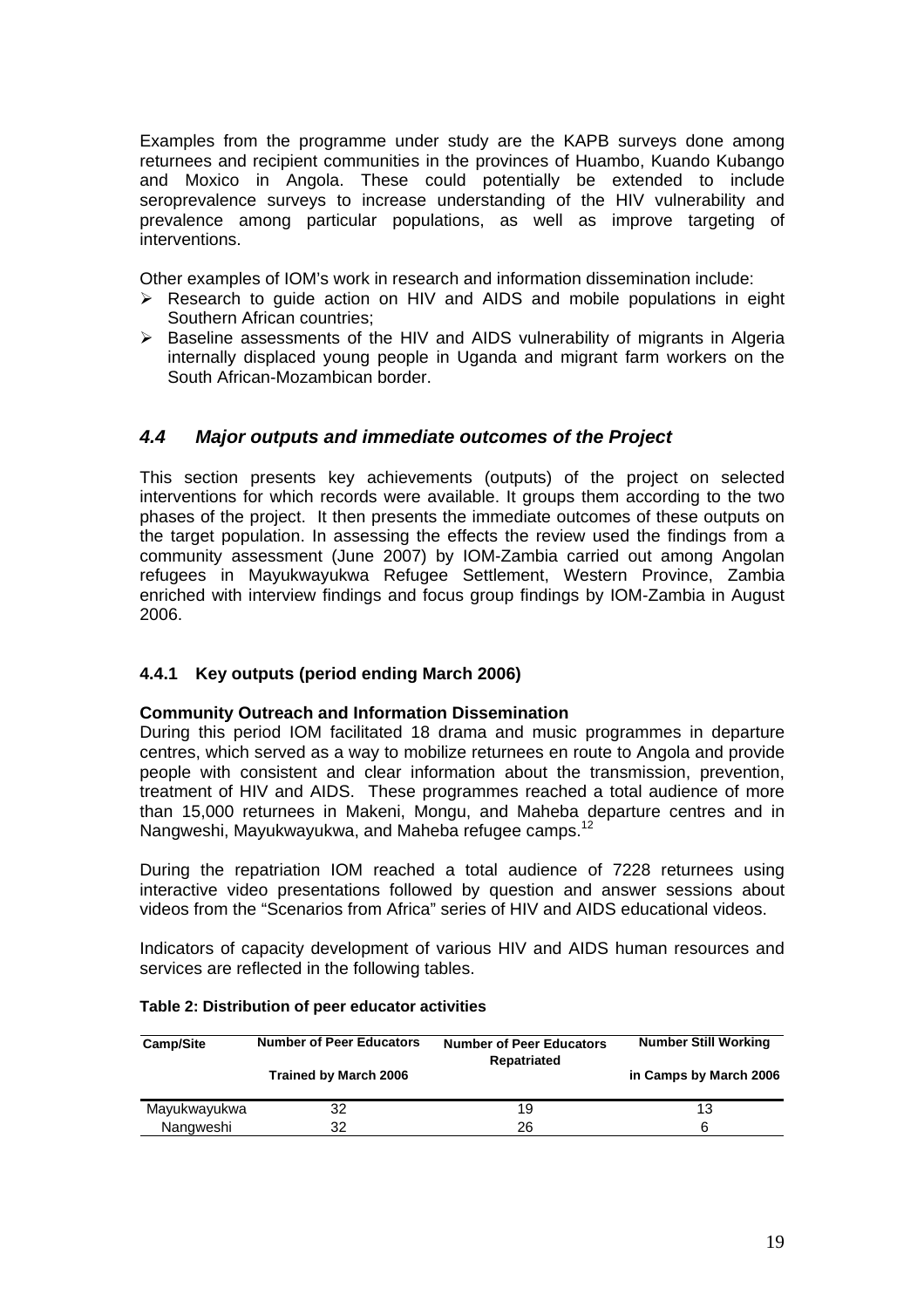<span id="page-28-0"></span>Over 75% of the peer educators were repatriated, the remaining 25% are still working in Mayukwayuka refugee camp.<sup>12</sup>

| Camp                         | <b>Number of Clients Counselled Number of Clients Tested</b> |     |
|------------------------------|--------------------------------------------------------------|-----|
|                              |                                                              |     |
| Mayukwayukwa                 | 167                                                          | 161 |
| (started VCT in May of 2004) |                                                              |     |
| Nangweshi                    | 604                                                          | 583 |

#### **Table 3**: **Distribution of Voluntary Counselling and Testing (VCT)**

Disaggregation of clients tested by sero-status was not readily available but would have added more insight into the magnitude of the problem among the refugees.

#### **Table 4: Numbers of health care workers trained in Mayukwayukwa and Nangweshi**

| <b>Training Course</b>                                                                      | # Persons Trained in<br>Mayukwayukwa | # Persons Trained in<br>Nangweshi |
|---------------------------------------------------------------------------------------------|--------------------------------------|-----------------------------------|
| HIV and AIDS and counselling                                                                |                                      |                                   |
| HIV and AIDS Refresher training for<br>Community Health Workers, Home Based                 | 37                                   | 22                                |
| Reproductive Health training to Traditional<br>Birth Attendants and Safe Motherhood workers | 9                                    | 9                                 |
| Opportunistic Infection Training for clinical<br>officers                                   | 3                                    | 3                                 |
| Refresher in Universal Precautions for<br>Midwives and Nurses                               | 8                                    | 12                                |
| Training for SGBV Assistants                                                                | 0                                    | 8                                 |
| HIV and AIDS Lab Assistants                                                                 | 0                                    | 2                                 |

#### **Condom distribution**

Activities distributed 56,760 and 105,800 male condoms in Mayukwayukwa and Nangweshi refugee camps respectively..

#### **Sexual and Gender Based Violence campaigns**

Focus groups and counselling sessions on SGBV were held for camp residents and a total of 855 camp residents attended.

#### **Transit and Departure Centres**

More than 15,800 returnees attended HIV and AIDS information programs in transit and departure centres during the repatriation exercise.

#### **Achievements in Angola**

IOM-Angola held programs for more than 90,000 participants during this period (phase 1). 10, 12 These included the following.

- Development of Activists Groups
- Sensitisations A total of 250 activities were carried out, such as: Activity Days, Sensitisations (through interpersonal communication, plays, video, etc.), and musical/cultural activities in the municipalities, communes, and villages.
- **Sensitization on Gender Perspective**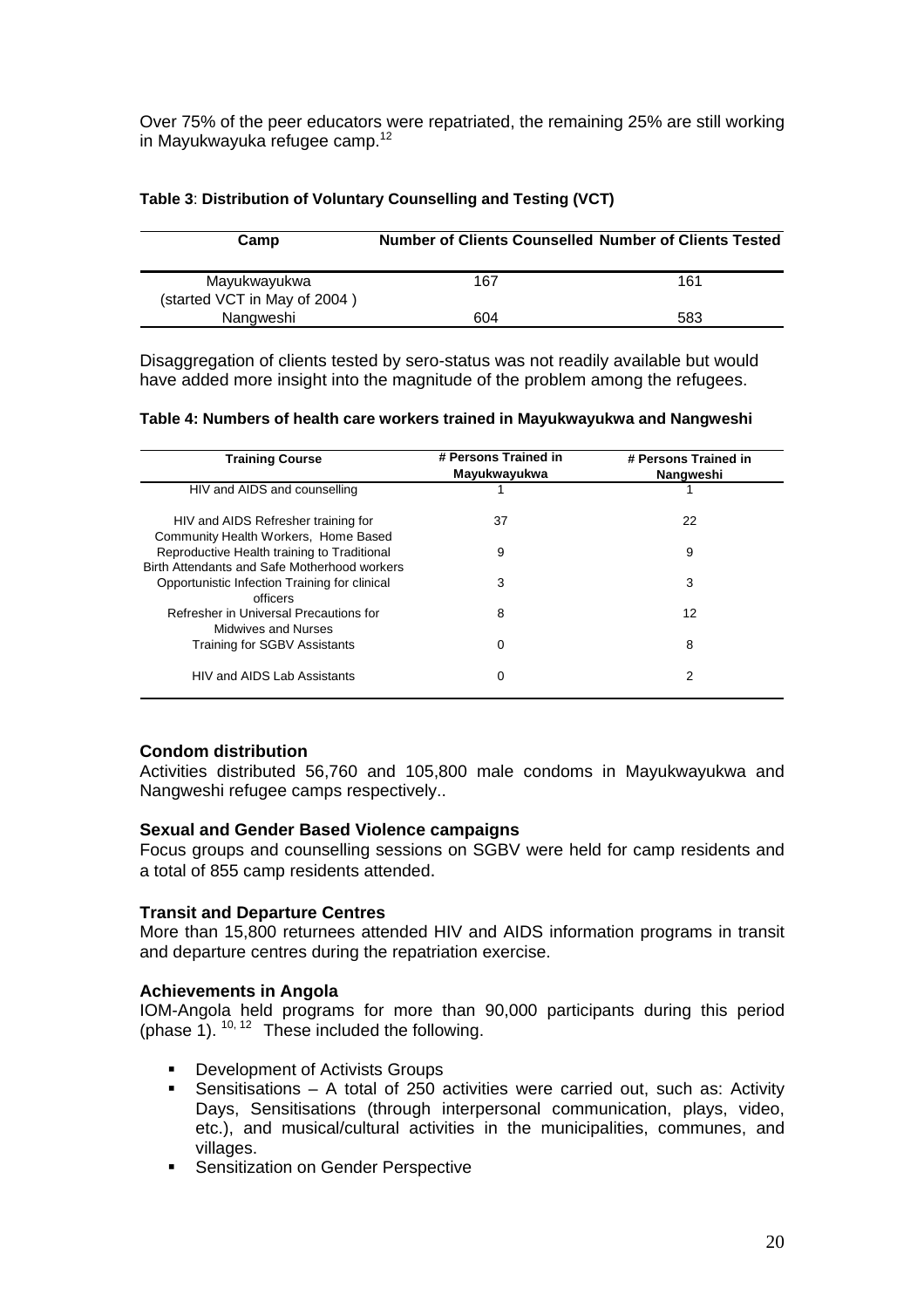- <span id="page-29-0"></span> Activity Days – A total of 9 Activity Days were held in partnership with partners from the Ministry of Women's Advancement, UNAC, UNAP, Ministry of Youth and Sports, JUPV, Play Group Voices of Africa, Angola Red Cross (CVA), Save the Children UK, Handicap International France, Ministry of Assistance and Social Reintegration (MINARS), and Associations
- Training Twenty (20) training and refresher sessions were organised with partners with JUPV, CARITAS, CVA, Save the Children-UK, National Union of Artists Musicians (UNAC), National Union of Plastic Artists (UNAP), "Vozes de África" (Voices of Africa), Journalists from the Radio, Angop, and TPA. Ministry of Culture, Health sectors, Ministry of Youth and Sports, Ministry of Family and Women's Advancement, and the Municipal Administrations of Katchiungo and Tchicala Tcholoanga got also involved in the training.
- Forty-four former refugees are currently working with the IOM field office in Huambo on peer education programs

# **4.4.2 Key outputs (period April 2006 to March 2007)**

#### **Youth Programmes**

The aim was to reach 2,400 youth refugees with HIV and AIDS information by May 2007 through the establishment of youth football leagues in Mayukwayukwa and Chivanga. In doing this IOM offered coach training to 40 men and women who were willing to work with youth in Angola. Peer educators were trained to work with youth coaches, and 43 teams were created and supported for boys and girls between the ages of 10 –16 years.

#### **Table 5: Number of trainings on food security programs Mayukwayukwa and Nangweshi**

| <b>Training Course</b>                      | # Trained in | # Trained |
|---------------------------------------------|--------------|-----------|
|                                             | Mayukwayukwa | Nangweshi |
| Low Input Community Gardening               |              | 92        |
| Gardening                                   | 235          |           |
| <b>Fertilizers and Pesticides</b>           | 149          |           |
| <b>Erosion Control</b>                      | 126          |           |
| <b>Construction of Energy Saving Stoves</b> | 176          |           |
| Potato and Rice Production                  | 93           |           |

Nangweshi refugee camp was closed shortly after the start of program activities in food security programs, hence the bulk of those trained were in Mayukwayukwa refugee camp.

#### **Income Generating Activities**

In order to promote sustainable livelihoods, IOM assisted in training 43 refugees from Nangweshi refugee camp prior to VolRep. Thirty nine refugees, mostly women were trained in baking skills and small business skills as a means to setting up a homebased or small business bakery. Four male refugees were trained in driving, and earned driving certificates in order to earn income as taxi drivers or other hired drivers upon return.

#### **Table 6: Number of trainings on life skills programs in Mayukwayukwa and Nangweshi**

| <b>Name of Course</b>        | Mayukwayukwa | Nangweshi |
|------------------------------|--------------|-----------|
| Life skills for young adults | 111          | 57        |
| Life skills for adults       |              | 47        |
| Literacy courses             | 315          |           |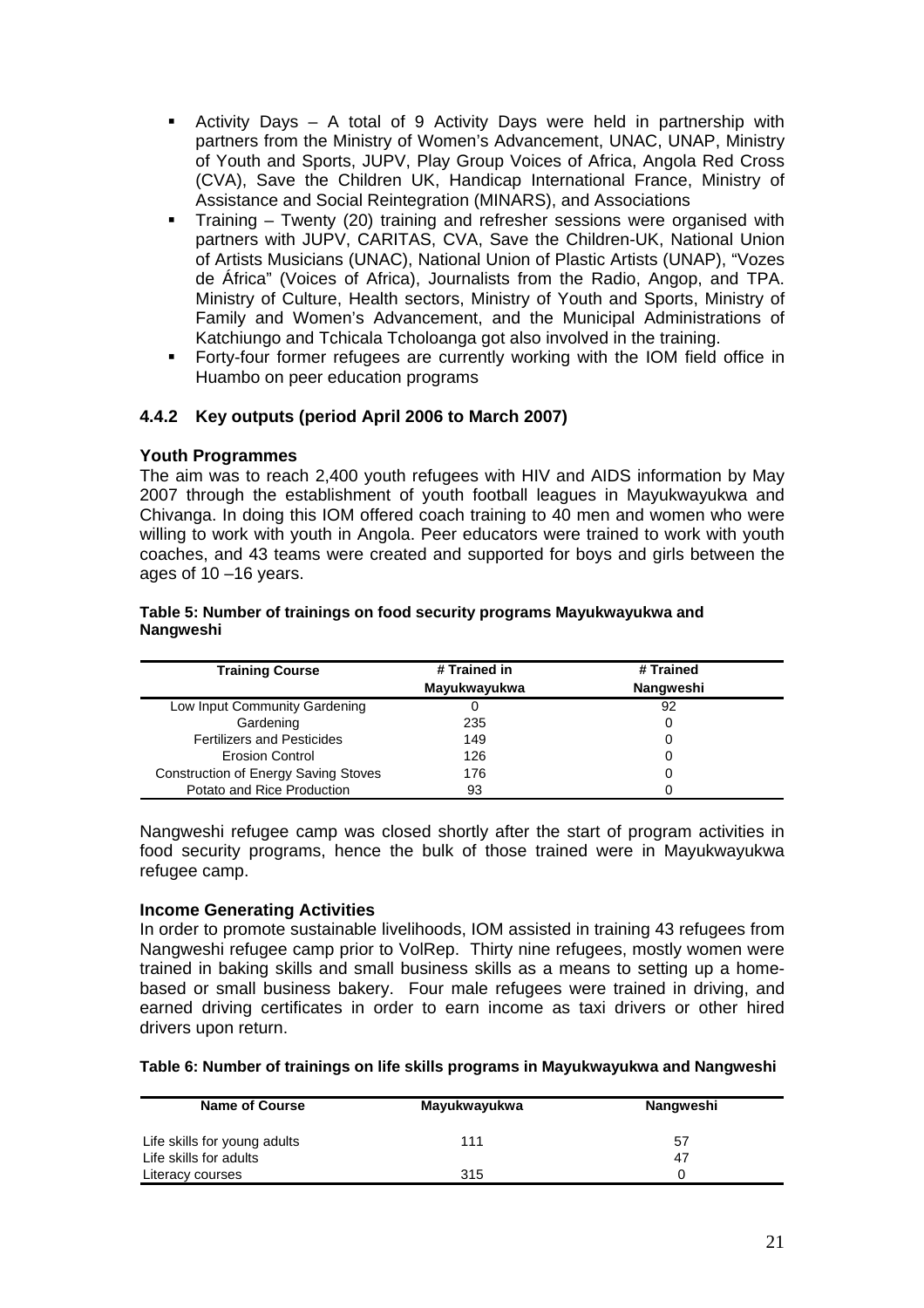### <span id="page-30-0"></span>**Sensitisations and HIV and AIDS Awareness Sessions in Angola**

During the reporting period, a total of 161 awareness-raising activities were carried out, such as debates, music, plays, videos and "car-stop operations" in the municipalities, communes, and villages where IOM has CRP and/or HIV activities. The activities were carried out by IOM teams and local partners such as NGOs, local government and community leadership including health technicians, maternity homes, local churches, schools, military regiments, police stations and traditional leaders (i.e. sobas). During the sessions, different HIV materials were distributed (condoms, pamphlets, posters, cards, etc).

| <b>Type and list of activities</b>                    | <b>Number of courses</b> | <b>Number of participants</b> |
|-------------------------------------------------------|--------------------------|-------------------------------|
| <b>Training Courses</b>                               | $\overline{2}$           | 37                            |
| Drawing Contest in Mungo                              |                          | 119                           |
| Sports activities                                     | 17                       | 809                           |
| <b>Activity Days</b><br>Video and Drama presentations | 2<br>4                   | 2,672<br>260                  |
| Community and HIV and AIDS awareness sensitizations   | 114                      | 14,080                        |
| Debates on HIV and AIDS issues                        | 21                       | 722                           |
| Total                                                 | 161                      | 18,699                        |

#### **Table 7: Number and types of sensitization activities conducted**

#### **4.4.3 Immediate outcomes of the project**

This section provides a summary overview of available information from previous assessments as well as individual families and partner organizations' views on the outcomes of the project. It provides an overview of the perceptions of the refugees, host community, returnees and destination communities on how the project has affected their families and the well being of women and children. These provide quite a large body of evidence that the interventions contributed to changes in levels of knowledge related to HIV and AIDS, as well as some attitudes and behaviours. However, the available information does have limitations in establishing the scale of changes and direct links to IOM interventions.

#### **HIV knowledge**

There are indications that the interventions may have produced measurable changes in levels of knowledge of STIs and HIV and AIDS, although the available information has limitations in establishing whether changes were significant and attributable to IOM interventions. In Mayukwayukwa, 80% had heard of  $HIV^{13}$  $HIV^{13}$  $HIV^{13}$  in contrast to the 72% of those surveyed in Angola as revealed in the 2005 KAPB survey. Men in Mayukwayukwa were the most knowledgeable, with 87% having heard of HIV.

Focus group discussions carried out by IOM in August of 2006 also revealed that of the 73 individuals who participated in the focus groups, the majority reported having greater HIV-related knowledge as a result of IOM-funded activities in Nangweshi Refugee Camp. For some participants, the first time they had learned about HIV was while they were living in Nangweshi.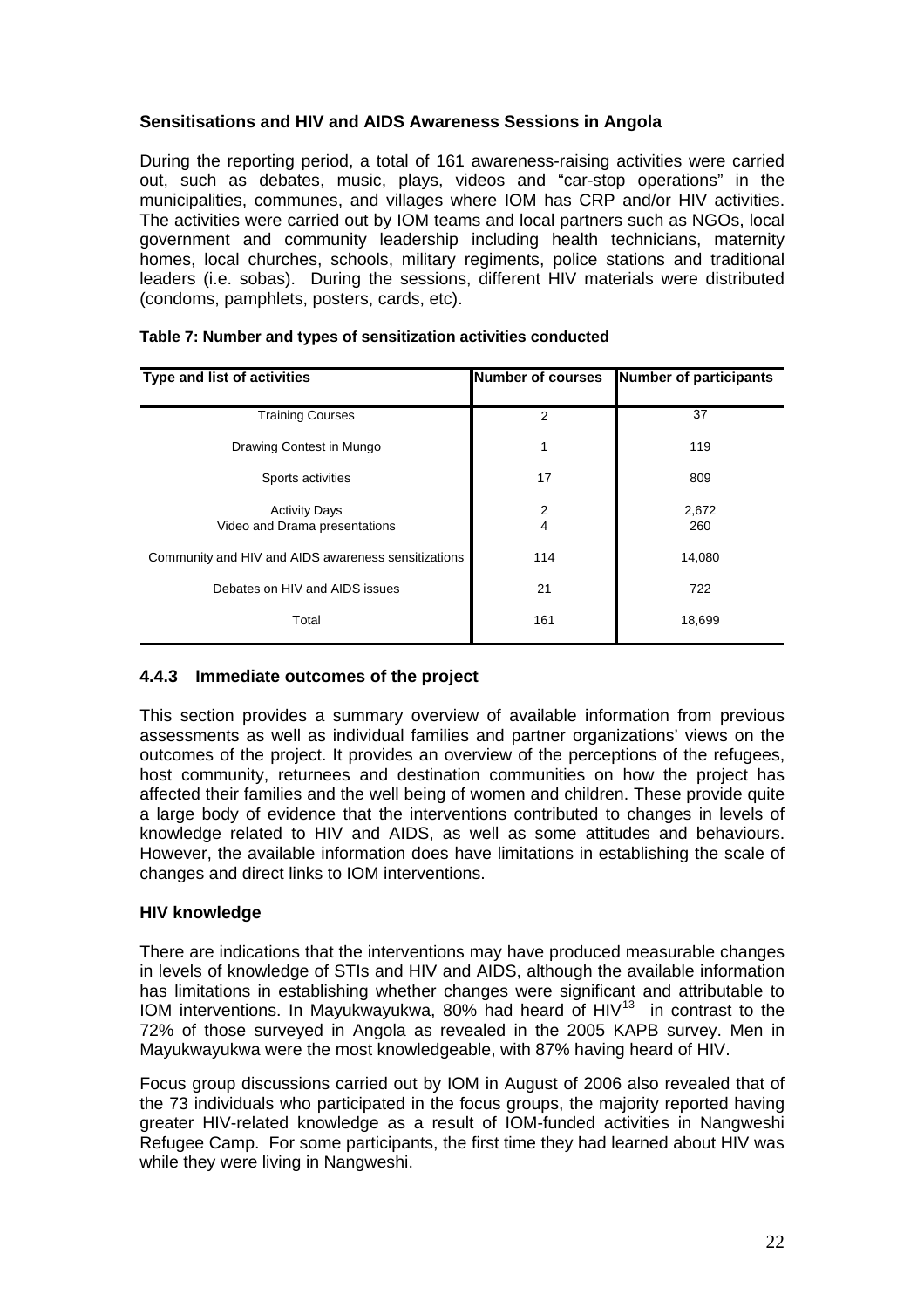Among the trained clinical healthcare workers, the majority had their first and only HIV course while working in Nangweshi's health clinic.

#### **HIV behaviour and practice**

Interviews revealed that while some refugees and returnees felt that general sexual practices in their respective communities had not changed over the time of the program, there was a general sense that at the individual level some people where practicing abstinence, faithfulness and having protected sex.

Interviewees also reported that the information provided by the peer to peer education, dance, music, drama, radio messages and radio talk shows was a constant reminder to the community of the problem posed by HIV. Such ongoing reinforcement is recognised as a key aspect of effective behaviour change communication. It also provided the community with accurate information about HIV and AIDS and where services could be obtained.

Program monitoring data revealed that 56,760 and 105,800 male condoms were distributed in Mayukwayukwa and Nangweshi refugee camps respectively during the first phase of the project. Data was not readily available to assess trends in uptake or obtain an indication of actual utilisation of the condoms. However, findings of the community assessment carried out by IOM – Zambia in June of 2007; revealed that

- Nearly all of those who had attended IOM funded activities had heard of condoms, compared with only 57% of those who hadn't attended
- Of those, 25% more attendees knew how to use condoms, 22% more knew where to get condoms, and 21% more had used a condom
- Regarding HIV testing 82% of attendees knew where to get tested for HIV, compared with 39% of non-attendees
- 25% of those who had attended HIV related activities had been tested for HIV, compared to just 11% of those who hadn't attended

#### **Level of community participation in care and support of People living with HIV**

Interviews revealed that the community both in Angola and in the camp in Zambia had come to see people living with HIV as the responsibility of the community in which they are, not only of their families. Some villages in Angola have set up voluntary groups that visit and look after the people living with HIV.

The following key issues have been identified as 'patterns' emerging from the views of the community volunteers working with the Community Revitalization Programme (CRP) in Angola who took part in the interviews. These issues have also been highlighted due to their similarity with views expressed in the group discussions in the refugee camp in Zambia:

- *Community members are eager to become volunteers as they perceive skills gained and contacts made making them employable*
- *Volunteers have gained recognition by the community and local community leadership*
- *Volunteers have gained a sense of meaning and respect by the community through their altruistic offering of community service*

These effects are a result of the work of IOM and other implementers.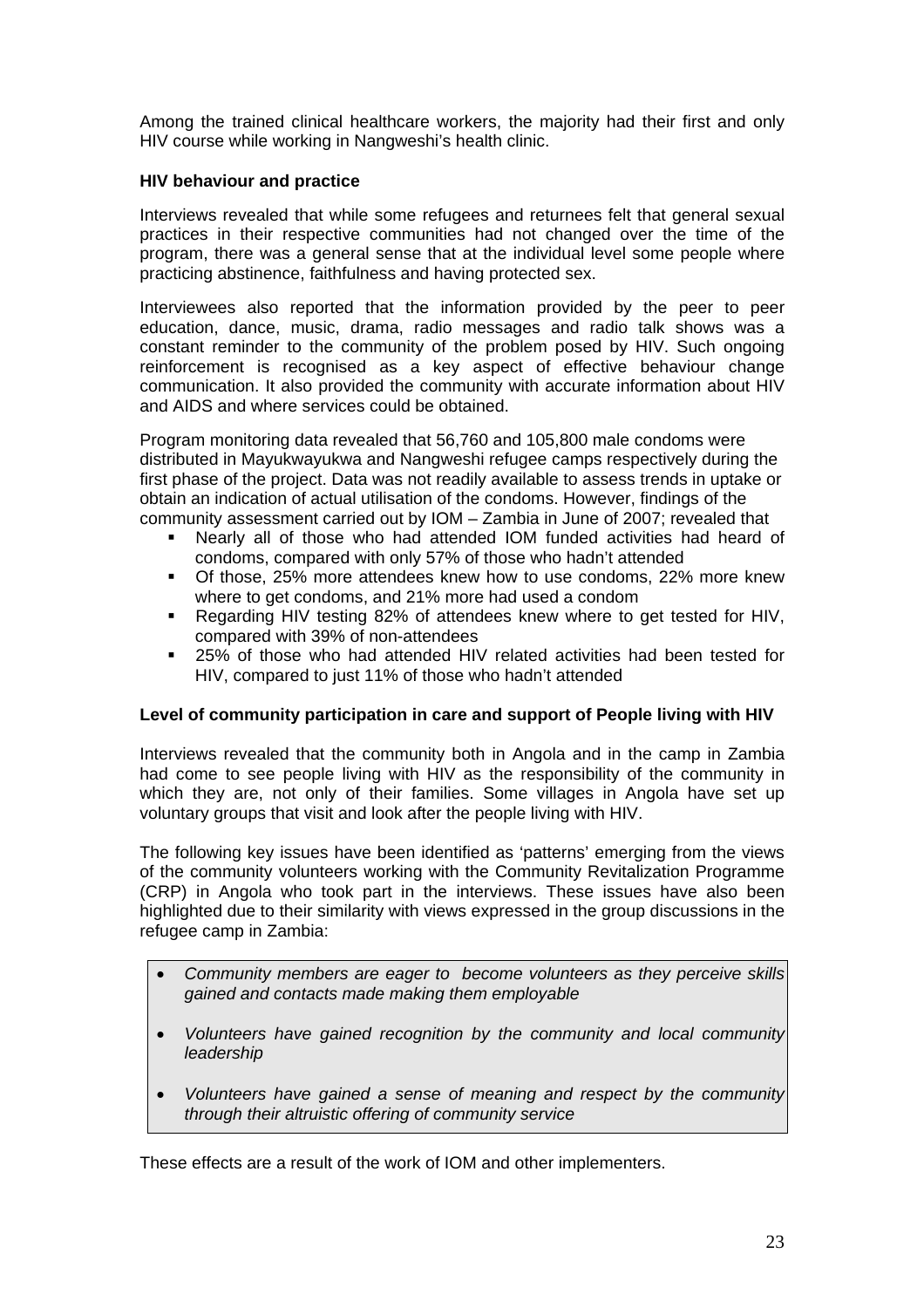#### **Impact on the well-being of women**

In conflict and post conflict situations, women can be expected to be at higher risk than men of HIV infection and they also tend to carry the greater burden of care for people affected by HIV and AIDS.<sup>[14](#page-41-2)</sup> Thus effects of the program on women are a key influence on its usefulness.

Program monitoring data obtained from IOM revealed that approximately 60% of volunteers were female.

In general interviews with women, who had benefited from the project, they indicated that the project had provided them with information that empowered them. The program had enabled them to organize in to small help groups to enable them better cope with the burden of providing care to OVCs and those members of the community who were ill with AIDS.

Families headed by women have also benefited from the income generating activities and have had their families economically empowered.

In general interviews suggested that the project had provided information on HIV and AIDS to women which they are using in making decisions about their well being.

#### **Sustainability**

Whereas community participation has been strong over the years of the program as described above, community participation as a sustainable strategy is still largely untapped. Interviews revealed that the network of community volunteers trained over the years was still viewed as belonging to IOM and its partners and not the community. Some volunteers had been weakened by a lack of incentives and regular training; others have simply given up their responsibilities.

In summary, after two years of program implementation the target population perceives the program has produced outcomes. Due to the limited data and time available for this assessment, it is not possible to ascertain how far these comments and opinions can be generalised the general beneficially population. However, they do offer a flavour and insight into how target population perceives the project to have impacted on them.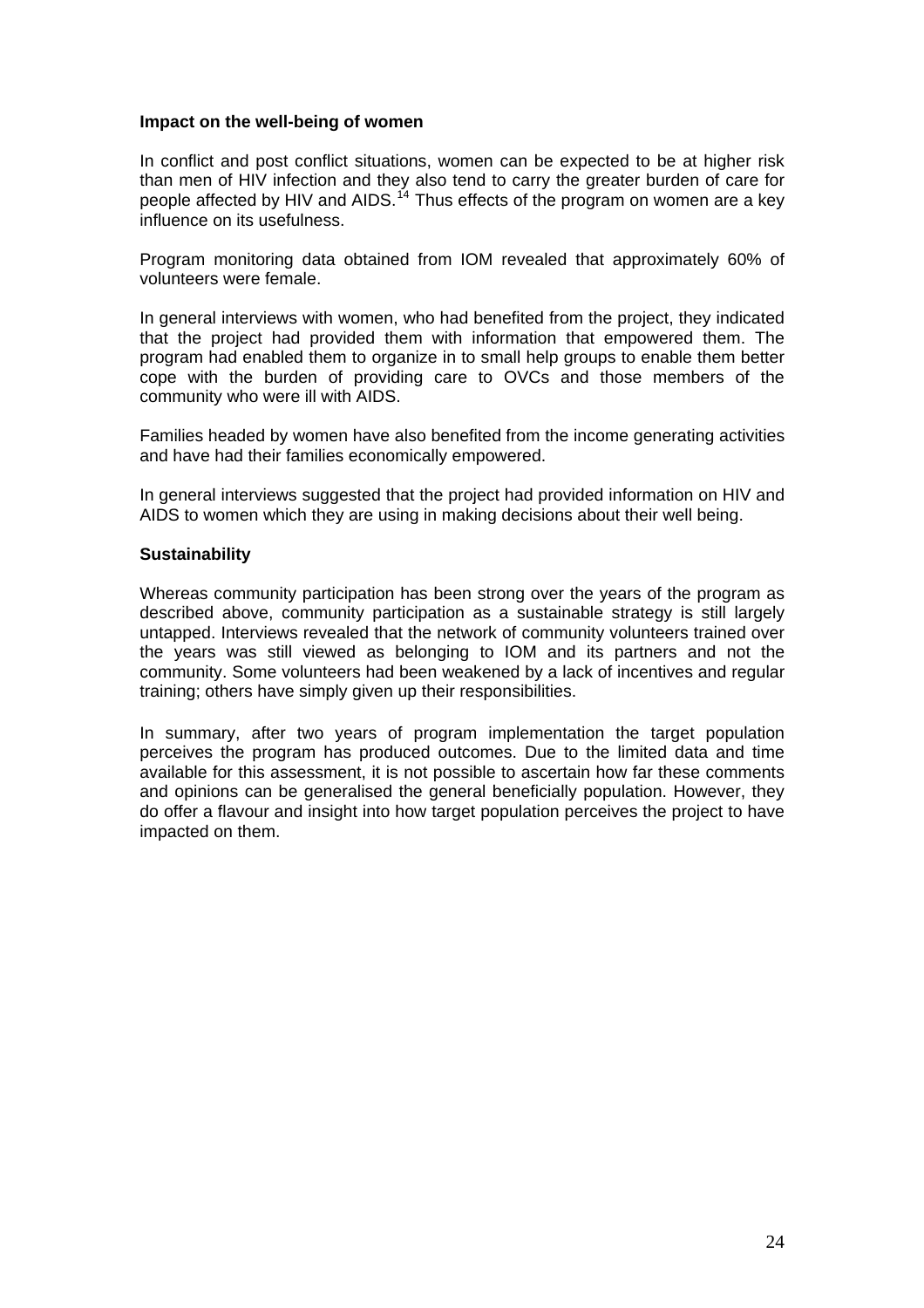# <span id="page-33-0"></span>**SECTION FIVE: CONCLUSIONS, LESSONS LEARNED AND RECOMMENDATIONS**

IOM's HIV Prevention project "HIV and AIDS Prevention and Vulnerability Reduction for Angolan Returnees in Zambia and Angola" was a continuation of its "High-Impact Awareness Raising on HIV and AIDS through Community-based High-visibility Activities Targeting Returning Angolan Populations". These two projects have provided HIV prevention activities for Angolan refugees and returnees in Zambianbased camps and in returnee communities in Angola for the period August 2004 to March 2007.

The project aimed to develop an HIV knowledge base within Angolan refugees living in Zambia, and teach crucial skills that would assist refugee families upon repatriation. It was designed to see these skills and knowledge are transferred to Angolan communities in order to strengthen both the individual resilience to migration, as well as the capacity of the communities of return. The HIV Prevention project has provided direct training (including training of trainers) in HIV peer education, gender based programs, agriculture, income generation, continuing clinical health training, life skills and drama. In addition, IOM has provided information campaigns designed to teach messages on HIV prevention and awareness.

The program provided intervention strategies and activities that were relevant to the main objectives of the project (Reduction in vulnerability of Angolan returnees, local Zambian populations, and returnee committees in Angola to HIV and AIDS). As noted above, low levels of HIV and AIDS awareness were found in 2001, especially in border areas with the DRC, Zambia and Namibia, where adult prevalence rates were higher than in Angola. This and other information indicate that communication of information in refugee camps and returnee destination sites was essential in assisting people to maintain or adopt behaviours which minimized the risk of contracting HIV, and to access services and assistance for those who were living with or affected by HIV and AIDS. Sexual and gender based violence also needed to be tackled as it was a threat to the fundamental human rights of adults and children, affecting individual and community development, as well as increasing risk of HIV. Other aspects such as support to networks of organisations and enhancement of livelihood security also seem appropriate to build capacity and reduce vulnerability.

#### **Lessons learned**

The following are the lessons learnt over the duration of the project that are likely to have a potential for wider application and use:

a) IOM can mount HIV and AIDS interventions with significant "reach" among refugees and returnees. These can be important contributions to HIV and AIDS responses in those groups and the communities around them.

| <b>Best Practice:</b><br>programmes | The intervention shows that it is possible to<br>integrate a range of activities that deal with many<br>aspects of vulnerability and reinforce each other<br>e.g. livelihoods interventions reinforce ability to<br>change behaviour and interest in HIV and AIDS |  |  |
|-------------------------------------|-------------------------------------------------------------------------------------------------------------------------------------------------------------------------------------------------------------------------------------------------------------------|--|--|
|-------------------------------------|-------------------------------------------------------------------------------------------------------------------------------------------------------------------------------------------------------------------------------------------------------------------|--|--|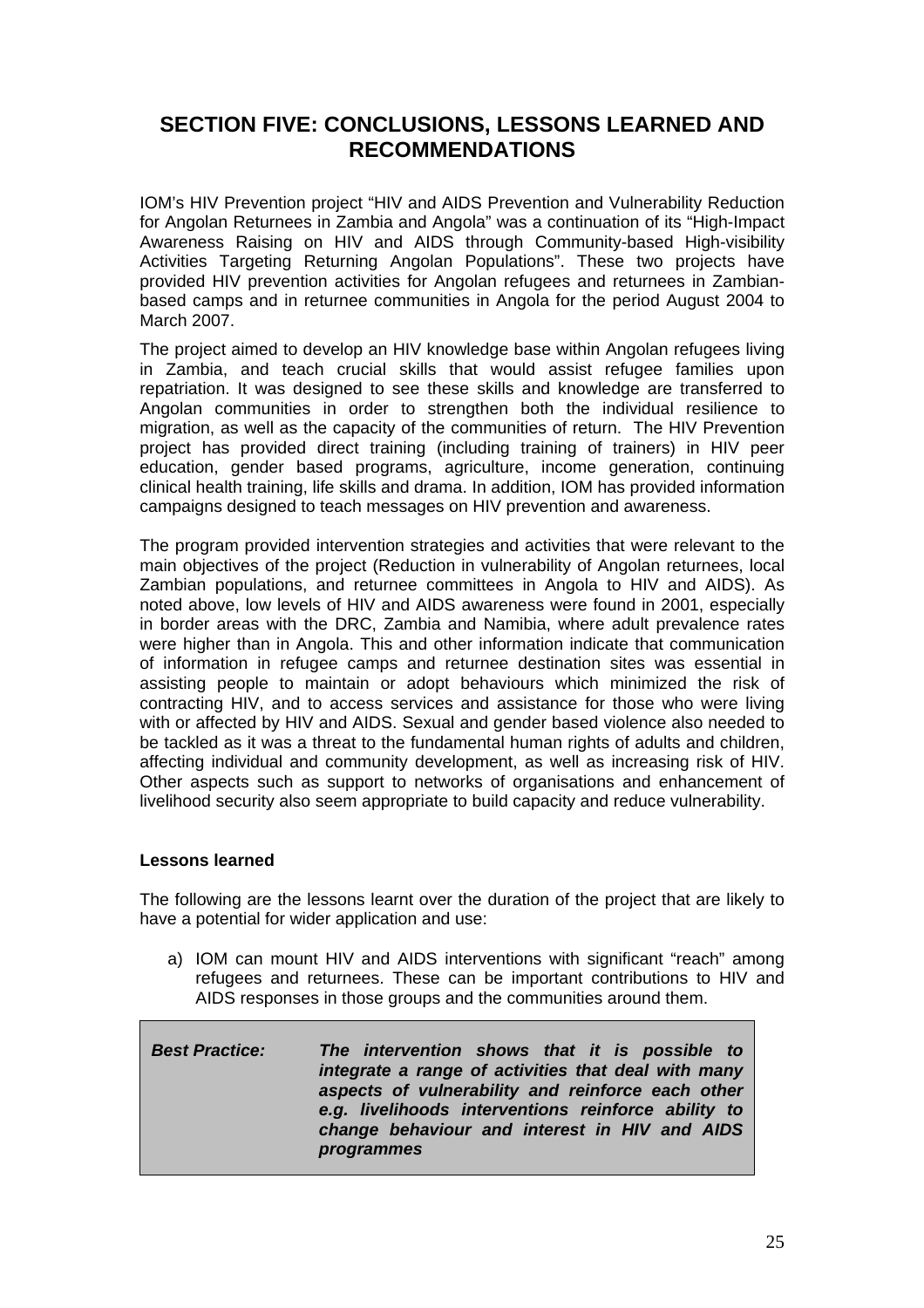b) Programmes must be flexible to accommodate changes in location and circumstances of target populations. Due to concerns over economic, political, and social issues in Angola of the 35,000 Angolan nationals that had been expected to return to Angola in 2005, only 17,000 nationals were voluntary repatriated by IOM during that period. In these circumstances IOM had to refocus its service delivery points to the camps instead of the transit and reception centres in Angola.

#### *Lessons learned: There is need for constant assessment/mapping of service needs and delivery points to suit mobile populations such as those addressed by the project.*

c) Some key interventions in sensitive areas such as HIV and AIDS may have limited uptake and impact. Basic operational research can help to refine interventions to address this. For example, VCT uptake rates remained low even in the advent of free ARVs. Initial thoughts were that rates would increase once free ARVs were made available. IOM carried out a short assessment to determine reasons for poor demand for VCT and embarked on a campaign to reduce the actual and perceived lack of confidentiality in testing for HIV status.

| Lessons learned: | Some interventions may have limited uptake or effect.     |  |  |  |  |
|------------------|-----------------------------------------------------------|--|--|--|--|
|                  | Ongoing monitoring and operational research of similar    |  |  |  |  |
|                  | interventions is useful to shed more light on why certain |  |  |  |  |
|                  | program strategies and activities are not achieving the   |  |  |  |  |
|                  | output they are intended to, and to allow adaptation.     |  |  |  |  |

d) IOM can use the expertise and capacity of partner organisations to facilitate implementation of many activities to accommodate limited IOM presence. This applied to specific interventions such as peer education as well as other activities. In 2004, IOM-Angola identified the need for better data concerning Angolan levels of awareness and education concerning HIV and AIDS as well as the practices and behaviours that could lead to a worsening epidemic in Angola. This was tackled more efficiently by coordinating with other partners.

| Lessons learned: | Involving partner organizations in implementation as well as |
|------------------|--------------------------------------------------------------|
|                  | base line and other data assessments helps to avoid          |
|                  | duplication and deal with capacity constraints in resource   |
|                  | limited settings.                                            |

e) Reliance on implementing partners for the facilitation of activities can increase the challenges of monitoring and evaluation of some activities

| Lessons learned: |                        |  | Monitoring and evaluation challenges need to be         |  |  |
|------------------|------------------------|--|---------------------------------------------------------|--|--|
|                  |                        |  | anticipated and managed when there is reliance on other |  |  |
|                  | implementing partners. |  |                                                         |  |  |

f) A range of activities should and can be considered to support changes in knowledge and attitudes among important and influential sub-groups in refugee communities. For example, IOM noted excellent youth participation in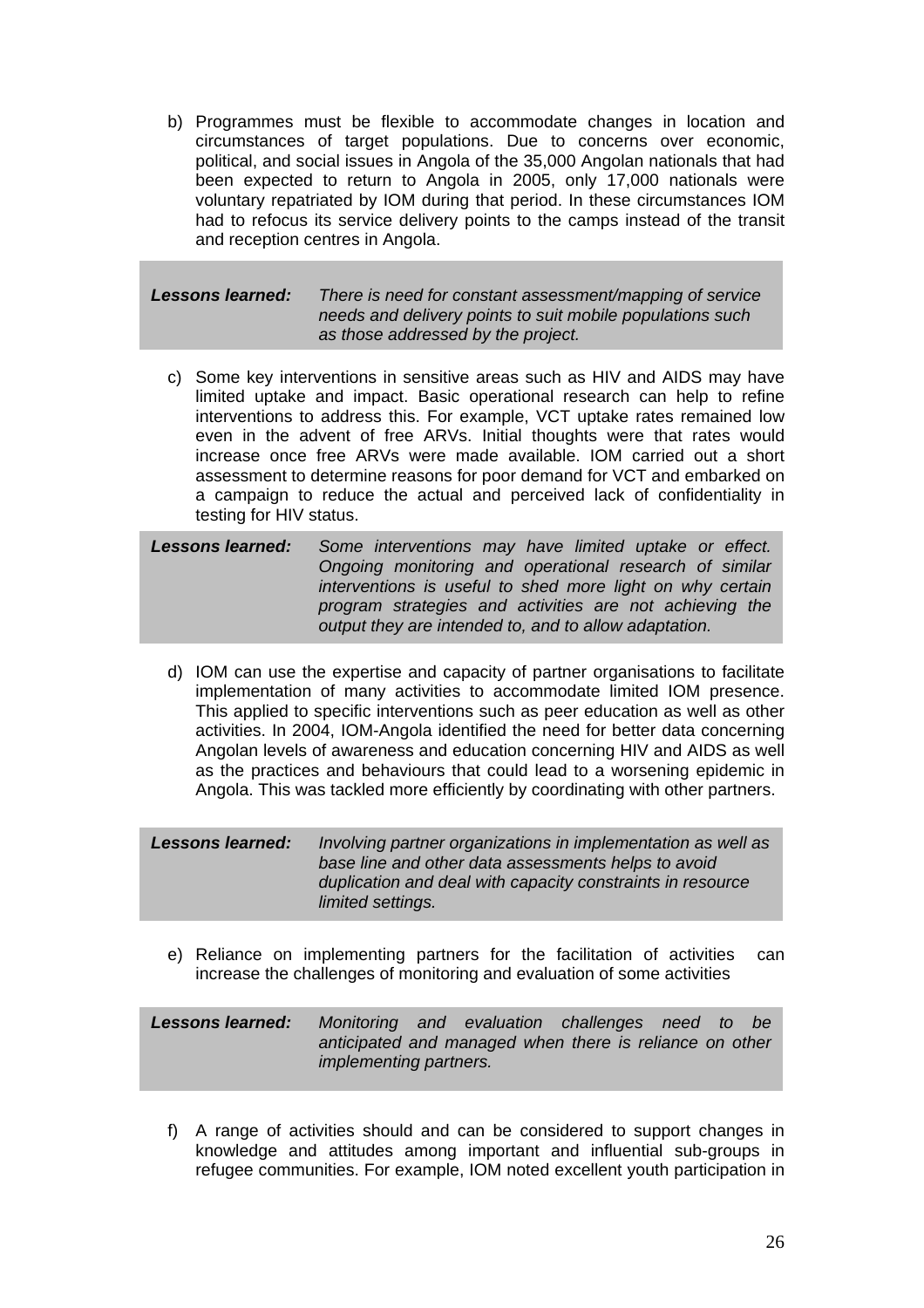Anti-Aids Clubs, Sports programs and entertainment programs. However adult participation was weak which could not only limit benefits for adults, but also undermine the effects of youth interventions. Programmes that connect HIV awareness with income generation and skills development, were developed to involve more heads of households and community leaders

*Lessons learned: Integrating Livelihood security programs (Income Generating Activities) in HIV prevention programs increases participation by adults.* 

g) Using returnees in community programs can be a key strategy of programs but can be difficult to target. It was noted that most of the activists trained in Zambia at Mayukwayukwa and Nangweshi centres resettled in areas of Angola where IOM did not have programmes (Huila, Kwanza Sul, Bié, and Benguela). Only about 44 returnees had been identified in Huambo Province and are working with IOM.

*Lessons learned: Because of the organization implementing the crossborder program may not have presence in all parts of the destination country it is important to Integrating refugee issues into destination country HIV policies and programmes. There must be realistic strategies around feasibility of using returnees in particular areas to provide services.*

### **RECOMMENDATIONS**

#### **Recommendation 1**

*The lessons learned and good practices highlighted above can be applied in other programs in similar circumstances* 

#### **Recommendation 2**

*IOM should concentrate on implementing HIV and AIDS programs in the areas in which it has a clear comparative advantage. It should continue to forge partnerships with other organizations that have proven records in areas such as behaviour change communication*

#### *Recommendation 3*

*The duration of interventions should be carefully considered in planning and budgeting.* 

- *Short durations of funding influenced the nature of activities that could be undertaken and effectiveness of integration of HIV and AIDS into broader emergency programme work.*
- *There are indications that the project has started changes that can reduce the vulnerability of beneficiaries to HIV and AIDS. However, maintaining and increasing progress to reduce risk will need reinforcement.*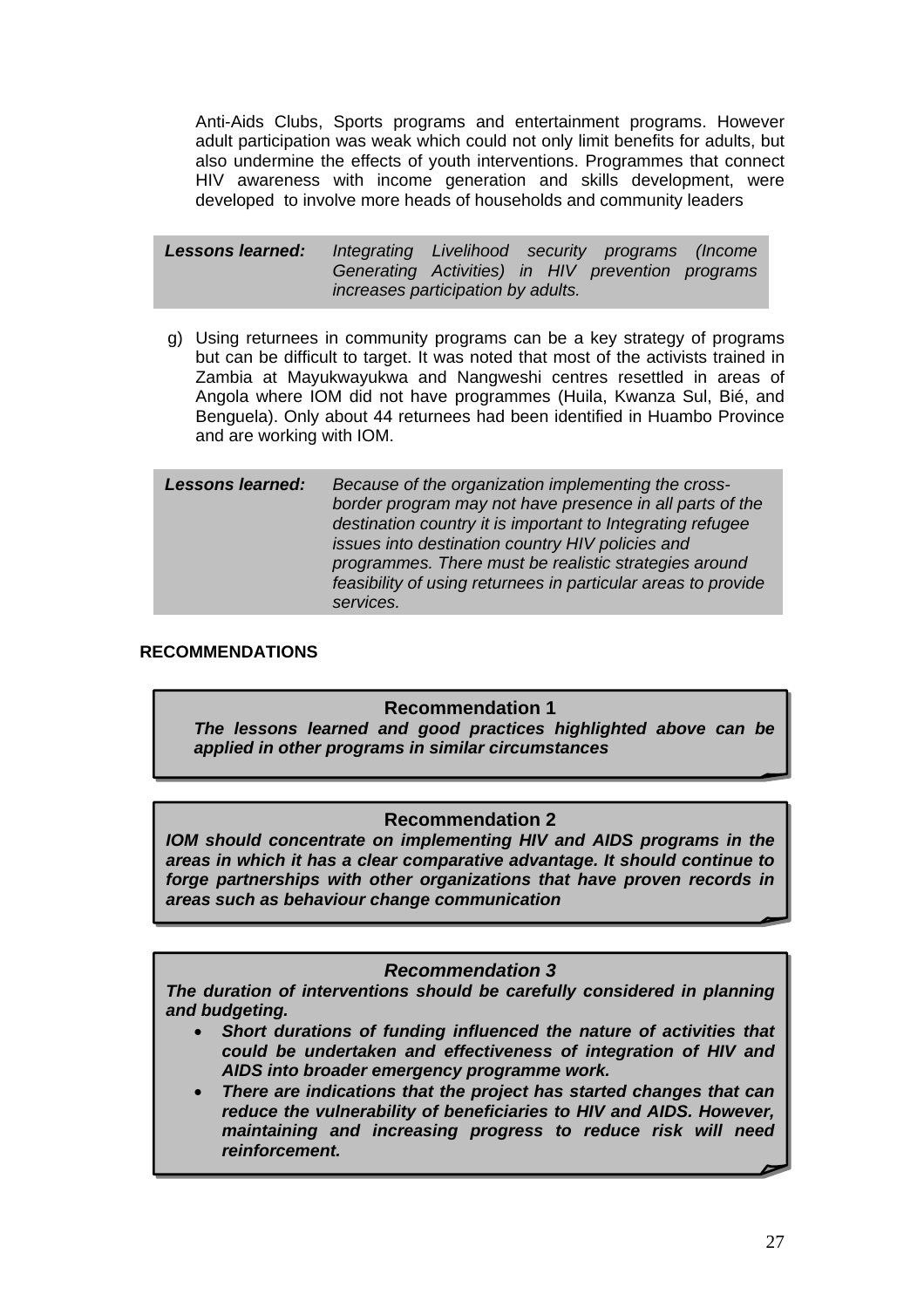### **Recommendation 4**

*that their work is for IOM and its partners, as well as lack of incentives and* 7. *regular training Sustainability of community action should be addressed. Limitations that need to be tackled include the perception among community members* 

# **Recommendation 5**

*Improving the capacity of local indigenous organizations should be made a priority in the Community Revitalization Programme (CRP) in Angola. This will strengthen the local response as well as address issues of sustainability* 

# **Recommendation 6**

*The program in Zambia among the Angolan refugees should be continued, with an emphasis on integrating the activities into those of the Government of Zambia. This largely because the population in the camp continues to integrate into the local Zambia community and is not about to return voluntarily to Angola. This will also help to address issues of sustainability*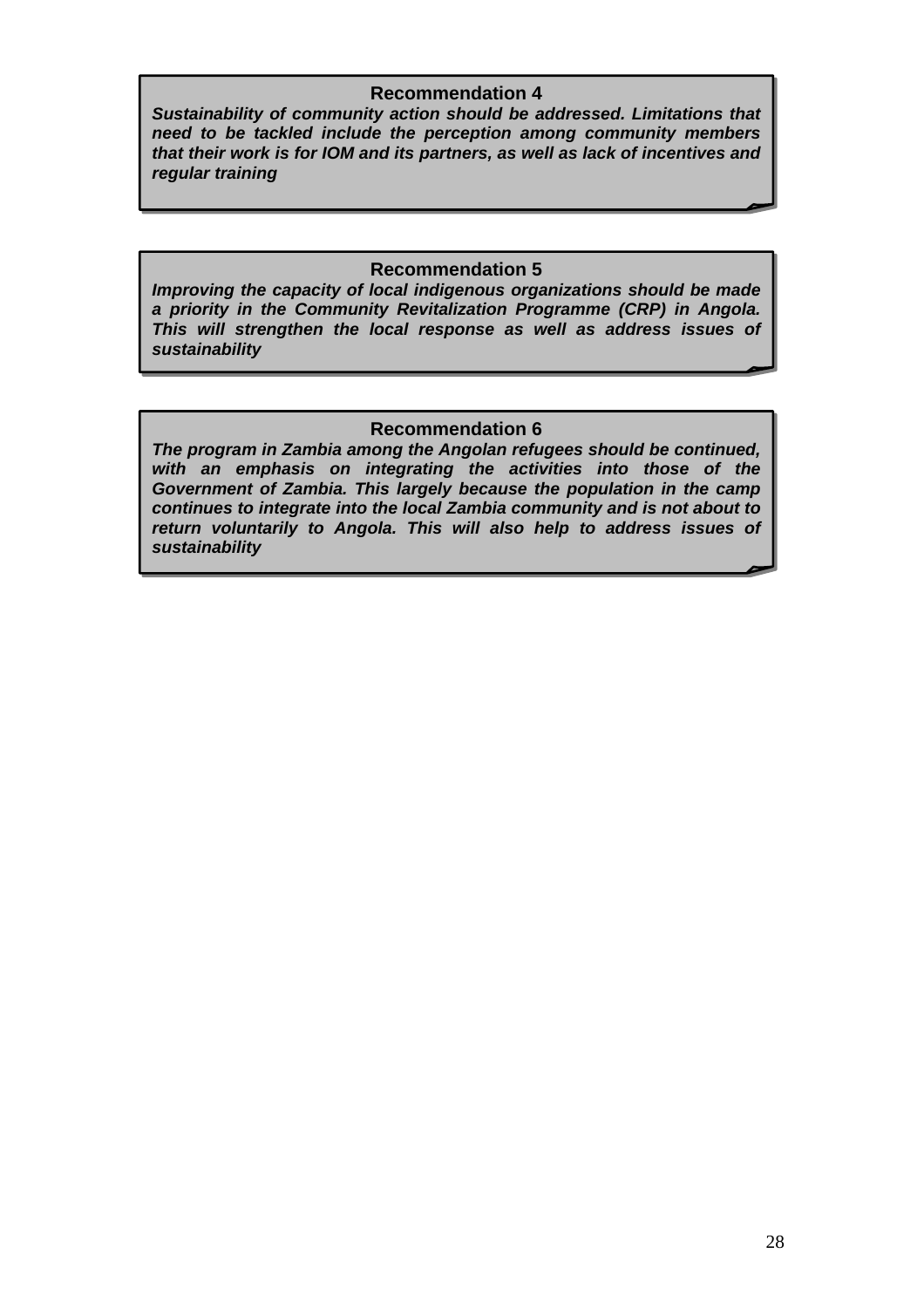# **ANNEXES**

# <span id="page-37-0"></span>*Annexe 1: Terms of Reference*

# **IOM evaluation of the HIV prevention project**

#### *Organization*

**International Organization for Migration (IOM)** in Lusaka.

**IOM background -** IOM was established in 1951 as an intergovernmental organization to resettle European displaced persons, refugees and migrants, IOM has now grown to encompass a variety of migration management activities throughout the world. After half a century of worldwide operational experience, IOM has become the leading international organization working with migrants and governments to provide humane responses to migration challenges. IOM's work focuses on four main strategic areas: Migration and Development, Facilitating Migration, Regulating Migration and Alleviating Forced Migration.

**IOM Zambia Background -** In 2004, IOM began to mainstream HIV and AIDS activities within its programmes in response to the high prevalence of HIV in the country and the realization that HIV and AIDS needs to be addressed jointly with other issues.

#### *Person(s) responsible (points of contact)*

| Main point of contact:      | Elizabeth Barnhart, Health and Development Officer,<br>ebarnhart@iom.int<br>Tel: +260-1-254 055 |  |  |  |  |  |  |
|-----------------------------|-------------------------------------------------------------------------------------------------|--|--|--|--|--|--|
| Secondary point of contact: | Josiah Ogina, Chief of Mission, IOM-Lusaka,                                                     |  |  |  |  |  |  |
|                             | jogina@iom.int                                                                                  |  |  |  |  |  |  |
| Additional contacts:        | Barbara Rijks, Regional HIV and AIDS Programme Officer,<br>IOM-Pretoria,<br>brijks@iom.int      |  |  |  |  |  |  |
|                             | Katharina Schnoring, Acting Chief of Mission, IOM-Angola,<br>kschnoring@iom.int                 |  |  |  |  |  |  |

#### *Background on the project*

IOM's project "*HIV and AIDS Prevention and Vulnerability Reduction for Angolan Returnees in Zambia and Angola*" (hereafter known as the *HIV Prevention project*) is a continuation of its "*High-Impact Awareness Raising on HIV and AIDS through Community-based High-visibility Activities Targeting Returning Angolan Populations*". These two projects have been providing HIV prevention activities for Angolan refugees and returnees in Zambian-based camps and in returnee communities in Angola since August 2004.

The project aims to develop an HIV knowledge base within Angolan refugees living in Zambia, and teach crucial skills that will assist refugee families upon repatriation. It is designed to see those skills and knowledge transferred to Angolan communities in order to strengthen both the individual resilience to migration, as well as the capacity of the communities of return. The HIV Prevention project has provided direct training (including training of trainers) in HIV peer education, gender based programs, agriculture, income generation, continuing clinical health training, life skills and drama. In addition, IOM has provided information campaigns designed to teach messages on HIV prevention and awareness.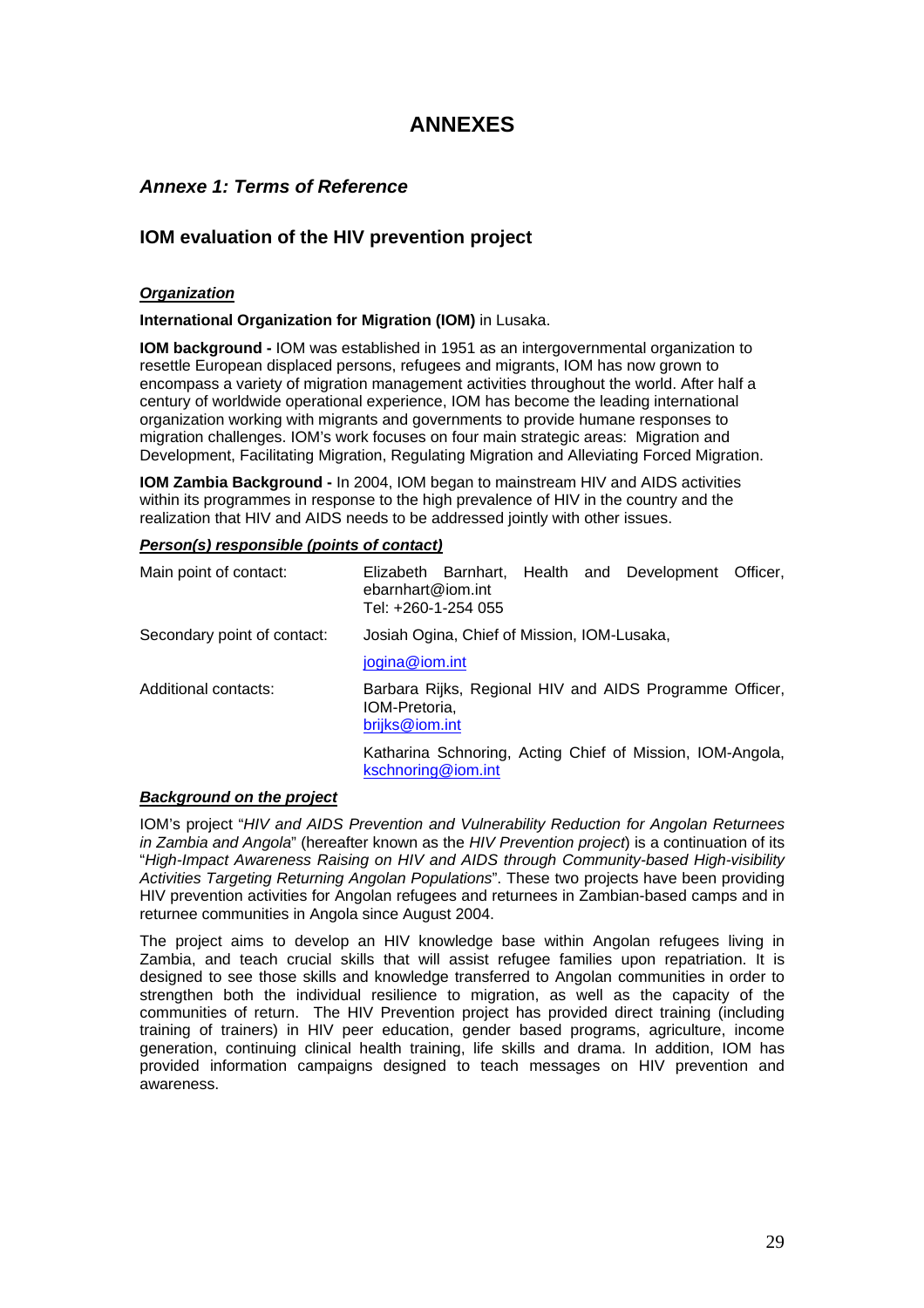#### *Objectives of the project*

The purpose of this project, which is implemented jointly by IOM-Zambia and IOM-Angola, is to:

- Raise overall levels of HIV awareness;
- Build community capacity for the provision of HIV education and health services in return areas in Angola; and
- Provide income-generating activities to Angolan refugees who will be returning to Angola.

This unique cross border approach was designed to provide behavioural and technical training while refugees were still residing in camps outside Angola. Sida and IOM took the innovative approach of a cross border programme that aimed to educate and build capacity for individual refugees who would then return to Angola with skills for self-reliance lessening vulnerability to risky behaviours as they reintegrated into their society, as well as rebuilding their communities and their country.

#### *Objectives of the evaluation*

The overall objective of the evaluation is to determine the appropriateness and performance of the project within the current environment and changing factors in Angola's situation by looking at all components of the project.

Specifically, the evaluation will:

- Evaluate the relevance and validity of the strategies and activities created and selected to achieve the main outcomes of the project and its ability to contribute to the overall objective;
- Appraise the appropriateness of the project (all its components) with regards to the needs of the refugees;
- Analyse the comparative advantage that IOM has demonstrated in this project;
- Analyse the main lessons learnt from the project and formulate recommendations that may be incorporated into this project or potential projects of the same nature, clearly stating strengths and weaknesses of the project;
- Analyse the institutional impact of the implementation of the project on IOM as the first agency to implement this type of project; and
- To the extent possible, analyse the impact of the assistance on the target beneficiaries.

#### *Methods*

The IOM office in Lusaka will be in charge of providing all pertinent information and facilitating interviews and visits.

The evaluation timeframe will cover July through August.

Methodology for this evaluation should include, but not be limited to the following:

- 1) Documentation review:
	- a. The two (2) project proposals, mid year reports, and final reports to the donor (Sida)
	- b. Monitoring documents (monthly reports from implementing partners)
	- c. Quarterly Community Revitalization Project reports from Angola
	- d. KABP report from Angola and KABP report from Zambia
	- e. Focus group findings from Nangweshi and Mayukwayukwa Refugee camps
	- f. Other relevant documents deemed necessary by the Programme Officer.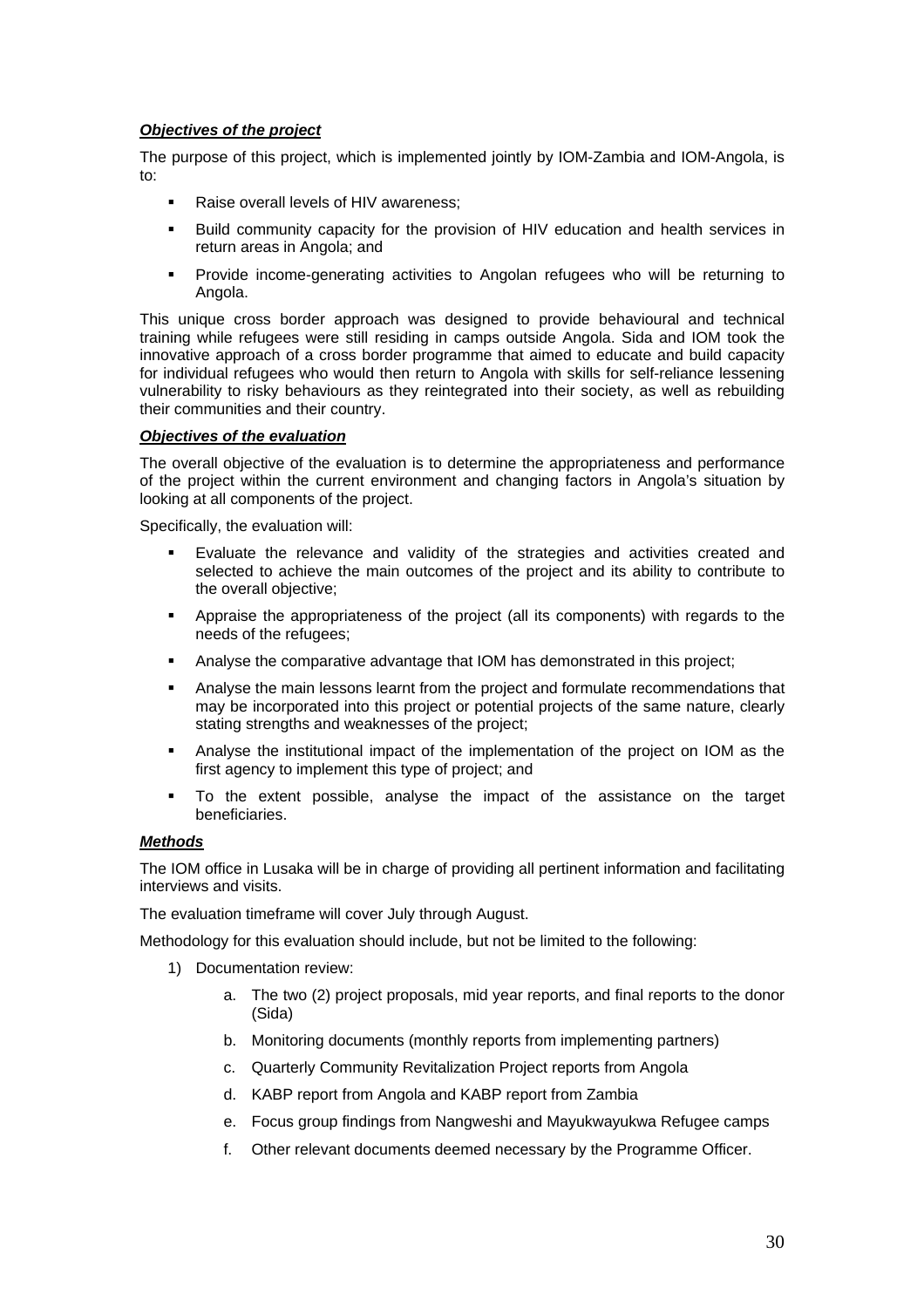- 2) Conduct interviews with:
	- a. IOM staff (Senior Programme Officer, Health and Development Officer Finance officer, Chief of Mission, etc.)
	- b. CORD, Grassroots Soccer, Society for Family Health and other partners
	- c. UN partners (Angola?)
	- d. Beneficiaries
	- e. Migration officials from Zambia
	- f. Any other parties deemed necessary by the Head of Sub-Office
- 3) Field visits:
	- a. Zambia Lusaka and Mayukwayukwa Refugee camp
	- b. Angola Luanda and Huambo Province

IOM Zambia will provide interpreters as necessary.

#### *Deliverables*

- **Preliminary results should be presented to IOM Zambia at the end of the field visits.**
- A draft evaluation report will be shared with IOM Zambia for comments.
- The final evaluation report should be submitted in English to IOM/Donor Reporting Division and IOM/Pretoria. IOM will decide on the external use and distribution of the final report.
- **Trip report to TSF within one month of completion.**

#### *Activities and tasks*

| <b>Activity or Tasks</b>                                                                                                                                  | <b>Start Date</b> | End Date        | No. work<br>days $/$<br>consultant |  |
|-----------------------------------------------------------------------------------------------------------------------------------------------------------|-------------------|-----------------|------------------------------------|--|
| Preparation, planning and follow up<br>1.                                                                                                                 | t.b.d.            | t.b.d.          | 1                                  |  |
| Documentation review<br>$2^{\circ}$                                                                                                                       | t.b.d.            | t.b.d.          | 3                                  |  |
| 3. Zambia field visit (travel; interviews with IOM<br>Zambia staff, migration officials and other<br>stakeholders; visit to Mayukwayukwa<br>Refugee camp) | t.b.d.            | t.b.d.          | 5                                  |  |
| 4. Angola field visit (travel; interviews with IOM<br>Angola staff, UN partners and other<br>stakeholders; visit to Huambo)                               | t.b.d.            | t.b.d.          | 4                                  |  |
| Drafting evaluation report<br>5.                                                                                                                          | t.b.d.            | t.b.d.          | 5                                  |  |
| 6. Finalising evaluation report after feedback                                                                                                            |                   | By 24<br>August | 0.5                                |  |
| <b>TOTAL DAYS REQUIRED</b>                                                                                                                                |                   |                 |                                    |  |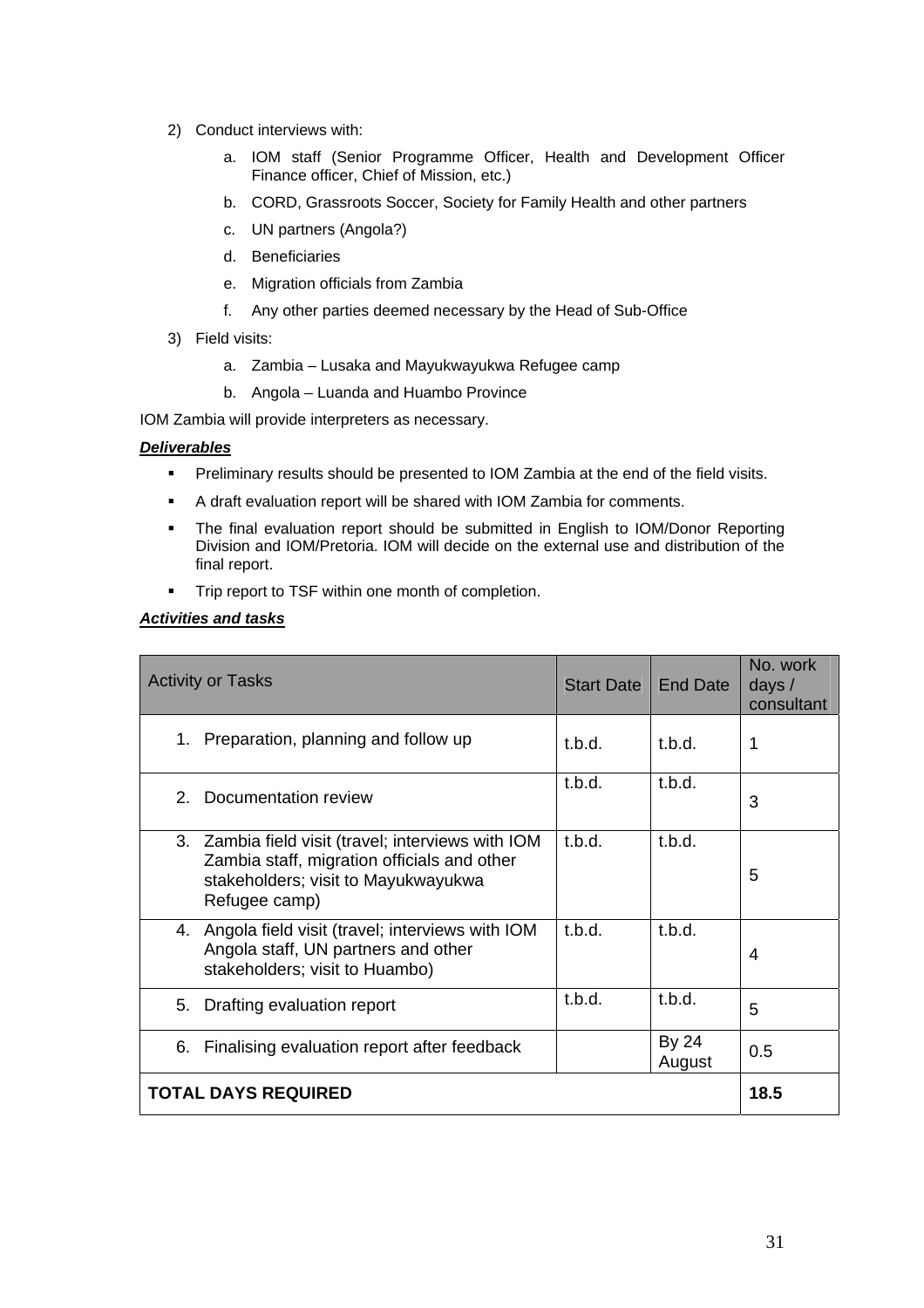# *Skills and experience required*

- **Project evaluation skills**
- Understanding of HIV and AIDS issues and responses in southern Africa
- Experience of migration projects and refugee issues an advantage
- **EXECT:** Strong writing skills in English
- Experience of researching and documenting best practices